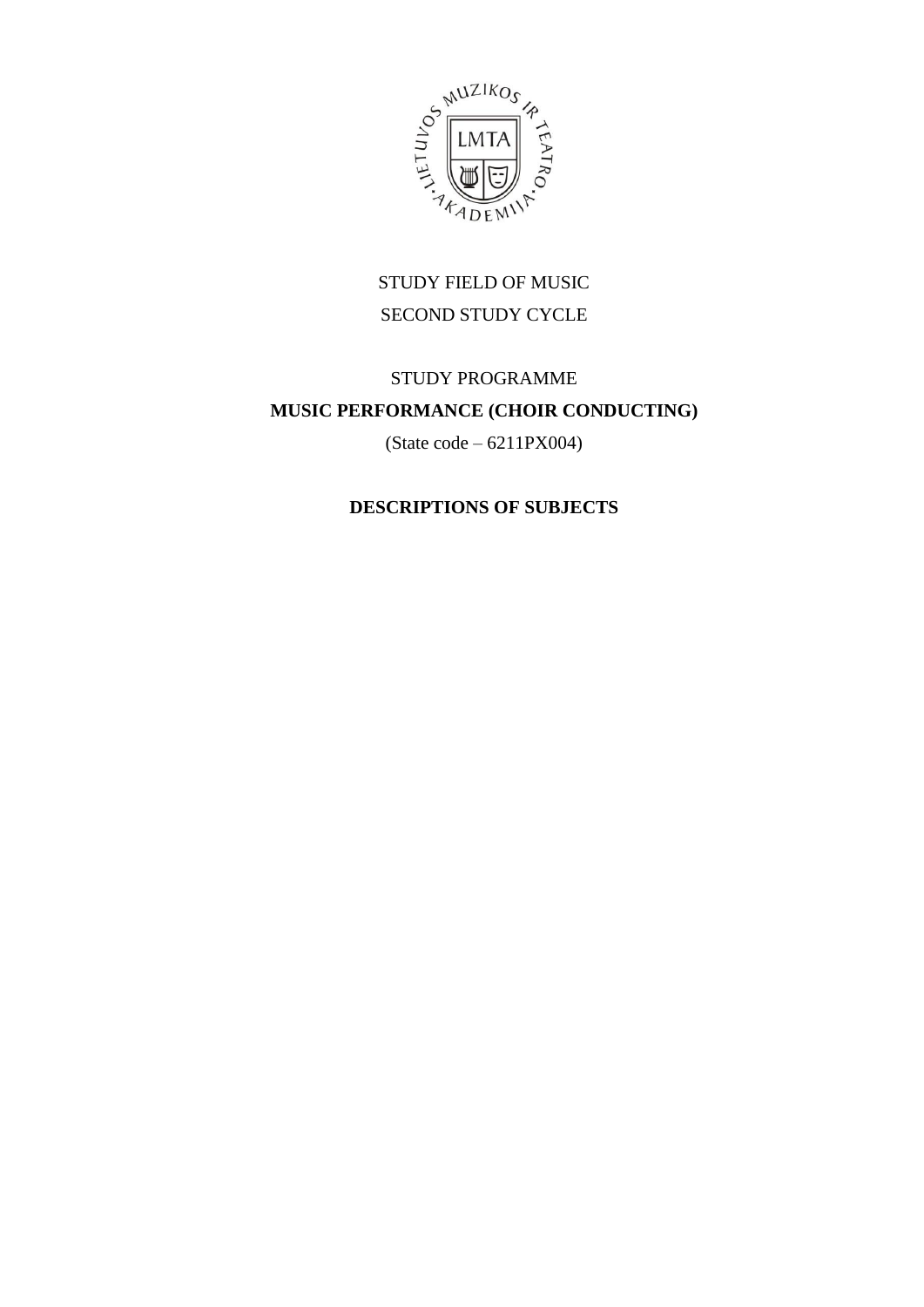## **Table of content:**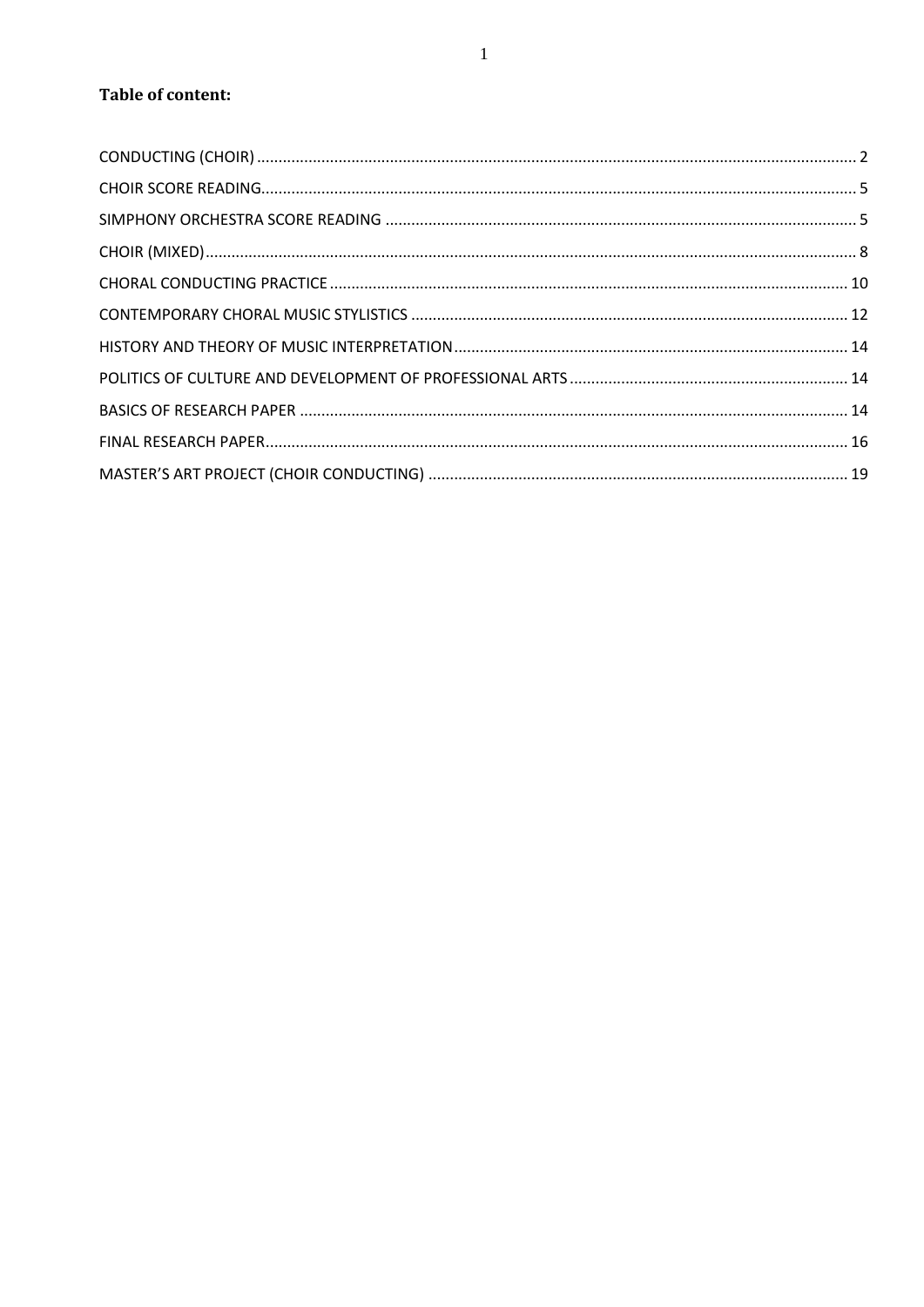## **CONDUCTING (CHOIR)**

<span id="page-2-0"></span>

|                                                                                                                                                                                                                                                                                                                                                                                                                                                                                                                                                                     | Subject (module) title                                                                                                                                                                                                                                                                                                                                                                                                                                                                                                                                                                                                                                                                                                                                                                                                                                                                                                                                                                                                                                                                                                                                                                                                                                                                                                                                                                                                                                                                                                                                                                                                                                                                    | Code                                           |                                         | Study programme (s)                 |             |                                     |  |
|---------------------------------------------------------------------------------------------------------------------------------------------------------------------------------------------------------------------------------------------------------------------------------------------------------------------------------------------------------------------------------------------------------------------------------------------------------------------------------------------------------------------------------------------------------------------|-------------------------------------------------------------------------------------------------------------------------------------------------------------------------------------------------------------------------------------------------------------------------------------------------------------------------------------------------------------------------------------------------------------------------------------------------------------------------------------------------------------------------------------------------------------------------------------------------------------------------------------------------------------------------------------------------------------------------------------------------------------------------------------------------------------------------------------------------------------------------------------------------------------------------------------------------------------------------------------------------------------------------------------------------------------------------------------------------------------------------------------------------------------------------------------------------------------------------------------------------------------------------------------------------------------------------------------------------------------------------------------------------------------------------------------------------------------------------------------------------------------------------------------------------------------------------------------------------------------------------------------------------------------------------------------------|------------------------------------------------|-----------------------------------------|-------------------------------------|-------------|-------------------------------------|--|
| Conducting (Choir)                                                                                                                                                                                                                                                                                                                                                                                                                                                                                                                                                  |                                                                                                                                                                                                                                                                                                                                                                                                                                                                                                                                                                                                                                                                                                                                                                                                                                                                                                                                                                                                                                                                                                                                                                                                                                                                                                                                                                                                                                                                                                                                                                                                                                                                                           |                                                |                                         |                                     | Performance | (Choir                              |  |
|                                                                                                                                                                                                                                                                                                                                                                                                                                                                                                                                                                     | Conducting)                                                                                                                                                                                                                                                                                                                                                                                                                                                                                                                                                                                                                                                                                                                                                                                                                                                                                                                                                                                                                                                                                                                                                                                                                                                                                                                                                                                                                                                                                                                                                                                                                                                                               | Department where the subject is<br>implemented |                                         |                                     |             |                                     |  |
| Coordinator: assoc. prof. Gintautas Venislovas.<br>Other (s): prof. Povilas Gylys, prof. Jurijus Kalcas, prof. Dainius Puišys, prof.<br>Viktoras Masevičius, prof. Vytautas Miškinis, prof. Česlovas Radžiūnas, prof. Tadas<br>Šumskas, assoc. prof. Kastytis Barisas, assoc. prof. Vakaris Laurynas Lopas, lect.                                                                                                                                                                                                                                                   |                                                                                                                                                                                                                                                                                                                                                                                                                                                                                                                                                                                                                                                                                                                                                                                                                                                                                                                                                                                                                                                                                                                                                                                                                                                                                                                                                                                                                                                                                                                                                                                                                                                                                           | Department of Choir Conducting                 |                                         |                                     |             |                                     |  |
| Modestas Barkauskas.                                                                                                                                                                                                                                                                                                                                                                                                                                                                                                                                                |                                                                                                                                                                                                                                                                                                                                                                                                                                                                                                                                                                                                                                                                                                                                                                                                                                                                                                                                                                                                                                                                                                                                                                                                                                                                                                                                                                                                                                                                                                                                                                                                                                                                                           |                                                |                                         |                                     |             |                                     |  |
|                                                                                                                                                                                                                                                                                                                                                                                                                                                                                                                                                                     | <b>Study cycle</b>                                                                                                                                                                                                                                                                                                                                                                                                                                                                                                                                                                                                                                                                                                                                                                                                                                                                                                                                                                                                                                                                                                                                                                                                                                                                                                                                                                                                                                                                                                                                                                                                                                                                        |                                                |                                         | Type of the subject (module)        |             |                                     |  |
| Second (Master)                                                                                                                                                                                                                                                                                                                                                                                                                                                                                                                                                     |                                                                                                                                                                                                                                                                                                                                                                                                                                                                                                                                                                                                                                                                                                                                                                                                                                                                                                                                                                                                                                                                                                                                                                                                                                                                                                                                                                                                                                                                                                                                                                                                                                                                                           |                                                | Compulsory                              |                                     |             |                                     |  |
| Mode of delivery                                                                                                                                                                                                                                                                                                                                                                                                                                                                                                                                                    | Semester or period when the subject is delivered<br>$1st - 3rd$                                                                                                                                                                                                                                                                                                                                                                                                                                                                                                                                                                                                                                                                                                                                                                                                                                                                                                                                                                                                                                                                                                                                                                                                                                                                                                                                                                                                                                                                                                                                                                                                                           |                                                |                                         | Language (s) of instruction         |             |                                     |  |
| Classwork                                                                                                                                                                                                                                                                                                                                                                                                                                                                                                                                                           | semesters/Music<br>Conducting)                                                                                                                                                                                                                                                                                                                                                                                                                                                                                                                                                                                                                                                                                                                                                                                                                                                                                                                                                                                                                                                                                                                                                                                                                                                                                                                                                                                                                                                                                                                                                                                                                                                            | Performance                                    | (Choir Lithuanian,<br>Russian           |                                     | English,    | German,                             |  |
|                                                                                                                                                                                                                                                                                                                                                                                                                                                                                                                                                                     |                                                                                                                                                                                                                                                                                                                                                                                                                                                                                                                                                                                                                                                                                                                                                                                                                                                                                                                                                                                                                                                                                                                                                                                                                                                                                                                                                                                                                                                                                                                                                                                                                                                                                           | <b>Prerequisites</b>                           |                                         |                                     |             |                                     |  |
| Bachelor's degree in music.                                                                                                                                                                                                                                                                                                                                                                                                                                                                                                                                         | Preliminary requirements: conducting and artistic expression skills corresponding to Minor                                                                                                                                                                                                                                                                                                                                                                                                                                                                                                                                                                                                                                                                                                                                                                                                                                                                                                                                                                                                                                                                                                                                                                                                                                                                                                                                                                                                                                                                                                                                                                                                |                                                | none.                                   | requirements                        |             | (ii<br>any):                        |  |
| <b>Number of ECTS credits</b>                                                                                                                                                                                                                                                                                                                                                                                                                                                                                                                                       | Total student's load                                                                                                                                                                                                                                                                                                                                                                                                                                                                                                                                                                                                                                                                                                                                                                                                                                                                                                                                                                                                                                                                                                                                                                                                                                                                                                                                                                                                                                                                                                                                                                                                                                                                      | <b>Contact hours</b>                           |                                         | <b>Self-study hours</b>             |             |                                     |  |
| $30(10+10+10)$                                                                                                                                                                                                                                                                                                                                                                                                                                                                                                                                                      | $801(267+267+267)$                                                                                                                                                                                                                                                                                                                                                                                                                                                                                                                                                                                                                                                                                                                                                                                                                                                                                                                                                                                                                                                                                                                                                                                                                                                                                                                                                                                                                                                                                                                                                                                                                                                                        | $102(34+34+34)$                                |                                         | 698 (233+233+233)                   |             |                                     |  |
|                                                                                                                                                                                                                                                                                                                                                                                                                                                                                                                                                                     |                                                                                                                                                                                                                                                                                                                                                                                                                                                                                                                                                                                                                                                                                                                                                                                                                                                                                                                                                                                                                                                                                                                                                                                                                                                                                                                                                                                                                                                                                                                                                                                                                                                                                           | Purpose of the subject (module)                |                                         |                                     |             |                                     |  |
|                                                                                                                                                                                                                                                                                                                                                                                                                                                                                                                                                                     | The aim of the studies of <i>Conducting</i> is to expand and accumulate the main concert repertoire of the instrument played by<br>the student that exceeds the level of the requirements for the Bachelor's Degree in Music; to develop an individual<br>interpretation style; to provide students with the skills enabling to organise learning as a creative process focussed on the<br>implementation of planned interpretation; to improve the ability to observe and analyse one's creative process and assess its<br>results critically; to provide students with practical concert experience.<br>Short description of the subject (module) (up to 500 characters)<br>Throughout the studies of the subject Conducting, practical and artistic choral conducting abilities acquired in Bachelor<br>studies that are related to the studies of the representative concert repertoire, implementation of art projects, creativity and<br>search for individual interpretation solutions are developed further; a typical choral concert repertoire is built up; practical<br>concert experience is broadened; students learn how to assess the result of artistic activity critically.<br>During the course of individual conducting exercises under the guidance of a conducting teacher, the required repertoire for<br>the respective semester is selected, the peculiarities of interpretation of selected musical works are discussed and students<br>learn to perform them properly in terms of style, genre, form, interpretation and performance techniques; repertoire<br>preparation periods are planned, rehearsal plan is drawn up, a concert calendar is put together. |                                                |                                         |                                     |             |                                     |  |
| <b>Programme competences</b><br>to be developed (number of<br>programme's learning<br>outcomes)                                                                                                                                                                                                                                                                                                                                                                                                                                                                     | Learning outcomes of the subject (module)                                                                                                                                                                                                                                                                                                                                                                                                                                                                                                                                                                                                                                                                                                                                                                                                                                                                                                                                                                                                                                                                                                                                                                                                                                                                                                                                                                                                                                                                                                                                                                                                                                                 |                                                | <b>Teaching and</b><br>learning methods |                                     |             | <b>Assessment</b><br>methods        |  |
|                                                                                                                                                                                                                                                                                                                                                                                                                                                                                                                                                                     | Ability to inspire and realise Students will be able to express themselves as Practical                                                                                                                                                                                                                                                                                                                                                                                                                                                                                                                                                                                                                                                                                                                                                                                                                                                                                                                                                                                                                                                                                                                                                                                                                                                                                                                                                                                                                                                                                                                                                                                                   |                                                |                                         |                                     |             | training, Performance of<br>musical |  |
| original artistic ideas by creative individualities with a developed ability to rehearsals,<br>analysis a<br>means of musical expression create, develop and express their artistic ideas; they and preparation of a programme<br>of the chosen specialisation. will be able to anticipate an individual interpretation musical<br>text,<br>of a musical piece and demonstrate these abilities independent<br>artistic<br>(1.1)<br>while preparing and performing the concert activity<br>programme compliant with the requirements for the<br>Master's repertoire. |                                                                                                                                                                                                                                                                                                                                                                                                                                                                                                                                                                                                                                                                                                                                                                                                                                                                                                                                                                                                                                                                                                                                                                                                                                                                                                                                                                                                                                                                                                                                                                                                                                                                                           |                                                |                                         |                                     |             |                                     |  |
| Ability to inspire and realise Students will be able to use all the means of the Practical<br>training, Performance of<br>original artistic ideas by manual technique and possibilities offered by it; they rehearsals,<br>analysis a<br>means of musical expression will look for new means of self-expression and preparation of a programme<br>of the chosen specialisation. constantly and demonstrate developed musical musical<br>text,<br>independent<br>communication ability.<br>artistic<br>(1.2)<br>activity                                             |                                                                                                                                                                                                                                                                                                                                                                                                                                                                                                                                                                                                                                                                                                                                                                                                                                                                                                                                                                                                                                                                                                                                                                                                                                                                                                                                                                                                                                                                                                                                                                                                                                                                                           |                                                |                                         |                                     |             |                                     |  |
| Good knowledge of music In all the stages of musical programme preparation, Practical<br>theory, history and cultural students will be able to perform pieces of different rehearsals,<br>contexts, their links with musical styles, genres and periods while at the same and preparation of a programme<br>interpretation traditions. $(2.1)$ time demonstrating the style of interpretation that is musical                                                                                                                                                       | unique for a particular piece based on the knowledge independent<br>of the language of music, historical development and activity                                                                                                                                                                                                                                                                                                                                                                                                                                                                                                                                                                                                                                                                                                                                                                                                                                                                                                                                                                                                                                                                                                                                                                                                                                                                                                                                                                                                                                                                                                                                                         | analysis a<br>text,<br>artistic                |                                         | training, Performance of<br>musical |             |                                     |  |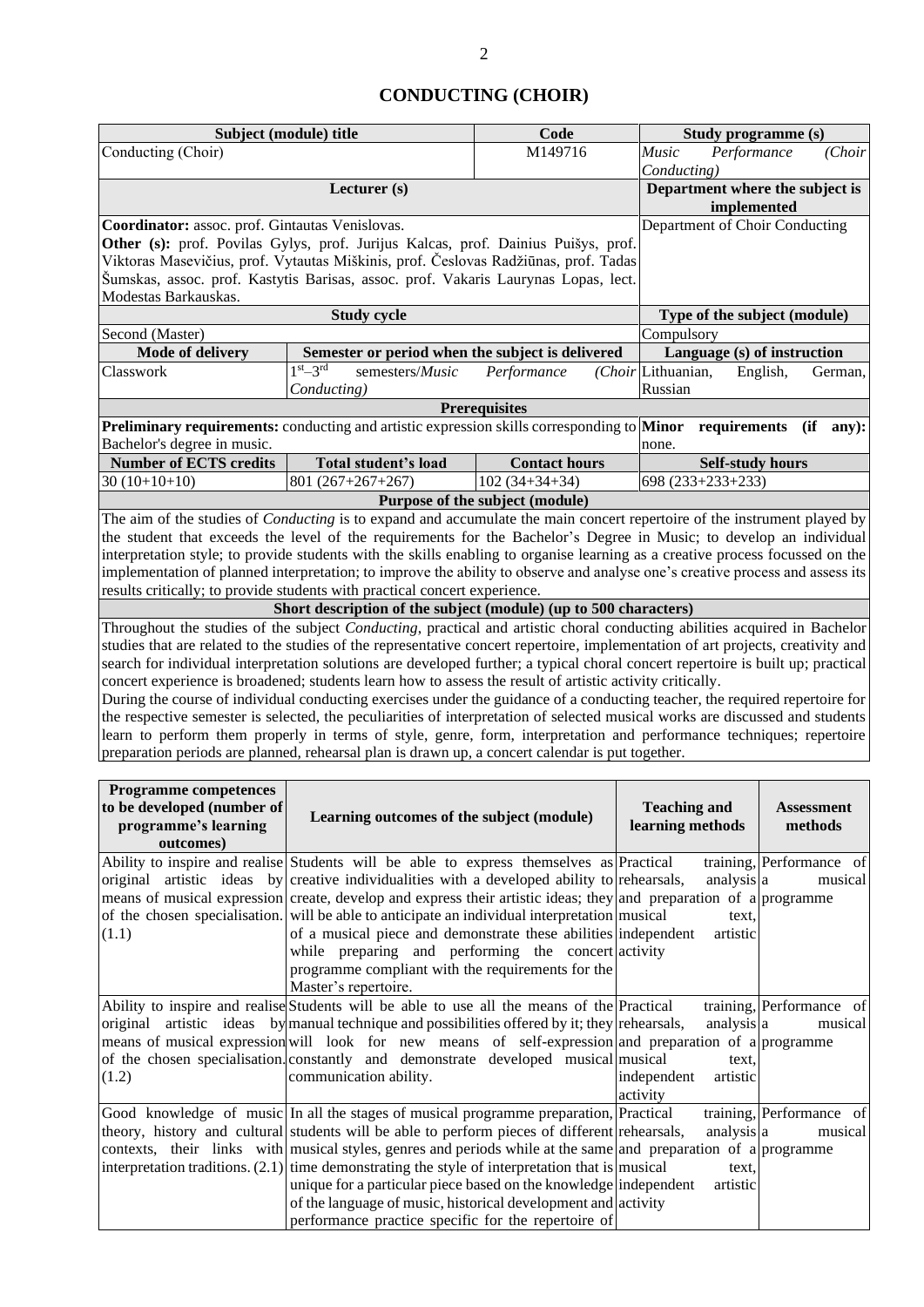|                                                                                                     | the selected specialisation (individual periods,<br>styles, genres, etc.); they will be familiar with<br>international interpretation traditions.                                                                                                                                                                                                                                                                                                                                       |                                             |                                                                    |
|-----------------------------------------------------------------------------------------------------|-----------------------------------------------------------------------------------------------------------------------------------------------------------------------------------------------------------------------------------------------------------------------------------------------------------------------------------------------------------------------------------------------------------------------------------------------------------------------------------------|---------------------------------------------|--------------------------------------------------------------------|
| interpretation traditions. (2.2)                                                                    | Good knowledge of music Students will understand the links between the Practical<br>theory, history and cultural traditions of interpretation in the selected rehearsals,<br>contexts, their links with specialisation, international performance standards preparation<br>and different contexts of artistic and cultural musical<br>activity; they will be able to draw up a consistent independent<br>musical programme for a particular cultural and/or activity<br>social context. | of<br>text,<br>artistic                     | training, Performance of<br>musical<br>a<br>a programme            |
| of<br>and<br>(3.1)                                                                                  | Ability to broaden creative Students will have built up a representative concert Practical<br>experience through initiation repertoire of choral music and gained concert rehearsals,<br>engagement in experience through participation in at least three independent<br>independent artistic activity. public concerts during their studies.                                                                                                                                           | activity                                    | training, Performance of<br>musical<br>a<br>artistic programme     |
| of<br>and<br>independent artistic activity. public performance.<br>(3.2)                            | Ability to broaden creative Students will demonstrate abilities to carry out Independent<br>experience through initiation artistic activity independently by initiating a musical activity<br>engagement in art project and participating in its preparation and                                                                                                                                                                                                                        |                                             | artistic Performance of<br>musical<br>a<br>programme               |
| Ability<br>to<br>analyse<br>critically<br>assess<br>processes<br>and<br>contemporary culture. (4.1) | and By means of developed intellect and erudition, Independent<br>creative students will be able to analyse and assess creative activity, discussions<br>their processes and their significance in changing<br>significance in the context of contemporary cultural context critically; they will be<br>able to estimate potential trends in cultural processes<br>and possibilities to influence them with their artistic<br>ideas.                                                    |                                             | artistic Performance of<br>musical<br>a<br>programme,<br>interview |
| Ability<br>analyse<br>to<br>critically<br>assess<br>and<br>processes<br>contemporary culture. (4.2) | and Students will be able to analyse and assess the Interview, discussions Interview<br>creative process and results of their and other artists' creative<br>their activity critically; they will be able to provide<br>significance in the context of suggestions for their improvement, adapt to the<br>conditions of the changing creative context and<br>present their insights in rehearsals and practical<br>training and/or excellence classes.                                  |                                             |                                                                    |
| Inter-personal<br>communication<br>leadership. $(5.1)$                                              | and Students will have gained experience of constructive Interview, discussions Interview<br>skills, and well-founded businesslike communication; they<br>will be able to cooperate with other artists and<br>integrate into different cultural environments<br>through participation in at least one, preferably<br>multi-cultural or international, project.                                                                                                                          |                                             |                                                                    |
| Systemic<br>and<br>thinking. $(6.1)$                                                                | analytical Students will have a deep understanding of the links Practical<br>between theoretical and practical performance art rehearsals,<br>studies; they will be able to see their causal relations and preparation of a programme<br>and use these abilities for their artistic development musical<br>when preparing and presenting concert programmes. independent                                                                                                                | analysis a<br>text,<br>artistic<br>activity | training, Performance of<br>musical                                |
| Ability to work and improve.<br>(7.1)                                                               | Students will be able to learn independently; Practical<br>integrate knowledge and solve artistic problems on rehearsals,<br>the basis of new and/or limited information in an and preparation of a programme<br>organised manner; they will work and improve while musical<br>preparing and presenting concert programmes independent<br>independently.                                                                                                                                | analysis a<br>text,<br>artistic<br>activity | training, Performance of<br>musical                                |

|               |                         |                                      |          |                                                |                                          |                                                                   |                                            |                                    |                         | Time (hours) of contact and individual work |
|---------------|-------------------------|--------------------------------------|----------|------------------------------------------------|------------------------------------------|-------------------------------------------------------------------|--------------------------------------------|------------------------------------|-------------------------|---------------------------------------------|
| <b>Topics</b> | lectures<br>Theoretical | vities<br>acti<br>ಸ<br>vidua<br>İndi | Seminars | small<br>- 크<br>ρO<br>trainin<br>ಸ<br>Practica | 96<br>ā<br>.드<br>training<br>ह<br>Practi | consultatio<br>£<br>for<br>rehearsals<br>reparation<br>تم<br>exam | test<br>credit<br>am/course<br>$E\ddot{x}$ | ork<br>₹<br>$\frac{1}{2}$<br>Total | ours<br>ᇰ<br>Self-study | <b>Assignments</b>                          |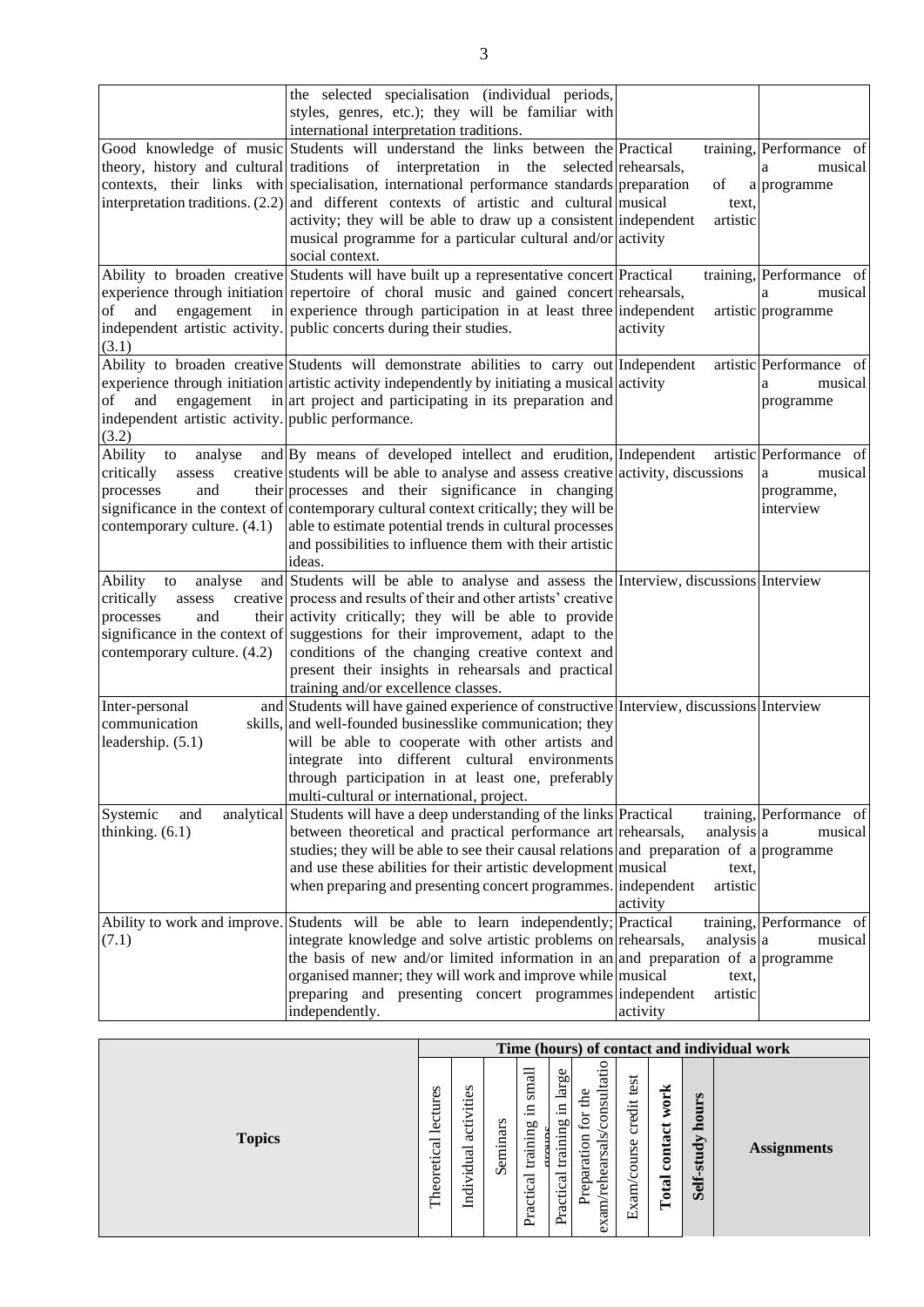| $1st$ semester                                      |    |  |                |                 |                         |                           |
|-----------------------------------------------------|----|--|----------------|-----------------|-------------------------|---------------------------|
| 1. Preparation of a diverse artistic programme in   |    |  |                |                 |                         | Search for sources and    |
| terms of style: 6 pieces (4 a cappella, 2 with      |    |  |                |                 |                         | their analysis, practical |
| accompaniment). Including: 2 large-scope pieces     |    |  |                |                 |                         | training, rehearsals.     |
| with accompaniment (preferably a cycle, opera       |    |  |                |                 |                         |                           |
| scene with recitatives, ensembles); 2 pieces by     |    |  |                |                 |                         |                           |
| Lithuanian composers. E.g. Tūtavo tūto by           | 32 |  |                | 32              | 229                     |                           |
| J. Juzeliūnas; Stans autem Jesu by V. Miškinis;     |    |  |                |                 |                         |                           |
| Winter by C. Debussy; Four Songs No. 3 by           |    |  |                |                 |                         |                           |
| S. Barber; Part I of cantata John of Damascus by    |    |  |                |                 |                         |                           |
| S. Taneyev; scene Storm from opera Otello by        |    |  |                |                 |                         |                           |
| G. Verdi.                                           |    |  |                |                 |                         |                           |
| 2. Analysis of amateur choir conducting and         |    |  | 1              | $\mathbf{1}$    | $\overline{\mathbf{4}}$ | Preparation<br>of<br>the  |
| concert activity.                                   |    |  |                |                 |                         | practice repot.           |
| 3. Exam, programme duration - from 20 to 25 min.    |    |  | $\mathbf{1}$   | $\mathbf{1}$    |                         |                           |
| <b>Total:</b>                                       | 32 |  | $\overline{2}$ | $\overline{34}$ | 232                     |                           |
| $2nd$ semester                                      |    |  |                |                 |                         |                           |
| 1. Preparation of a diverse artistic programme in   |    |  |                |                 |                         | Search for sources and    |
| terms of style: 3 pieces (including a large-scope   |    |  |                |                 |                         | their analysis, practical |
| piece and one piece by a Lithuanian composer),      |    |  |                |                 |                         | training, rehearsals.     |
| conducted with grand piano accompaniment. E.g.      | 32 |  |                | 32              | 229                     |                           |
| Mass in B minor No. 1, 4 by J. S. Bach; 10 poems    |    |  |                |                 |                         |                           |
| No. 7 by D. Shostakovich; Narcissus from the        |    |  |                |                 |                         |                           |
| cycle Canciones de amor by J. Tamulionis.           |    |  |                |                 |                         |                           |
| 2. Self-analysis of amateur choir conducting and    |    |  | $\mathbf{1}$   | $\mathbf{1}$    | $\overline{\mathbf{4}}$ | Preparation<br>of<br>the  |
| independent concert activity.                       |    |  |                |                 |                         | practice repot.           |
| 3. Exam, programme duration - from 20 to 25 min.    |    |  | 1              | 1               |                         |                           |
| <b>Total:</b>                                       | 32 |  | $\overline{2}$ | 34              | 233                     |                           |
| $3rd$ semester                                      |    |  |                |                 |                         |                           |
| 1. Programme of final exam: 4 pieces of different   |    |  |                |                 |                         | Search for sources and    |
| styles and periods (including 3 a cappella and one  |    |  |                |                 |                         | their analysis, practical |
| large-scale piece<br>with accompaniment).<br>A      |    |  |                |                 |                         | training, rehearsals.     |
| mandatory piece by a Lithuanian author.             |    |  |                |                 |                         |                           |
| Conducted with grand piano accompaniment. E.g.      | 32 |  |                | 32              | 233                     |                           |
| oratorio The Creation by J. Haydn (optional parts); |    |  |                |                 |                         |                           |
| Io mi son Giovinetta by C. Monteverdi; Im Herbst    |    |  |                |                 |                         |                           |
| op. 104 No. 5 by J. Brahms; hymn to St. Martin by   |    |  |                |                 |                         |                           |
| V. Augustinas.                                      |    |  |                |                 |                         |                           |
| 2. Exam, programme duration - from 25 to 30 min.    |    |  | $\overline{c}$ | $\overline{c}$  |                         |                           |
| <b>Total:</b>                                       | 32 |  | $\overline{2}$ | 34              | 233                     |                           |

| <b>Assessment strategy</b>          | Weight,<br>$\frac{0}{0}$ | <b>Deadline for</b><br>completing the | <b>Assessment criteria</b>                                               |  |  |  |  |  |  |
|-------------------------------------|--------------------------|---------------------------------------|--------------------------------------------------------------------------|--|--|--|--|--|--|
|                                     |                          | assignments                           |                                                                          |  |  |  |  |  |  |
| $1st-2nd$ semesters                 |                          |                                       |                                                                          |  |  |  |  |  |  |
| Report on professional and $ 20\% $ |                          |                                       | In the middle of <b>The following is assessed:</b>                       |  |  |  |  |  |  |
| concert practice.                   |                          | the semester                          | • Initiative in independent artistic activity;                           |  |  |  |  |  |  |
|                                     |                          |                                       | • Compliance of artistic activity with the specialisation                |  |  |  |  |  |  |
|                                     |                          |                                       | programme;                                                               |  |  |  |  |  |  |
|                                     |                          |                                       | • Complexity of concert programmes performed;                            |  |  |  |  |  |  |
|                                     |                          |                                       | • Prestigiousness of the event/concert stage.                            |  |  |  |  |  |  |
| Intermediate<br>assessment $30\%$   |                          |                                       | In the middle of Requirements for the programme: musical pieces from the |  |  |  |  |  |  |
| (performance of a musical           |                          | the semester                          | repertoire of the selected armateur choir ensemble. Duration: at         |  |  |  |  |  |  |
| programme)                          |                          |                                       | least 20 min., 5 to 7 pieces.                                            |  |  |  |  |  |  |
|                                     |                          |                                       | Form of assessment: conducting and programme performance in              |  |  |  |  |  |  |
|                                     |                          |                                       | a public concert of the ensemble.                                        |  |  |  |  |  |  |
| Exam (performance of $a 50\%$       |                          | During                                | exam 1. Performance of a musical programme.                              |  |  |  |  |  |  |
| musical programme)                  |                          | session                               | Requirements:                                                            |  |  |  |  |  |  |
|                                     |                          |                                       | 3 pieces (including one large-scale piece) conducted with grand          |  |  |  |  |  |  |
|                                     |                          |                                       | piano accompaniment (choral score and accompaniment                      |  |  |  |  |  |  |
|                                     |                          |                                       | performed by a accompanist/accompanists). Programme duration             |  |  |  |  |  |  |
|                                     |                          |                                       | 20 to 25 min.                                                            |  |  |  |  |  |  |
|                                     |                          |                                       | 2. Test.                                                                 |  |  |  |  |  |  |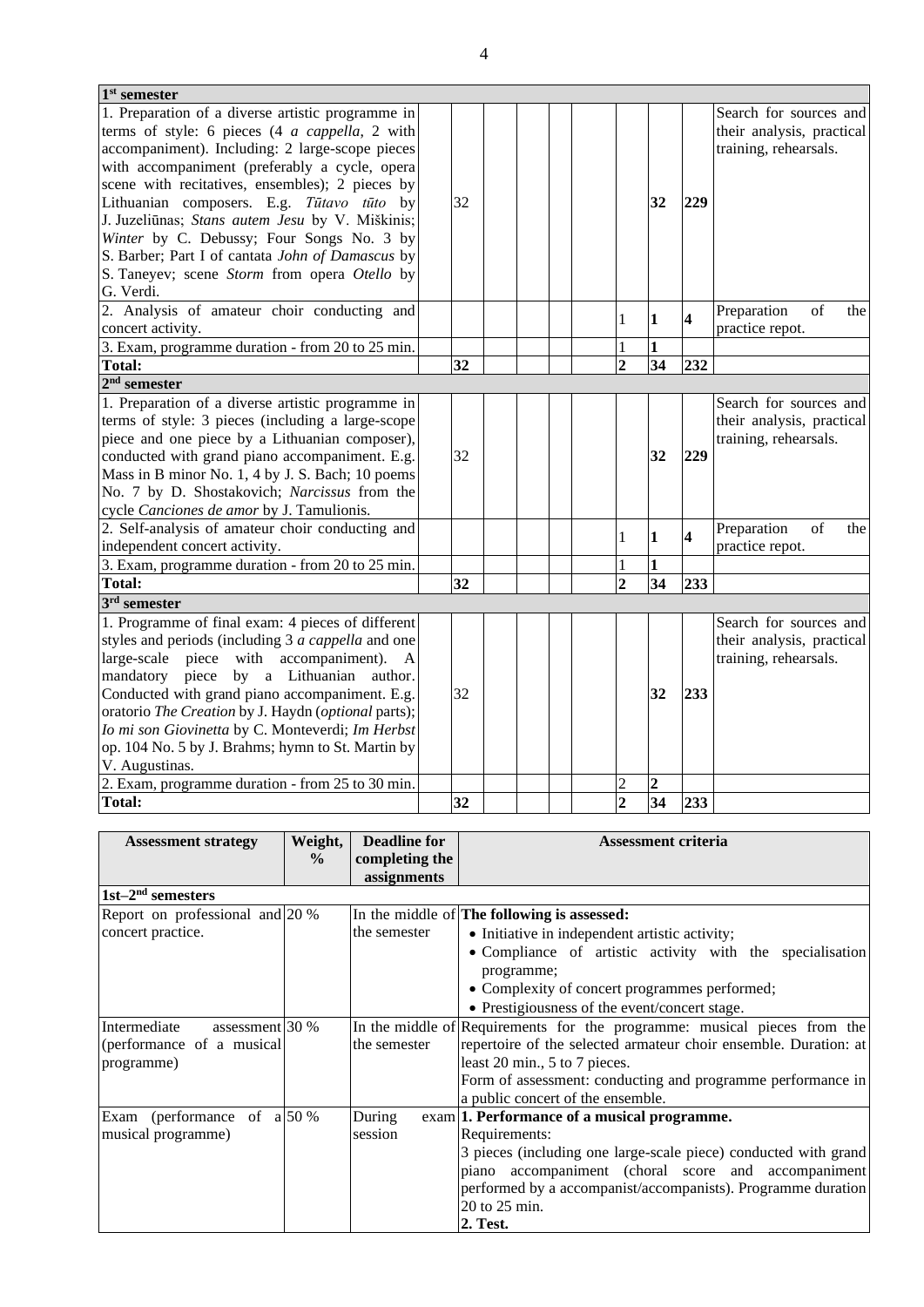|                                                      | Assessment criteria:<br>Accurate performance of the musical text of the score;<br>$\bullet$<br>Manual technique;<br>٠<br>Logic and substantiation of interpretation;<br>٠<br>Sense of genre and form;<br>٠<br>Artistry and convincingness, quality of musical<br>expression;<br>Creativity and originality.                                                                                                                                                                                                                                                                                                                                                                                                            |
|------------------------------------------------------|------------------------------------------------------------------------------------------------------------------------------------------------------------------------------------------------------------------------------------------------------------------------------------------------------------------------------------------------------------------------------------------------------------------------------------------------------------------------------------------------------------------------------------------------------------------------------------------------------------------------------------------------------------------------------------------------------------------------|
| $3rd$ semester                                       |                                                                                                                                                                                                                                                                                                                                                                                                                                                                                                                                                                                                                                                                                                                        |
| Exam (performance of $a 100\%$<br>musical programme) | During<br>exam   1. Performance of a musical programme.<br><b>Requirements:</b><br>session<br>3 pieces (including one large-scale piece) conducted with grand<br>piano accompaniment (choral score and accompaniment)<br>performed by a accompanist/accompanists). Programme duration<br>25 to 30 min.<br>2. Test.<br><b>Assessment criteria:</b><br>Accurate performance of the musical text of the score;<br>$\bullet$<br>Manual technique;<br>$\bullet$<br>Chormeister analysis of scores analysis of scores;<br>$\bullet$<br>Logic and substantiation of interpretation;<br>$\bullet$<br>Sense of genre and form;<br>Artistry and convincingness, quality of musical<br>expression;<br>Creativity and originality. |

| <b>Author</b>                    | <b>Publication</b><br>date (year) | <b>Title</b>                                                         | No. of<br>periodical<br>or volume | Publisher (place,<br>publishing office) or<br>web link |
|----------------------------------|-----------------------------------|----------------------------------------------------------------------|-----------------------------------|--------------------------------------------------------|
| <b>Required study material</b>   |                                   |                                                                      |                                   |                                                        |
| Kazakauskienė, N.                | 1987                              | Chorinio dirigavimo dėstymo metodikos<br>klausimai. Mokymo priemonė. | $K9-2-152$<br>Ž-87                | <b>Vilnius</b>                                         |
| Masienė, V.                      | 2001                              | Choro dirigavimo pagrindai                                           |                                   | Kaunas: Šviesa                                         |
| Sapranavičius, E.                | 1987                              | dirigavimo<br>technikos<br>Manualinės<br>pagalbiniai pratimai        | $S9-2-159$<br>$Z-87$              | <b>Vilnius</b>                                         |
| Schaper, H. Ch.                  | 2005                              | Dirigieren compact                                                   |                                   | Shott                                                  |
| <b>Additional study material</b> |                                   |                                                                      |                                   |                                                        |
| Stanton, R.                      | 1971                              | The dynamic choral conductor                                         |                                   | Shawnee Press Inc.                                     |
| Казачков, С.                     | 1967                              | Дирижерский<br>annapam<br>$\boldsymbol{u}$<br>ezo<br>постановка      |                                   | Москва: Музыка                                         |

### **CHOIR SCORE READING**

<span id="page-5-0"></span>The study subject description is currently being updated or translated. For the previous version of the description, please contact the Study Programmes Office by e-mail [viktorija.papieve@lmta.lt](mailto:viktorija.papieve@lmta.lt)

### **SIMPHONY ORCHESTRA SCORE READING**

<span id="page-5-1"></span>

| Subject (module) title                            |                                                  |         | Code        |              | Study programme (s) |                                            |  |  |  |
|---------------------------------------------------|--------------------------------------------------|---------|-------------|--------------|---------------------|--------------------------------------------|--|--|--|
| Simphony Orchestra Score Reading                  |                                                  | M134516 |             | <i>Music</i> | (Choir              |                                            |  |  |  |
|                                                   |                                                  |         |             |              | Conducting)         |                                            |  |  |  |
| Lecturer $(s)$                                    |                                                  |         |             |              |                     | Department where the subject is            |  |  |  |
|                                                   |                                                  |         | implemented |              |                     |                                            |  |  |  |
| Coordinator: assoc. prof. Laurynas Vakaris Lopas. |                                                  |         |             |              |                     | Department of Choir Conducting             |  |  |  |
|                                                   | <b>Study cycle</b>                               |         |             |              |                     | Type of the subject (module)               |  |  |  |
| Second (Master)                                   |                                                  |         |             |              | Compulsory          |                                            |  |  |  |
| <b>Mode of delivery</b>                           | Semester or period when the subject is delivered |         |             |              |                     | Language (s) of instruction                |  |  |  |
| <b>Classwork</b>                                  | $1st$ - 2nd<br>semesters/ <i>Music</i>           |         | Performance |              |                     | (Choir Lithuanian, German, Russian, Polish |  |  |  |
|                                                   | Conducting)                                      |         |             |              |                     |                                            |  |  |  |
| <b>Prerequisites</b>                              |                                                  |         |             |              |                     |                                            |  |  |  |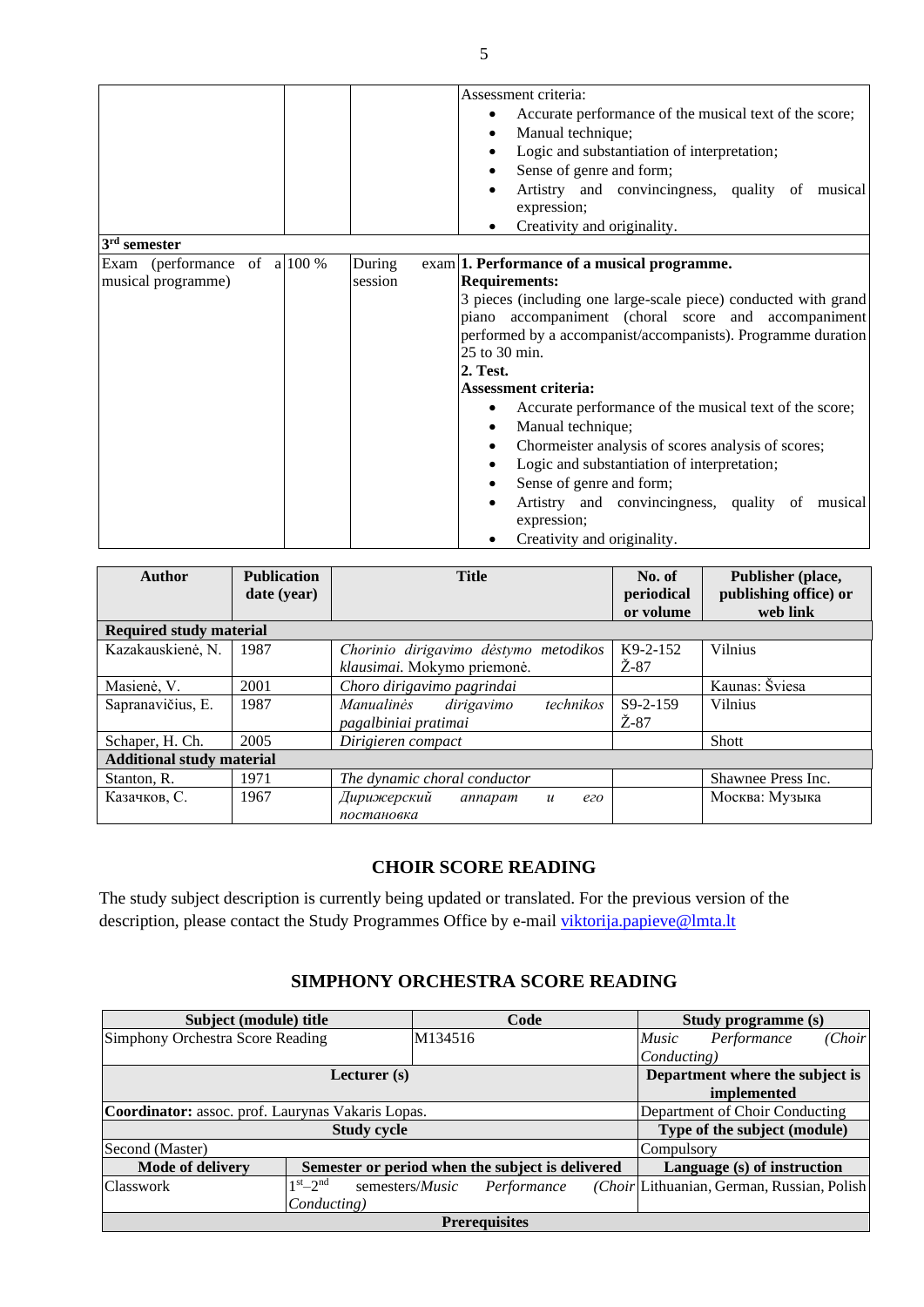| <b>Preliminary requirements:</b> Bachelor's degree in Music or Music Performance.                                            | <b>Minor</b><br>requirements                                                                                                  |                      | (if                     | any): |  |  |  |  |  |
|------------------------------------------------------------------------------------------------------------------------------|-------------------------------------------------------------------------------------------------------------------------------|----------------------|-------------------------|-------|--|--|--|--|--|
|                                                                                                                              | none.                                                                                                                         |                      |                         |       |  |  |  |  |  |
| <b>Number of ECTS credits</b>                                                                                                | Total student's load                                                                                                          | <b>Contact hours</b> | <b>Self-study hours</b> |       |  |  |  |  |  |
| $10(5+5)$                                                                                                                    | $ 266(133+133) $                                                                                                              | $17(8.5+8.5)$        | $[249 (124.5 + 124.5)]$ |       |  |  |  |  |  |
|                                                                                                                              | Purpose of the subject (module)                                                                                               |                      |                         |       |  |  |  |  |  |
| The aim of studies in the course of Symphony Orchestra Score Reading is to familiarise students with the specific character  |                                                                                                                               |                      |                         |       |  |  |  |  |  |
|                                                                                                                              | of playing symphonic orchestra scores; to develop abilities to adapt fast symphonic orchestra scores to the grand piano; to   |                      |                         |       |  |  |  |  |  |
|                                                                                                                              | work on orientation and reaction, as well as the abilities of symphonic orchestra score analysis.                             |                      |                         |       |  |  |  |  |  |
|                                                                                                                              | Short description of the subject (module) (up to 500 characters)                                                              |                      |                         |       |  |  |  |  |  |
|                                                                                                                              | The course Symphony Orchestra Score Reading develops students' abilities to read symphonic orchestra scores for the           |                      |                         |       |  |  |  |  |  |
|                                                                                                                              | grand piano, as well as sight reading and transposition skills, orientation and reaction required for conducting symphonic    |                      |                         |       |  |  |  |  |  |
| pieces of complicated texture with the choir; it provides knowledge applicable in practical work with the choir. During the  |                                                                                                                               |                      |                         |       |  |  |  |  |  |
| course individual practical training, the score reading repertoire mandatory for a respective semester is selected under the |                                                                                                                               |                      |                         |       |  |  |  |  |  |
|                                                                                                                              | teacher's supervision. Specific qualities of texture and interpretation of selected musical pieces are discussed and students |                      |                         |       |  |  |  |  |  |

learn how to perform them properly in terms of style, genre, form, interpretation and performance technique.

| <b>Programme competences to be</b><br>developed (number of<br>programme's learning<br>outcomes) | Learning outcomes of the subject (module)       | <b>Teaching and</b><br>learning<br>methods | <b>Assessment methods</b> |
|-------------------------------------------------------------------------------------------------|-------------------------------------------------|--------------------------------------------|---------------------------|
| Ability to inspire and realise                                                                  | Students will be able to adapt grand piano      | Practical                                  | Performance of a          |
| original artistic ideas by means                                                                | playing skills to symphonic orchestra score     | training,                                  | piece or part thereof     |
| of musical expression of the                                                                    | reading; while reading symphonic orchestra      | analysis and                               |                           |
| chosen specialisation. $(1.2)$                                                                  | scores, students will be able to adapt them to  | preparation of a                           |                           |
|                                                                                                 | grand piano performance and the most accurate   | musical text                               |                           |
|                                                                                                 | conveyance of texture.                          |                                            |                           |
| Good knowledge of music                                                                         | Students will be able to perform pieces for the | Practical                                  | Performance of a          |
| theory, history and cultural                                                                    | symphonic orchestra convincingly while at the   | training.                                  | musical programme,        |
| contexts, their links with                                                                      | same time conveying the stylistics of a         | analysis and                               | test                      |
| interpretation traditions. (2.1)                                                                | particular piece and concept of interpretation. | preparation of a                           |                           |
|                                                                                                 |                                                 | musical text                               |                           |
| Systemic and analytical                                                                         | Students will be able to substantiate the       | Practical                                  | Test                      |
| thinking. $(6.1)$                                                                               | solutions of adaptation of symphonic orchestra  | training,                                  |                           |
|                                                                                                 | scores for the grand piano by providing         | analysis and                               |                           |
|                                                                                                 | arguments based on theoretical music            | preparation of a                           |                           |
|                                                                                                 | knowledge and practical experience in           | musical text                               |                           |
|                                                                                                 | performance art.                                |                                            |                           |

|                                                                                                                                                                                       |  |                       |          |                                       |                                       |                                                      |                         |                    |                         | Time (hours) of contact and individual work       |
|---------------------------------------------------------------------------------------------------------------------------------------------------------------------------------------|--|-----------------------|----------|---------------------------------------|---------------------------------------|------------------------------------------------------|-------------------------|--------------------|-------------------------|---------------------------------------------------|
| Topics                                                                                                                                                                                |  | Individual activities | Seminars | stonbs<br>Practical training in small | sdnorß<br>Practical training in large | exam/rehearsals/consultations<br>Preparation for the | Exam/course credit test | Total contact work | <b>Self-study hours</b> | <b>Assignments</b>                                |
| 1 <sup>st</sup> semester                                                                                                                                                              |  |                       |          |                                       |                                       |                                                      |                         |                    |                         |                                                   |
| 1. Short choral scores in Do clef.                                                                                                                                                    |  | $\overline{c}$        |          |                                       |                                       |                                                      |                         | 2                  | 20                      | Analysis of provided                              |
| 2. Orchestra development. Score reading in the<br><b>B</b> , F, A.                                                                                                                    |  | $\overline{2}$        |          |                                       |                                       |                                                      |                         | $\mathbf{2}$       | 20                      | theoretical<br>sources,<br>musical text and sound |
| 3. Scores of string quartet (e.g., J. Haydn op.)<br>64, No. 4 Minuet, op. 67, No. 5 part 1., op. 76,<br>No. 3 Minuet, op. 76, No. 2 Minuet, W.A.<br>Mozart Quintet in C minor part 3. |  | $\overline{c}$        |          |                                       |                                       |                                                      |                         | $\mathbf{2}$       | 40                      | recordings, practical<br>training, score reading  |
| 4. Scores of extracts from symphonic pieces<br>with wind instruments of different tuning (e.g.<br>P.Tchaikovsky, symphony No. 5, part 2).                                             |  | $\overline{c}$        |          |                                       |                                       |                                                      |                         | $\overline{2}$     | 44.5                    |                                                   |
| Course credit test.                                                                                                                                                                   |  |                       |          |                                       |                                       |                                                      | 0.5                     | 0.5                |                         |                                                   |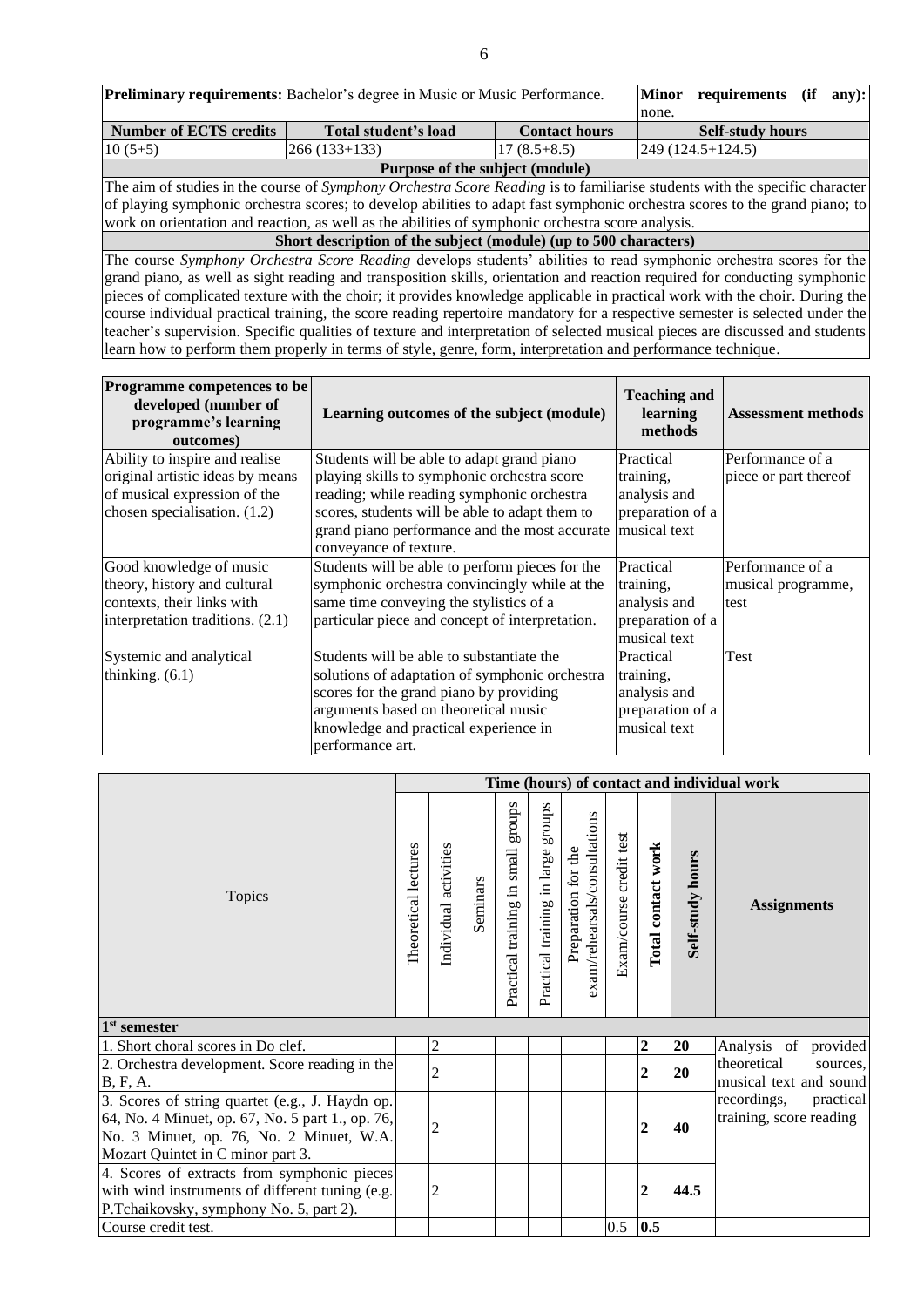| <b>Total:</b>                                                                                                                                                                                                                                                                                 | 8 |  |  | 0.5 |     | $8.5$  124.5 |                                                                                                                                     |
|-----------------------------------------------------------------------------------------------------------------------------------------------------------------------------------------------------------------------------------------------------------------------------------------------|---|--|--|-----|-----|--------------|-------------------------------------------------------------------------------------------------------------------------------------|
| $2nd$ semester                                                                                                                                                                                                                                                                                |   |  |  |     |     |              |                                                                                                                                     |
| 1. Scores of symphonic pieces: J. Haydn,<br>symphonies No. 97, 98, 104 (exposition of part<br>1), W.A. Mozart, Linz Symphony (No. 36 K.<br>425) Minuet; P.I. Tchaikovsky, suite from the<br>ballet Nutcracker; E. Grieg, suites 1 and 2 from<br>musical drama for the play <i>Peer Gynt</i> . | 8 |  |  |     | 8   | 124.5        | Analysis of<br>provided<br>theoretical<br>sources.<br>musical text and sound<br>practical<br>recordings,<br>training, score reading |
| Exam.                                                                                                                                                                                                                                                                                         |   |  |  | 0.5 | 0.5 |              |                                                                                                                                     |
| <b>Total:</b>                                                                                                                                                                                                                                                                                 | 8 |  |  | 0.5 | 8.5 | 124.5        |                                                                                                                                     |

| <b>Assessment</b>        | Weight,       | <b>Deadline for</b> |      | <b>Assessment criteria</b>                                                    |
|--------------------------|---------------|---------------------|------|-------------------------------------------------------------------------------|
| strategy                 | $\frac{0}{0}$ | completing          |      |                                                                               |
|                          |               | the                 |      |                                                                               |
|                          |               | assignments         |      |                                                                               |
| 1 <sup>st</sup> semester |               |                     |      |                                                                               |
| Course credit test       | 100 %         | During              | exam | <b>Requirements:</b> credit is granted after all the works included in the    |
|                          |               | session             |      | semester programme are assessed.                                              |
|                          |               |                     |      | <b>Assessment criteria:</b>                                                   |
|                          |               |                     |      | Fast reaction and orientation in the score vertical:                          |
|                          |               |                     |      | Accurate score performance in terms of musical text;                          |
|                          |               |                     |      | Artistic score performance: phrasing, dynamics, sense of                      |
|                          |               |                     |      | musical dramaturgy;                                                           |
|                          |               |                     |      | Respective level of grand piano playing abilities.                            |
| $2nd$ semester           |               |                     |      |                                                                               |
| Exam                     | $100\%$       | During              | exam | <b>Requirements:</b>                                                          |
|                          |               | session             |      | 1. Knowledge of orchestra development history (from Renaissance to            |
|                          |               |                     |      | present day).                                                                 |
|                          |               |                     |      | 2. Knowledge of instrument tuning and their abbreviations in Italian,         |
|                          |               |                     |      | German and English.                                                           |
|                          |               |                     |      | 3. Sight playing of short intervals of symphonic orchestra scores (the        |
|                          |               |                     |      | following tuning of instruments is mandatory in the score: B, A, F).          |
|                          |               |                     |      | <b>Assessment criteria:</b>                                                   |
|                          |               |                     |      | Speed of reaction and orientation in the score vertical;<br>٠                 |
|                          |               |                     |      | Accurate score performance in terms of musical text;<br>$\bullet$             |
|                          |               |                     |      | Artistic score performance: phrasing, dynamics, sense of musical<br>$\bullet$ |
|                          |               |                     |      | dramaturgy;                                                                   |
|                          |               |                     |      | Grand piano playing skills.                                                   |
| Accordent horie          |               |                     |      |                                                                               |

#### **Assessment basis:**

**10 (Excellent).** Expressive and professional score performance. Clear and emotional playing in terms of music text, revealing abilities of orientation and quick reaction necessary for score reading and splendid grand piano playing skills. **9 (Very good).** Very good score playing in terms of music text, sufficiently emotional, showing orientation and reaction and performing skills needed for score reading, as well as the ability to control the situation in case of minor mistakes. **8 (Good).** Good score playing in terms of music text with one or several accidental mistakes, but lacking one or a few necessary competences: quick reaction, orientation in unfamiliar music material, emotionality, good grand piano playing skills.

**7 (Highly satisfactory).** Mechanical score reading with occurring mistakes, demonstrating mediocre artistic competences connected to the defects in orientation, reaction or piano playing techniques.

**6 (Satisfactory).** Messy choir score reading with distinct mistakes, demonstrating satisfactory artistic competences connected to the serious defects in orientation in unfamiliar material, reaction or grand piano playing techniques.

**5 (Sufficient).** Poor score reading with numerous mistakes, demonstrating low sight-reading level and significant defects in grand piano techniques.

**4 (Unsatisfactory).** Unsatisfactory choir score reading in terms of the key assessment criteria.

| <b>Author</b>                  | <b>Publication</b><br>date (year) | <b>Title</b>                 | No. of<br>periodical or<br>volume | <b>Publisher (place, publishing)</b><br>office) or web link |  |  |  |  |  |
|--------------------------------|-----------------------------------|------------------------------|-----------------------------------|-------------------------------------------------------------|--|--|--|--|--|
| <b>Required study material</b> |                                   |                              |                                   |                                                             |  |  |  |  |  |
| Carse, Adam                    | 2012                              | The History of Orchestration |                                   | Published<br>by Dover                                       |  |  |  |  |  |
|                                |                                   |                              |                                   | Publications.                                               |  |  |  |  |  |
|                                |                                   |                              |                                   | ISBN 10:0486212580                                          |  |  |  |  |  |
| Gricius, A.                    | 2008                              | Smuikavimo dėmenys           | ISBN 978-9955-                    | Nacionalinė<br>Vilnius:<br>M.K.                             |  |  |  |  |  |
|                                |                                   |                              | $9419 - 1 - 0$                    | Čiurlionio Menų mokykla                                     |  |  |  |  |  |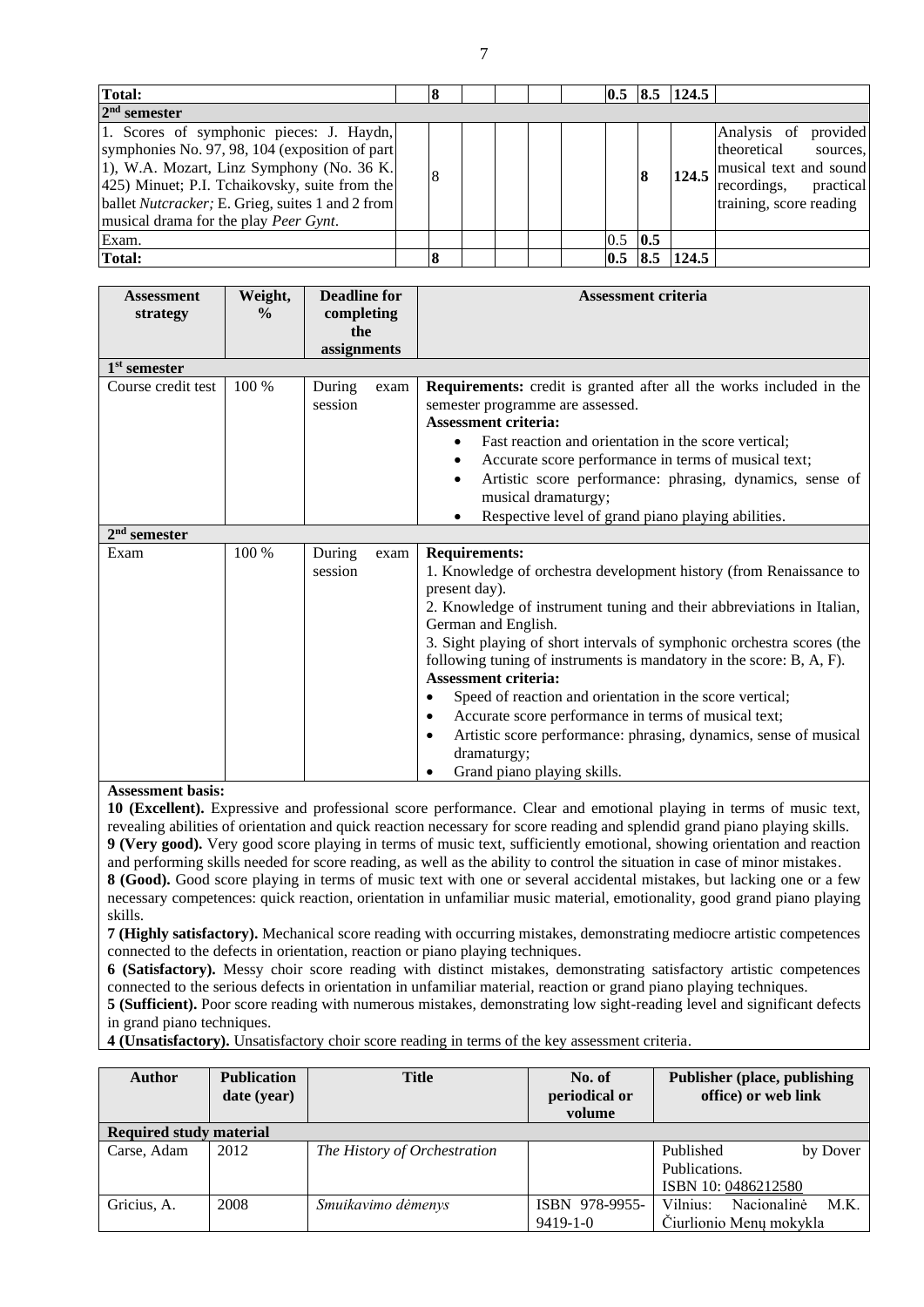| Jakobi,<br>Theodor                            | 1956 | Die Kunst des Partiturspielens                                     | <b>Hesses</b><br>Handbücher der<br>Musik-Band 105 | Max Hesses Verlag                                     |
|-----------------------------------------------|------|--------------------------------------------------------------------|---------------------------------------------------|-------------------------------------------------------|
| Rabin,<br>M:<br>Smith,<br>$P$ .;<br>Römer, H. | 1990 | Orchester-Stricharten                                              |                                                   | <b>Bosse</b><br>Verlag<br>Gustav<br>Regensburg        |
| $J$ .;<br>Spitzer,<br>Zaslaw; N.              | 2005 | The Birth of the Orchestra                                         | P.p. 19-32; 306-<br>316;<br>$337 - 342$ ;<br>457. | Oxford University Press. ISBN:<br>9780195189551       |
|                                               | 1989 | История оркестровки                                                |                                                   | ISBN 5-7140-0125-7                                    |
| <b>Additional study material</b>              |      |                                                                    |                                                   |                                                       |
| Sevsay,<br>Ertugrul                           | 2010 | Handbuch<br>der<br>Instrumentationspraxis                          |                                                   | Bärenreiter-Verlag ISBN 978-<br>3-7618-1726-1         |
| Urniežius, R.                                 | 1995 | Tembras<br>instrumentinėje<br>muzikoje                             |                                                   | Siaulių pedagoginis institutas.<br>ISBN 9986-406-99-4 |
| Аносов, Н.П.                                  | 1951 | Практическое руководство по<br>симфонических<br>чтению<br>napmumyp | Часть I                                           | Москва                                                |
| Фортунатов,<br>Барсова,<br>Ю.;<br>И.          | 1966 | Практическое руководство по<br>симфонических<br>чтению<br>napmumyp | Выпуск 1                                          | Москва: Музыка                                        |

### **CHOIR (MIXED)**

<span id="page-8-0"></span>

| Subject (module) title                                                                                                         | Code                                                                                                                    |                                      | Study programme (s)       |  |  |  |  |
|--------------------------------------------------------------------------------------------------------------------------------|-------------------------------------------------------------------------------------------------------------------------|--------------------------------------|---------------------------|--|--|--|--|
| Choir (Mixed)                                                                                                                  | M149816                                                                                                                 | Music Performance (Choir Conducting) |                           |  |  |  |  |
|                                                                                                                                | Department where the                                                                                                    |                                      |                           |  |  |  |  |
|                                                                                                                                |                                                                                                                         |                                      | subject is implemented    |  |  |  |  |
| Coordinator: assoc. prof. Gintautas Venislovas.                                                                                |                                                                                                                         |                                      | Choir<br>of<br>Department |  |  |  |  |
|                                                                                                                                | Other (s): prof. Jurijus Kalcas, prof. Tadas Šumskas, prof. Dainius Puišys.                                             |                                      | Conducting                |  |  |  |  |
|                                                                                                                                | <b>Study cycle</b>                                                                                                      |                                      | Type of the subject       |  |  |  |  |
|                                                                                                                                |                                                                                                                         |                                      | (module)                  |  |  |  |  |
| Second (Master)                                                                                                                |                                                                                                                         | Compulsory                           |                           |  |  |  |  |
| <b>Mode of delivery</b>                                                                                                        | Semester or period when the subject is delivered                                                                        |                                      |                           |  |  |  |  |
|                                                                                                                                |                                                                                                                         |                                      | instruction               |  |  |  |  |
| Classwork                                                                                                                      | $1st$ –4 <sup>th</sup> semesters/ <i>Music Performance</i> ( <i>Choir Conducting</i> )                                  |                                      | Lithuanian,<br>English,   |  |  |  |  |
|                                                                                                                                |                                                                                                                         |                                      | Russian, German, Polish   |  |  |  |  |
|                                                                                                                                | <b>Prerequisites</b>                                                                                                    |                                      |                           |  |  |  |  |
|                                                                                                                                | <b>Preliminary requirements:</b> vocal and ensemble skills of artistic expression, Bachelor of                          |                                      | Minor requirements (if    |  |  |  |  |
| Music qualification.                                                                                                           |                                                                                                                         |                                      | any): none.               |  |  |  |  |
| <b>Number of ECTS credits</b>                                                                                                  | <b>Total student's load</b>                                                                                             | <b>Contact hours</b>                 | <b>Self-study hours</b>   |  |  |  |  |
| $20(5+5+5+5)$                                                                                                                  | 532 (133+133+133+133)                                                                                                   | $516(129+129+129+129)$               | $16(4+4+4+4)$             |  |  |  |  |
| Purpose of the subject (module)                                                                                                |                                                                                                                         |                                      |                           |  |  |  |  |
| The aim of the subject Choir is to familiarise students with the choral music repertoire of different periods, genres and      |                                                                                                                         |                                      |                           |  |  |  |  |
| styles, as well as performance and interpretation traditions, the principles of choir formation, creative activity, rehearsal, |                                                                                                                         |                                      |                           |  |  |  |  |
|                                                                                                                                | concert planning and organisation; to develop a professional choir singer's singing skills and gain concert experience. |                                      |                           |  |  |  |  |
|                                                                                                                                | Short description of the subject (module) (up to 500 characters)                                                        |                                      |                           |  |  |  |  |

*Choir* is among the major practical subjects in *Choir Conducting* specialisation of *Music Performance* programme. During the course of practical training/choir rehearsals, students, as choir singers, are acquainted with the choral music repertoire of different periods, genres and styles, as well as performance and interpretation traditions, the principles for choir formation, creative activity, rehearsal, concert planning and organisation; they develop a professional choir singer's singing skills and gain concert experience.

| <b>Programme competences to</b><br>be developed (number of<br>programme's learning<br>outcomes) | Learning outcomes of the subject (module)                                                                        | <b>Teaching and</b><br>learning methods | <b>Assessment</b><br>methods |
|-------------------------------------------------------------------------------------------------|------------------------------------------------------------------------------------------------------------------|-----------------------------------------|------------------------------|
|                                                                                                 | Ability to inspire and realise As choir singers, students will be able to Practical                              |                                         | training, Performance of a   |
|                                                                                                 | original artistic ideas by means perform pieces of music in choirs of different rehearsals, analysis and musical |                                         |                              |
| of musical expression of the compositions.                                                      |                                                                                                                  | preparation of a musical programme      |                              |
| chosen specialisation. $(1.1)$                                                                  |                                                                                                                  | text, artistic activity                 |                              |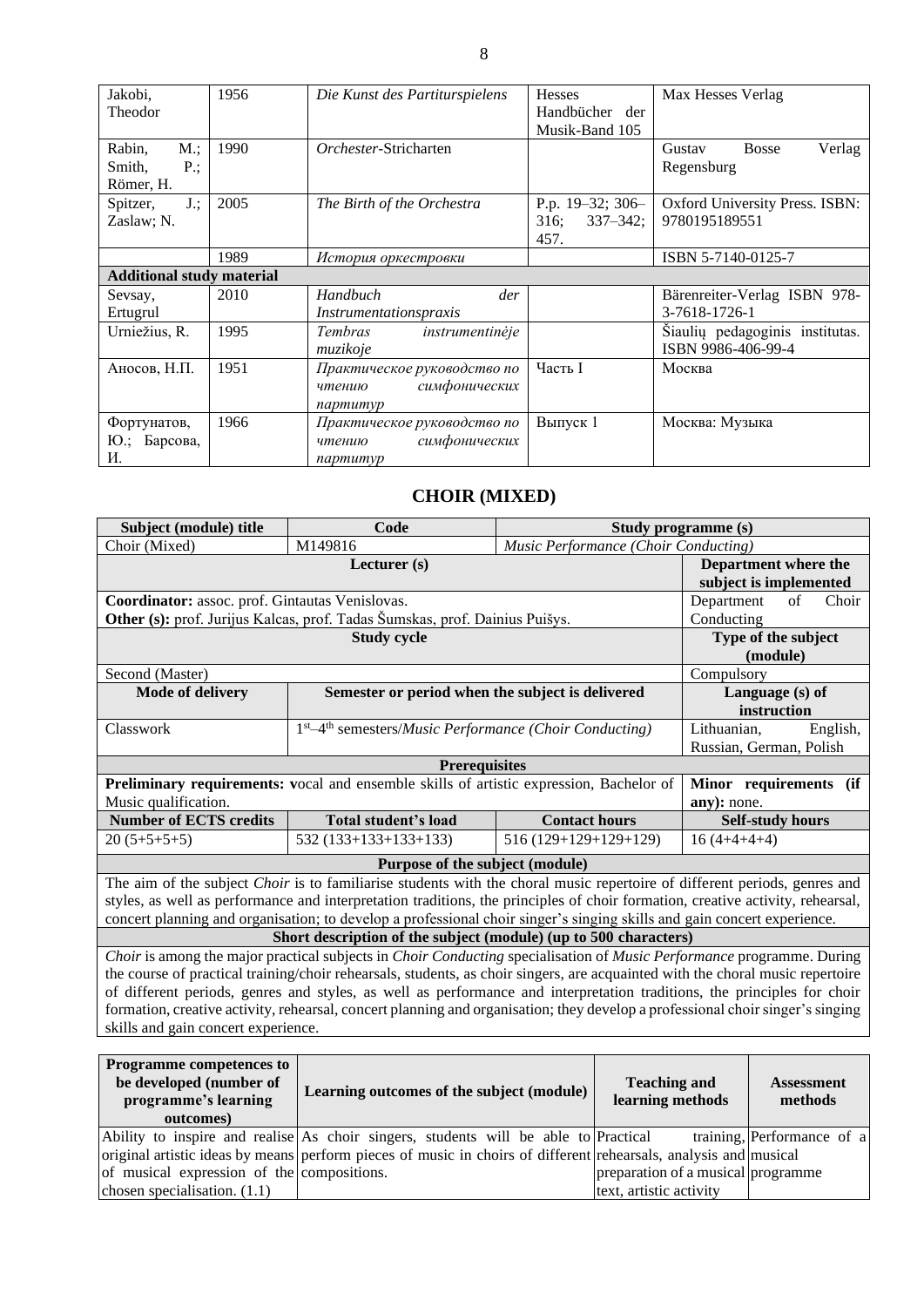|                                                               | Ability to inspire and realise Students will have a developed musical Practical                                  |                         | training, Performance of a |
|---------------------------------------------------------------|------------------------------------------------------------------------------------------------------------------|-------------------------|----------------------------|
|                                                               | original artistic ideas by means communication ability and will be able to rehearsals, analysis and musical      |                         |                            |
|                                                               | of musical expression of the choose and use their vocal possibilities and the preparation of a musical programme |                         |                            |
| chosen specialisation. (1.2)                                  | efficient vocal technique<br>when text<br>most                                                                   |                         |                            |
|                                                               | performing choral music programmes.                                                                              |                         |                            |
|                                                               | Students will be able to sight read choral music                                                                 |                         |                            |
|                                                               | scores easily, intonate accurately, sing                                                                         |                         |                            |
|                                                               | harmoniously in an ensemble and use the vocal                                                                    |                         |                            |
|                                                               | technique matching the style and character of                                                                    |                         |                            |
|                                                               | music.                                                                                                           |                         |                            |
|                                                               | Good knowledge of music Students will be able to perform parts of choral Practical                               |                         | training, Performance of a |
|                                                               | theory, history and cultural pieces of different music styles, genres and rehearsals, analysis and musical       |                         |                            |
|                                                               | contexts, their links with periods; they will demonstrate these abilities in preparation of a musical programme  |                         |                            |
| interpretation traditions. $(2.1)$   rehearsals and concerts. |                                                                                                                  | text                    |                            |
|                                                               | Ability to broaden creative Students will have built up a professional choir Practical                           |                         | training, Performance of a |
|                                                               | experience through initiation singer's concert repertoire and gained rehearsals                                  |                         | musical                    |
| of<br>and                                                     | engagement in experience of its public performance in at least                                                   |                         | programme                  |
|                                                               | independent artistic activity. two different cultural/social contexts.                                           |                         |                            |
| (3.1)                                                         |                                                                                                                  |                         |                            |
| Inter-personal                                                | and Students will be able to communicate and Practical                                                           |                         | training, Performance of a |
| communication                                                 | skills, cooperate efficiently and ethically with other rehearsals, analysis and musical                          |                         |                            |
| leadership. (5.1)                                             | singers, choirmasters, conductors, preparation of a musical programme<br>choir                                   |                         |                            |
|                                                               | accompanists and other musicians in rehearsals text, artistic activity                                           |                         |                            |
|                                                               | and concerts.                                                                                                    |                         |                            |
|                                                               | Ability to work and improve. Students will be able to independently prepare Practical                            |                         | training, Performance of a |
| (7.1)                                                         | the vocal parts of the pieces included in the rehearsals, analysis and musical                                   |                         |                            |
|                                                               | planned choral<br>repertoire and concert preparation of a musical programme                                      |                         |                            |
|                                                               | programmes.                                                                                                      | text, artistic activity |                            |

|                                                                     |                         |                              |          |                                                 |                                                |                                                      |                               |                                 |                         | Time (hours) of contact and individual work |
|---------------------------------------------------------------------|-------------------------|------------------------------|----------|-------------------------------------------------|------------------------------------------------|------------------------------------------------------|-------------------------------|---------------------------------|-------------------------|---------------------------------------------|
| <b>Topics</b>                                                       | lectures<br>Theoretical | S<br>activitie<br>Individual | Seminars | sdno.fa<br>small<br>르.<br>training<br>Practical | stonbs<br>large<br>묘.<br>training<br>Practical | exam/rehearsals/consultations<br>Preparation for the | test<br>credit<br>Exam/course | work<br>contact<br><b>Total</b> | hours<br>Self-study     | <b>Assignments</b>                          |
| 1. Preparation and performance of the intended<br>choral programme. |                         |                              |          |                                                 | 128                                            |                                                      |                               | 128                             | $\overline{\mathbf{4}}$ | Learning<br>voice<br>parts                  |
| 2. Course credit test.                                              |                         |                              |          |                                                 |                                                |                                                      | 1                             |                                 |                         |                                             |
| <b>Total:</b>                                                       |                         |                              |          |                                                 | 128                                            |                                                      | 1                             | 129                             | $\boldsymbol{4}$        |                                             |

| Assessment<br>strategy | Weight,<br>$\frac{6}{9}$ | Deadline for<br>completing the<br>assignments |        | <b>Assessment criteria</b>                                                                                                                                                                                                                                                                               |
|------------------------|--------------------------|-----------------------------------------------|--------|----------------------------------------------------------------------------------------------------------------------------------------------------------------------------------------------------------------------------------------------------------------------------------------------------------|
| Course credit<br>test  | $100\%$                  | During<br>session                             | exam 1 | Attendance of rehearsals and participation in public performances<br>and/or concerts;<br>Progress in development of musical skills (inner ear, singing, sight)<br>reading);<br>Level of preparation of parts of choral pieces (the subject is passed<br>when all parts of musical pieces are performed). |

| Author                  | <b>Publication</b><br>date (year) | <b>Title</b>               | No. of<br>periodical<br>or volume | Publisher (place,<br>publishing office) or<br>web link |  |  |  |  |
|-------------------------|-----------------------------------|----------------------------|-----------------------------------|--------------------------------------------------------|--|--|--|--|
| Required study material |                                   |                            |                                   |                                                        |  |  |  |  |
| Mačikėnas, Benediktas   | 1981                              | Vadovavimo chorui metodika |                                   | Kaunas: Šviesa                                         |  |  |  |  |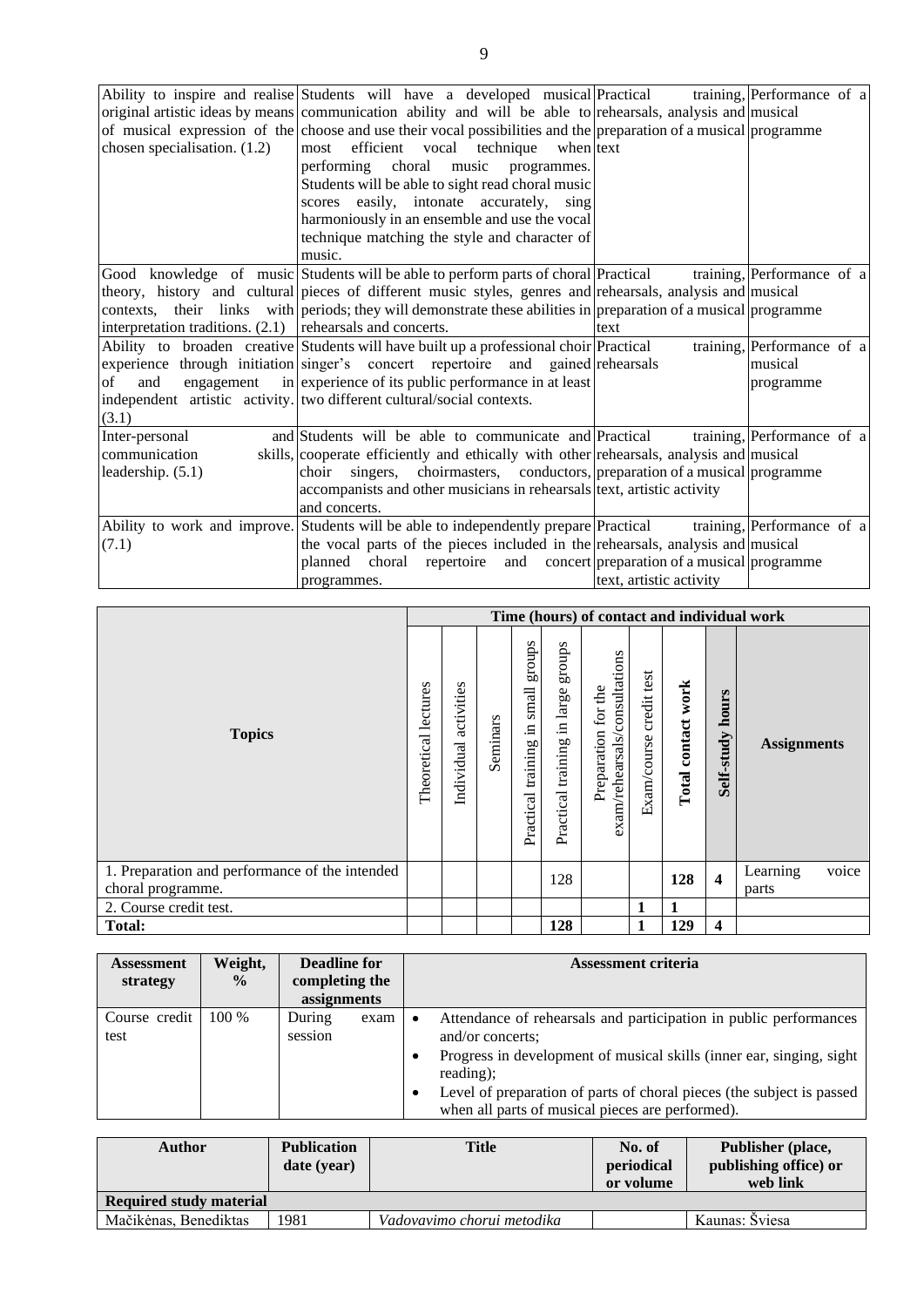| Narvidas, Jonas                | 1969                             | Chorinio darbo pagrindai                                             | Kaunas: Šviesa           |  |  |  |  |  |  |  |
|--------------------------------|----------------------------------|----------------------------------------------------------------------|--------------------------|--|--|--|--|--|--|--|
|                                | <b>Additional study material</b> |                                                                      |                          |  |  |  |  |  |  |  |
| Arminas, Anicetas              | 1991                             | Iš chorvedybos ir dirigavimo<br>praktikos                            | <b>Vilnius</b>           |  |  |  |  |  |  |  |
| Bastian, H. G., Fischer,<br>W. | 2006                             | Chorleitung<br>Handbuch der<br>[Chorleitung – Theorie und<br>Praxis] | Mainz                    |  |  |  |  |  |  |  |
| Dumbliauskaitė, Lina           | 1983                             | Choro tembras                                                        | Kaunas: Šviesa           |  |  |  |  |  |  |  |
| Dumbliauskaitė, Lina           | 2006                             | Kur eini, Lietuvos chorvedy?                                         | Vilnius: Krantai         |  |  |  |  |  |  |  |
| Gelgotienė, Rasa               | 2011                             | Choro dirigento užrašai                                              | <b>Vilnius</b>           |  |  |  |  |  |  |  |
| Kišonas, A.; Povilaitis, K.    | 1994                             | Ausų, nosies, gerklės ligos                                          | <b>Vilnius</b>           |  |  |  |  |  |  |  |
| Vasiliauskaitė,<br>Odeta;      | 2005                             | Choro magija                                                         | Vilnius: Vilniaus dailės |  |  |  |  |  |  |  |
| Gelgotienė, Rasa               |                                  |                                                                      | akademijos leidykla      |  |  |  |  |  |  |  |
| Самарин, В. А.                 | 2002                             | Хороведение<br>$\mathcal{U}$<br>хоровая<br>аранжировка               | Москва                   |  |  |  |  |  |  |  |
| Романовский, Н.В.              | 1972                             | Хоровой словарь                                                      | Ленинград                |  |  |  |  |  |  |  |
| Пигров, К. К.                  | 1964                             | Руководство хором                                                    | Москва                   |  |  |  |  |  |  |  |
| Чесноков, П. Г.                | 1961                             | Хор и управление им                                                  | Москва: Госмузиздат      |  |  |  |  |  |  |  |

## **CHORAL CONDUCTING PRACTICE**

<span id="page-10-0"></span>**Choral Conducting Practice Subject (module) title Code** Code Music Performance (Choir *Music Performance (Choir* 

| Subject (module) title                                                                          | Code                                                                                                                                                                                  | Study programme (s)                                                                                                                                                                                                                                                                                                                                                                                                                                                                                                            |                                                                                                                                                                                                                                                                                                                                                                                                                                                                                                                                                                                                                                                                                                                                                                                                                                                                                                                                                                                                                                                                                                                                                                                                                                                                                                                                                                                                                                                                                                                                                                                                                                                                                                                           |  |
|-------------------------------------------------------------------------------------------------|---------------------------------------------------------------------------------------------------------------------------------------------------------------------------------------|--------------------------------------------------------------------------------------------------------------------------------------------------------------------------------------------------------------------------------------------------------------------------------------------------------------------------------------------------------------------------------------------------------------------------------------------------------------------------------------------------------------------------------|---------------------------------------------------------------------------------------------------------------------------------------------------------------------------------------------------------------------------------------------------------------------------------------------------------------------------------------------------------------------------------------------------------------------------------------------------------------------------------------------------------------------------------------------------------------------------------------------------------------------------------------------------------------------------------------------------------------------------------------------------------------------------------------------------------------------------------------------------------------------------------------------------------------------------------------------------------------------------------------------------------------------------------------------------------------------------------------------------------------------------------------------------------------------------------------------------------------------------------------------------------------------------------------------------------------------------------------------------------------------------------------------------------------------------------------------------------------------------------------------------------------------------------------------------------------------------------------------------------------------------------------------------------------------------------------------------------------------------|--|
|                                                                                                 | M143216                                                                                                                                                                               | Performance                                                                                                                                                                                                                                                                                                                                                                                                                                                                                                                    | (Choir                                                                                                                                                                                                                                                                                                                                                                                                                                                                                                                                                                                                                                                                                                                                                                                                                                                                                                                                                                                                                                                                                                                                                                                                                                                                                                                                                                                                                                                                                                                                                                                                                                                                                                                    |  |
|                                                                                                 |                                                                                                                                                                                       |                                                                                                                                                                                                                                                                                                                                                                                                                                                                                                                                |                                                                                                                                                                                                                                                                                                                                                                                                                                                                                                                                                                                                                                                                                                                                                                                                                                                                                                                                                                                                                                                                                                                                                                                                                                                                                                                                                                                                                                                                                                                                                                                                                                                                                                                           |  |
|                                                                                                 |                                                                                                                                                                                       | implemented                                                                                                                                                                                                                                                                                                                                                                                                                                                                                                                    |                                                                                                                                                                                                                                                                                                                                                                                                                                                                                                                                                                                                                                                                                                                                                                                                                                                                                                                                                                                                                                                                                                                                                                                                                                                                                                                                                                                                                                                                                                                                                                                                                                                                                                                           |  |
|                                                                                                 |                                                                                                                                                                                       |                                                                                                                                                                                                                                                                                                                                                                                                                                                                                                                                |                                                                                                                                                                                                                                                                                                                                                                                                                                                                                                                                                                                                                                                                                                                                                                                                                                                                                                                                                                                                                                                                                                                                                                                                                                                                                                                                                                                                                                                                                                                                                                                                                                                                                                                           |  |
|                                                                                                 |                                                                                                                                                                                       |                                                                                                                                                                                                                                                                                                                                                                                                                                                                                                                                |                                                                                                                                                                                                                                                                                                                                                                                                                                                                                                                                                                                                                                                                                                                                                                                                                                                                                                                                                                                                                                                                                                                                                                                                                                                                                                                                                                                                                                                                                                                                                                                                                                                                                                                           |  |
|                                                                                                 |                                                                                                                                                                                       |                                                                                                                                                                                                                                                                                                                                                                                                                                                                                                                                |                                                                                                                                                                                                                                                                                                                                                                                                                                                                                                                                                                                                                                                                                                                                                                                                                                                                                                                                                                                                                                                                                                                                                                                                                                                                                                                                                                                                                                                                                                                                                                                                                                                                                                                           |  |
|                                                                                                 |                                                                                                                                                                                       |                                                                                                                                                                                                                                                                                                                                                                                                                                                                                                                                |                                                                                                                                                                                                                                                                                                                                                                                                                                                                                                                                                                                                                                                                                                                                                                                                                                                                                                                                                                                                                                                                                                                                                                                                                                                                                                                                                                                                                                                                                                                                                                                                                                                                                                                           |  |
|                                                                                                 |                                                                                                                                                                                       |                                                                                                                                                                                                                                                                                                                                                                                                                                                                                                                                |                                                                                                                                                                                                                                                                                                                                                                                                                                                                                                                                                                                                                                                                                                                                                                                                                                                                                                                                                                                                                                                                                                                                                                                                                                                                                                                                                                                                                                                                                                                                                                                                                                                                                                                           |  |
|                                                                                                 |                                                                                                                                                                                       |                                                                                                                                                                                                                                                                                                                                                                                                                                                                                                                                |                                                                                                                                                                                                                                                                                                                                                                                                                                                                                                                                                                                                                                                                                                                                                                                                                                                                                                                                                                                                                                                                                                                                                                                                                                                                                                                                                                                                                                                                                                                                                                                                                                                                                                                           |  |
|                                                                                                 |                                                                                                                                                                                       |                                                                                                                                                                                                                                                                                                                                                                                                                                                                                                                                | German,                                                                                                                                                                                                                                                                                                                                                                                                                                                                                                                                                                                                                                                                                                                                                                                                                                                                                                                                                                                                                                                                                                                                                                                                                                                                                                                                                                                                                                                                                                                                                                                                                                                                                                                   |  |
|                                                                                                 |                                                                                                                                                                                       |                                                                                                                                                                                                                                                                                                                                                                                                                                                                                                                                |                                                                                                                                                                                                                                                                                                                                                                                                                                                                                                                                                                                                                                                                                                                                                                                                                                                                                                                                                                                                                                                                                                                                                                                                                                                                                                                                                                                                                                                                                                                                                                                                                                                                                                                           |  |
|                                                                                                 |                                                                                                                                                                                       |                                                                                                                                                                                                                                                                                                                                                                                                                                                                                                                                |                                                                                                                                                                                                                                                                                                                                                                                                                                                                                                                                                                                                                                                                                                                                                                                                                                                                                                                                                                                                                                                                                                                                                                                                                                                                                                                                                                                                                                                                                                                                                                                                                                                                                                                           |  |
|                                                                                                 |                                                                                                                                                                                       |                                                                                                                                                                                                                                                                                                                                                                                                                                                                                                                                |                                                                                                                                                                                                                                                                                                                                                                                                                                                                                                                                                                                                                                                                                                                                                                                                                                                                                                                                                                                                                                                                                                                                                                                                                                                                                                                                                                                                                                                                                                                                                                                                                                                                                                                           |  |
| corresponding to Bachelor's degree in music.                                                    |                                                                                                                                                                                       |                                                                                                                                                                                                                                                                                                                                                                                                                                                                                                                                |                                                                                                                                                                                                                                                                                                                                                                                                                                                                                                                                                                                                                                                                                                                                                                                                                                                                                                                                                                                                                                                                                                                                                                                                                                                                                                                                                                                                                                                                                                                                                                                                                                                                                                                           |  |
|                                                                                                 |                                                                                                                                                                                       |                                                                                                                                                                                                                                                                                                                                                                                                                                                                                                                                |                                                                                                                                                                                                                                                                                                                                                                                                                                                                                                                                                                                                                                                                                                                                                                                                                                                                                                                                                                                                                                                                                                                                                                                                                                                                                                                                                                                                                                                                                                                                                                                                                                                                                                                           |  |
|                                                                                                 |                                                                                                                                                                                       |                                                                                                                                                                                                                                                                                                                                                                                                                                                                                                                                |                                                                                                                                                                                                                                                                                                                                                                                                                                                                                                                                                                                                                                                                                                                                                                                                                                                                                                                                                                                                                                                                                                                                                                                                                                                                                                                                                                                                                                                                                                                                                                                                                                                                                                                           |  |
|                                                                                                 |                                                                                                                                                                                       |                                                                                                                                                                                                                                                                                                                                                                                                                                                                                                                                |                                                                                                                                                                                                                                                                                                                                                                                                                                                                                                                                                                                                                                                                                                                                                                                                                                                                                                                                                                                                                                                                                                                                                                                                                                                                                                                                                                                                                                                                                                                                                                                                                                                                                                                           |  |
|                                                                                                 |                                                                                                                                                                                       |                                                                                                                                                                                                                                                                                                                                                                                                                                                                                                                                |                                                                                                                                                                                                                                                                                                                                                                                                                                                                                                                                                                                                                                                                                                                                                                                                                                                                                                                                                                                                                                                                                                                                                                                                                                                                                                                                                                                                                                                                                                                                                                                                                                                                                                                           |  |
|                                                                                                 |                                                                                                                                                                                       |                                                                                                                                                                                                                                                                                                                                                                                                                                                                                                                                |                                                                                                                                                                                                                                                                                                                                                                                                                                                                                                                                                                                                                                                                                                                                                                                                                                                                                                                                                                                                                                                                                                                                                                                                                                                                                                                                                                                                                                                                                                                                                                                                                                                                                                                           |  |
|                                                                                                 |                                                                                                                                                                                       |                                                                                                                                                                                                                                                                                                                                                                                                                                                                                                                                |                                                                                                                                                                                                                                                                                                                                                                                                                                                                                                                                                                                                                                                                                                                                                                                                                                                                                                                                                                                                                                                                                                                                                                                                                                                                                                                                                                                                                                                                                                                                                                                                                                                                                                                           |  |
|                                                                                                 |                                                                                                                                                                                       |                                                                                                                                                                                                                                                                                                                                                                                                                                                                                                                                |                                                                                                                                                                                                                                                                                                                                                                                                                                                                                                                                                                                                                                                                                                                                                                                                                                                                                                                                                                                                                                                                                                                                                                                                                                                                                                                                                                                                                                                                                                                                                                                                                                                                                                                           |  |
|                                                                                                 |                                                                                                                                                                                       |                                                                                                                                                                                                                                                                                                                                                                                                                                                                                                                                |                                                                                                                                                                                                                                                                                                                                                                                                                                                                                                                                                                                                                                                                                                                                                                                                                                                                                                                                                                                                                                                                                                                                                                                                                                                                                                                                                                                                                                                                                                                                                                                                                                                                                                                           |  |
|                                                                                                 |                                                                                                                                                                                       |                                                                                                                                                                                                                                                                                                                                                                                                                                                                                                                                |                                                                                                                                                                                                                                                                                                                                                                                                                                                                                                                                                                                                                                                                                                                                                                                                                                                                                                                                                                                                                                                                                                                                                                                                                                                                                                                                                                                                                                                                                                                                                                                                                                                                                                                           |  |
|                                                                                                 |                                                                                                                                                                                       |                                                                                                                                                                                                                                                                                                                                                                                                                                                                                                                                |                                                                                                                                                                                                                                                                                                                                                                                                                                                                                                                                                                                                                                                                                                                                                                                                                                                                                                                                                                                                                                                                                                                                                                                                                                                                                                                                                                                                                                                                                                                                                                                                                                                                                                                           |  |
|                                                                                                 |                                                                                                                                                                                       | <b>Teaching and</b><br>learning methods                                                                                                                                                                                                                                                                                                                                                                                                                                                                                        | <b>Assessment</b><br>methods                                                                                                                                                                                                                                                                                                                                                                                                                                                                                                                                                                                                                                                                                                                                                                                                                                                                                                                                                                                                                                                                                                                                                                                                                                                                                                                                                                                                                                                                                                                                                                                                                                                                                              |  |
|                                                                                                 |                                                                                                                                                                                       |                                                                                                                                                                                                                                                                                                                                                                                                                                                                                                                                | training, Performance                                                                                                                                                                                                                                                                                                                                                                                                                                                                                                                                                                                                                                                                                                                                                                                                                                                                                                                                                                                                                                                                                                                                                                                                                                                                                                                                                                                                                                                                                                                                                                                                                                                                                                     |  |
|                                                                                                 |                                                                                                                                                                                       |                                                                                                                                                                                                                                                                                                                                                                                                                                                                                                                                |                                                                                                                                                                                                                                                                                                                                                                                                                                                                                                                                                                                                                                                                                                                                                                                                                                                                                                                                                                                                                                                                                                                                                                                                                                                                                                                                                                                                                                                                                                                                                                                                                                                                                                                           |  |
|                                                                                                 |                                                                                                                                                                                       |                                                                                                                                                                                                                                                                                                                                                                                                                                                                                                                                |                                                                                                                                                                                                                                                                                                                                                                                                                                                                                                                                                                                                                                                                                                                                                                                                                                                                                                                                                                                                                                                                                                                                                                                                                                                                                                                                                                                                                                                                                                                                                                                                                                                                                                                           |  |
|                                                                                                 |                                                                                                                                                                                       |                                                                                                                                                                                                                                                                                                                                                                                                                                                                                                                                |                                                                                                                                                                                                                                                                                                                                                                                                                                                                                                                                                                                                                                                                                                                                                                                                                                                                                                                                                                                                                                                                                                                                                                                                                                                                                                                                                                                                                                                                                                                                                                                                                                                                                                                           |  |
|                                                                                                 |                                                                                                                                                                                       |                                                                                                                                                                                                                                                                                                                                                                                                                                                                                                                                | training, Performance                                                                                                                                                                                                                                                                                                                                                                                                                                                                                                                                                                                                                                                                                                                                                                                                                                                                                                                                                                                                                                                                                                                                                                                                                                                                                                                                                                                                                                                                                                                                                                                                                                                                                                     |  |
|                                                                                                 |                                                                                                                                                                                       |                                                                                                                                                                                                                                                                                                                                                                                                                                                                                                                                |                                                                                                                                                                                                                                                                                                                                                                                                                                                                                                                                                                                                                                                                                                                                                                                                                                                                                                                                                                                                                                                                                                                                                                                                                                                                                                                                                                                                                                                                                                                                                                                                                                                                                                                           |  |
|                                                                                                 |                                                                                                                                                                                       |                                                                                                                                                                                                                                                                                                                                                                                                                                                                                                                                |                                                                                                                                                                                                                                                                                                                                                                                                                                                                                                                                                                                                                                                                                                                                                                                                                                                                                                                                                                                                                                                                                                                                                                                                                                                                                                                                                                                                                                                                                                                                                                                                                                                                                                                           |  |
|                                                                                                 |                                                                                                                                                                                       |                                                                                                                                                                                                                                                                                                                                                                                                                                                                                                                                |                                                                                                                                                                                                                                                                                                                                                                                                                                                                                                                                                                                                                                                                                                                                                                                                                                                                                                                                                                                                                                                                                                                                                                                                                                                                                                                                                                                                                                                                                                                                                                                                                                                                                                                           |  |
| expression of the chosen changing conditions in the cultural context and musical text, artistic |                                                                                                                                                                                       |                                                                                                                                                                                                                                                                                                                                                                                                                                                                                                                                |                                                                                                                                                                                                                                                                                                                                                                                                                                                                                                                                                                                                                                                                                                                                                                                                                                                                                                                                                                                                                                                                                                                                                                                                                                                                                                                                                                                                                                                                                                                                                                                                                                                                                                                           |  |
|                                                                                                 | Lecturer (s)<br>Coordinator: prof. Povilas Gylys.<br>Katytis Barisas, assoc. prof. Gintautas Venislovas.<br><b>Study cycle</b><br>Total student's load<br>133<br>Master's repertoire. | Other (s): prof. Vytautas Miškinis, prof. Jurijus Kalcas, prof. Viktoras Masevičius,<br>prof. Česlovas Radžiūnas, prof. Tadas Šumskas, prof. Dainius Puišys, assoc. prof.<br>Semester or period when the subject is delivered<br>3 <sup>rd</sup> semester/ <i>Music Performance</i> (Choir Conducting)<br><b>Prerequisites</b><br><b>Contact hours</b><br>17<br>Purpose of the subject (module)<br>experience of choir directing is broadened and performing skills are improved.<br>Learning outcomes of the subject (module) | <b>Music</b><br>Conducting)<br>Department where the subject is<br>Department of Choir Conducting<br>Type of the subject (module)<br>Compulsory<br>Language (s) of instruction<br>Lithuanian,<br>English,<br>Russian, Polish<br>Preliminary requirements: music performance and artistic expression skills Minor requirements (if any): none.<br><b>Self-study hours</b><br>116<br>The aim of Choral Conducting Practice is to broaden choir directing skills; improve methods of practical work with the<br>choir during rehearsals; prepare the programme for the final art project with the choir.<br>Short description of the subject (module) (up to 500 characters)<br>Choral Conducting Practice refers to rehearsals with the choir when preparing the final Master's art project. The programme<br>of the final art project/concert is rehearsed with LMTA students' mixed choir. During the course of practical rehearsals, the<br>Ability to inspire and realise Students will be able to express themselves as creative Practical<br>original artistic ideas by personalities with a developed ability to interpret their rehearsals, analysis of a musical<br>musical artistic ideas with the choir; they will be able to perform and preparation of a programme<br>expression of the chosen choral pieces that comply with the requirements for the musical text, artistic<br>activity<br>Ability to inspire and realise Students will have a developed ability of musical Practical<br>original artistic ideas by communication; they will react to the changing processes rehearsals, analysis of a musical<br>musical of conducting tradition rapidly, be able to adapt to and preparation of a programme |  |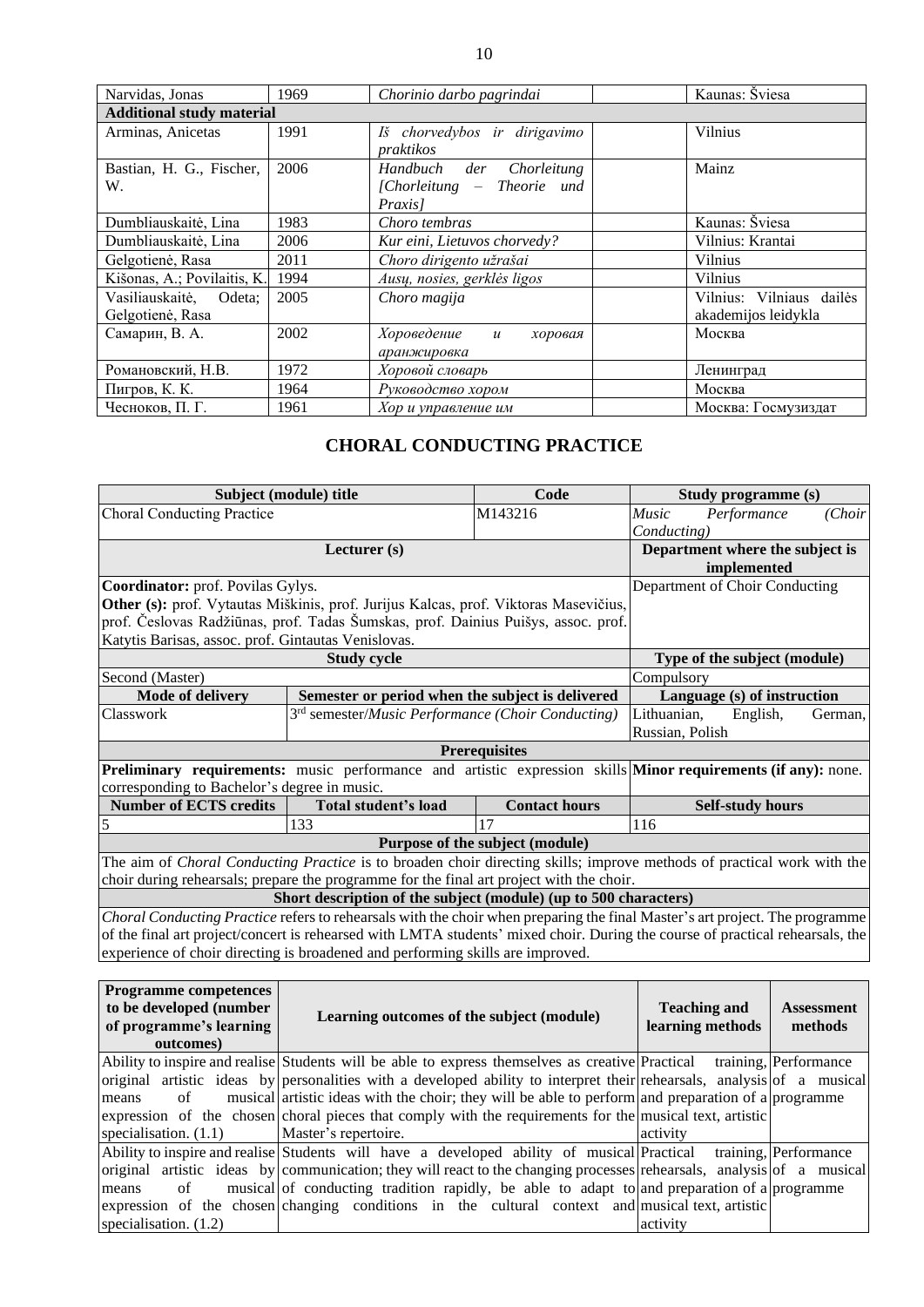|                           | supplement them with their knowledge, insights and<br>conducting abilities.                                                |              |                        |
|---------------------------|----------------------------------------------------------------------------------------------------------------------------|--------------|------------------------|
|                           | Good knowledge of music Students will be able to perform musical pieces of Practical                                       |              | training, Performance  |
|                           | theory, history and cultural different styles, genres and periods while at the same time rehearsals, analysis of a musical |              |                        |
|                           | contexts, their links with demonstrating an interpretation style which is specific for and preparation of a programme      |              |                        |
| interpretation            | traditions. the piece based on historical knowledge and performance musical text, artistic                                 |              |                        |
| (2.1)                     | tradition; they will be familiar with international activity                                                               |              |                        |
|                           | interpretation traditions and demonstrate these abilities in                                                               |              |                        |
|                           | rehearsals and while performing in concerts.                                                                               |              |                        |
|                           | Ability to broaden creative Students will have built up a representative concert Practical                                 |              | training, Performance  |
| experience                | through repertoire of choral pieces; they will be able to assess the rehearsals,                                           |              | artistic of a musical  |
| of<br>initiation          | and circumstances and context of performance and select the activity                                                       |              | programme              |
|                           | engagement in independent repertoire for performance accordingly; they will                                                |              |                        |
| artistic activity. (3.1)  | rehearse and perform it in the form of a concert.                                                                          |              |                        |
|                           | Ability to broaden creative Students will be able to initiate creative choral activity; Rehearsals,                        |              | artistic Observation,  |
| experience                | through they will be able to direct it properly during rehearsals and activity                                             |              | performance            |
| initiation<br>of          | and present its results in the form of a concert.                                                                          |              | of a musical           |
| engagement in independent |                                                                                                                            |              | programme              |
| artistic activity. (3.2)  |                                                                                                                            |              |                        |
| Ability to<br>analyse     | and Students will be able to think critically and react to the Practical                                                   |              | training, Observation, |
| critically                | assess creative situation and environment fast while at the same time rehearsals, analysis performance                     |              |                        |
| processes<br>and          | their demonstrating good verbal abilities and skills of working and preparation of a of a musical                          |              |                        |
|                           | significance in the context with a group of people/choir artists.                                                          | musical text | programme              |
| of contemporary culture.  |                                                                                                                            |              |                        |
| (4.2)                     |                                                                                                                            |              |                        |
| Inter-personal            | and Students will be able to think critically, react to the Practical                                                      |              | training, Performance  |
| communication             | skills, situation and environment fast while at the same time rehearsals, analysis of a musical                            |              |                        |
| leadership. $(5.1)$       | demonstrating the abilities and skills of businesslike, and preparation of a programme                                     |              |                        |
|                           | constructive communication and work with a group of musical text                                                           |              |                        |
|                           | people/choir artists; they will have gained experience of                                                                  |              |                        |
|                           | professional communication and be able to cooperate and                                                                    |              |                        |
|                           | participate in international art projects.                                                                                 |              |                        |
| Inter-personal            | and In choir rehearsals, students will demonstrate initiative Rehearsals                                                   |              | Observation,           |
| communication             | skills, and leadership; they will be able to team group members                                                            |              | performance            |
| leadership. (5.2)         | up and motivate them for artistic activity.                                                                                |              | of a musical           |
|                           |                                                                                                                            |              | programme              |
| Ability<br>work<br>to     | and Students will be able to analyse and learn the given or Practical                                                      |              | training, Performance  |
| improve. $(7.1)$          | selected score independently by integrating knowledge of rehearsals, analysis of a musical                                 |              |                        |
|                           | music literature and history about the composer's period and preparation of a programme                                    |              |                        |
|                           | and style; they will work and improve independently musical text, artistic                                                 |              |                        |
|                           |                                                                                                                            |              |                        |
|                           | when rehearsing the programme of the Master's art activity                                                                 |              |                        |
|                           | project with the choir.                                                                                                    |              |                        |

|                                                                                                                                                                                                                                                                               |                      |                          |          |                                                   |                                       |                                                      |                            |                    |                     | Time (hours) of contact and individual work                                                                                      |
|-------------------------------------------------------------------------------------------------------------------------------------------------------------------------------------------------------------------------------------------------------------------------------|----------------------|--------------------------|----------|---------------------------------------------------|---------------------------------------|------------------------------------------------------|----------------------------|--------------------|---------------------|----------------------------------------------------------------------------------------------------------------------------------|
| <b>Topics</b>                                                                                                                                                                                                                                                                 | Theoretical lectures | activities<br>Individual | Seminars | stonbs<br>small<br>$\Xi$<br>training<br>Practical | groups<br>Practical training in large | exam/rehearsals/consultations<br>Preparation for the | credit test<br>Exam/course | Total contact work | hours<br>Self-study | <b>Assignments</b>                                                                                                               |
| Preparation of a freely chosen artistic choir music<br>programme. For example: <i>Exsultate Deo</i> by G.<br>Palestrina; The Evening, op. 27 by S. Taneyev;<br>Mykolo Kleopo Oginskio priesakai sūnui by V.<br>Augustinas; Cantata BWV 106 (Actus tragicus) by J.<br>S. Bach. |                      | 16                       |          |                                                   |                                       |                                                      |                            | 16                 | 116                 | Analysis<br>and<br>preparation<br>of<br><sub>a</sub><br>musical text, studies<br>audio/video<br>of<br>recordings,<br>rehearsals. |
| 2. Exam.                                                                                                                                                                                                                                                                      |                      |                          |          |                                                   |                                       |                                                      |                            |                    |                     |                                                                                                                                  |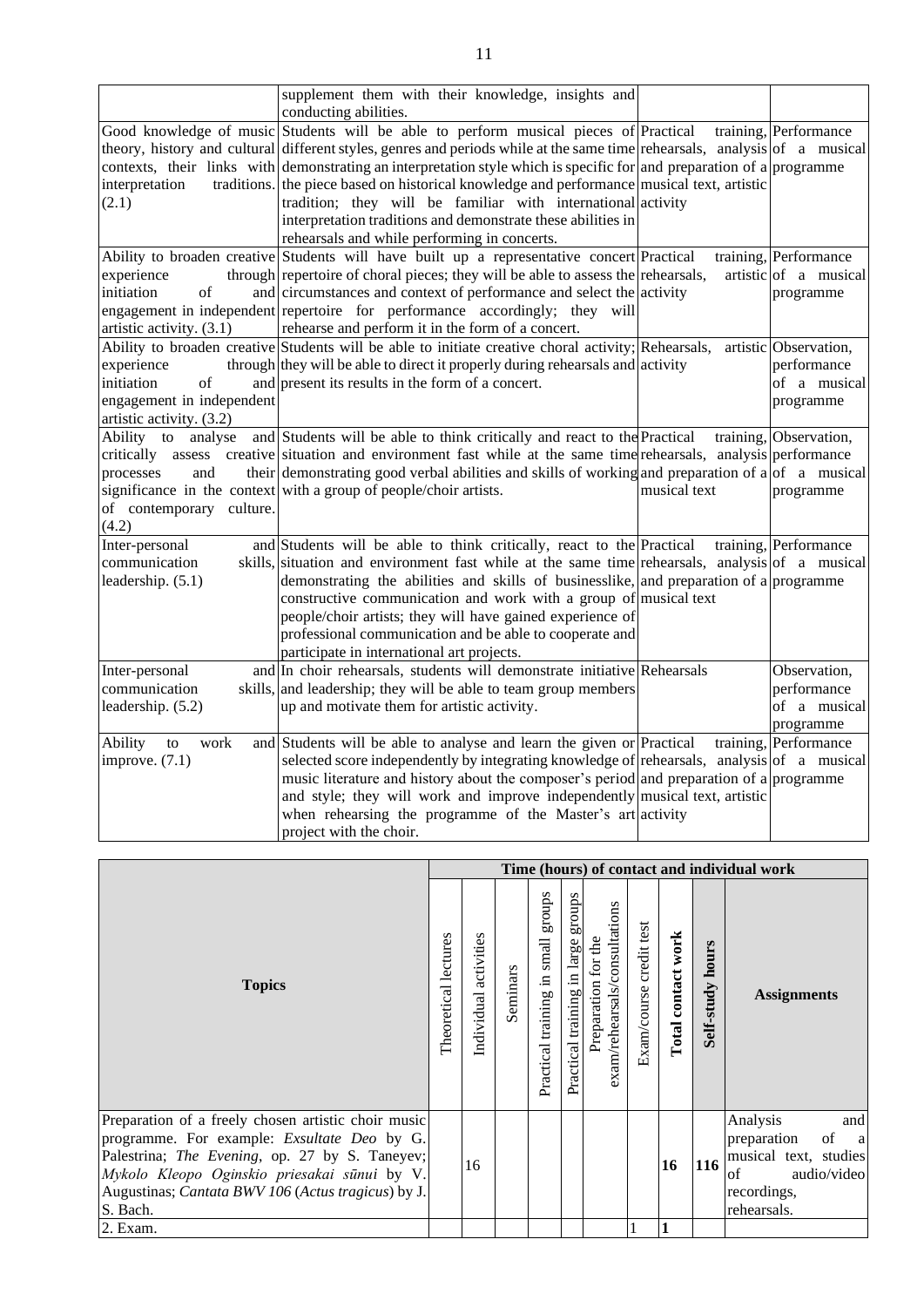|  | Total: | 10 |  |  |  |  | $\mathbf{116}$ |  |
|--|--------|----|--|--|--|--|----------------|--|
|--|--------|----|--|--|--|--|----------------|--|

| Assessment   Weight, %<br>strategy |       | <b>Deadline for</b><br>completing the | <b>Assessment criteria</b>                                                         |
|------------------------------------|-------|---------------------------------------|------------------------------------------------------------------------------------|
|                                    |       | assignments                           |                                                                                    |
| Exam                               | 100 % | During                                | exam Requirements:                                                                 |
| (performance                       |       | session                               | The programme must consist of pieces pertaining to different stylistic periods     |
| of a concert                       |       |                                       | (Renaissance, Baroque, Classicism, Romanticism, contemporary music).               |
| programme)                         |       |                                       | Duration of the programme - 30 min.                                                |
|                                    |       |                                       | One piece for the choir with accompaniment is mandatory.                           |
|                                    |       |                                       | <b>Assessment criteria:</b>                                                        |
|                                    |       |                                       | Complexity of musical pieces included in the programme;<br>٠                       |
|                                    |       |                                       | Quality of chormeister practice;<br>٠                                              |
|                                    |       |                                       | Respective level of conducting technique abilities;<br>$\bullet$                   |
|                                    |       |                                       | Accurate performance of selected repertoire in terms of musical text;<br>$\bullet$ |
|                                    |       |                                       | Consistency and logic of interpretation;<br>٠                                      |
|                                    |       |                                       | Sense of style;<br>٠                                                               |
|                                    |       |                                       | Sense of genre and form;<br>٠                                                      |
|                                    |       |                                       | Emotionality;<br>٠                                                                 |
|                                    |       |                                       | Artistic abilities.<br>٠                                                           |

| <b>Author</b>                    | <b>Publication</b><br>date (year) | <b>Title</b>                                        | No.<br>periodical orweb link | of Publisher (place, publishing office) or                   |
|----------------------------------|-----------------------------------|-----------------------------------------------------|------------------------------|--------------------------------------------------------------|
|                                  |                                   |                                                     | volume                       |                                                              |
| <b>Compulsory study material</b> |                                   |                                                     |                              |                                                              |
| Dmitrevskis,<br>Georgijus        | 1955                              | Chorveryba ir vadovavimas chorui                    |                              | pedagoginės<br>Valstybinė<br>Kaunas:<br>literatūros leidykla |
| Dumbliauskaitė,<br>Lina          | 2006                              | Kur eini, chorvedy?                                 |                              | Vilnius: Krantai                                             |
| Dumbliauskaitė,<br>Lina          | 1983                              | Choro tembras                                       |                              | Kaunas: Šviesa                                               |
| <b>Additional study material</b> |                                   |                                                     |                              |                                                              |
| Gudelis,<br>Regimantas           | 2015                              | Nuo dainų dienos iki tautos šventės                 |                              | Vilnius: Lietuvos kultūros centras                           |
| Kahn, Emil                       | 1976                              | Guide to<br><b>Selected</b><br>Conducting<br>Scores |                              | New York: Schirmer Books                                     |
| Thomas, Kurt                     | 1992                              | Lehrbuch der Chorleitung                            |                              | Breitkopf&Härtel                                             |

## **CONTEMPORARY CHORAL MUSIC STYLISTICS**

<span id="page-12-0"></span>

|                                      | Subject (module) title                                                                                              | Code                                                                                                                      | Study programme (s)                                                                                                                    |  |  |  |  |  |
|--------------------------------------|---------------------------------------------------------------------------------------------------------------------|---------------------------------------------------------------------------------------------------------------------------|----------------------------------------------------------------------------------------------------------------------------------------|--|--|--|--|--|
| Contemporary Choral Music Stylistics | Music Performance (Choir Conducting)                                                                                |                                                                                                                           |                                                                                                                                        |  |  |  |  |  |
|                                      | Lecturer $(s)$                                                                                                      |                                                                                                                           | Department where the subject is                                                                                                        |  |  |  |  |  |
|                                      |                                                                                                                     |                                                                                                                           | implemented                                                                                                                            |  |  |  |  |  |
| Coordinator: prof. Jurijus Kalcas.   |                                                                                                                     |                                                                                                                           | Department of Choir Conducting                                                                                                         |  |  |  |  |  |
|                                      | <b>Study cycle</b>                                                                                                  |                                                                                                                           | Type of the subject (module)                                                                                                           |  |  |  |  |  |
| Second (Master)                      |                                                                                                                     |                                                                                                                           | Compulsory                                                                                                                             |  |  |  |  |  |
| <b>Mode of delivery</b>              | Semester or period when the subject is delivered                                                                    |                                                                                                                           | Language (s) of instruction                                                                                                            |  |  |  |  |  |
| Classwork                            | $1st-2^{nd}$<br>semesters/ <i>Music</i>                                                                             | Performance                                                                                                               | (Choir Lithuanian, English, German, Russian,                                                                                           |  |  |  |  |  |
|                                      | Conducting)                                                                                                         |                                                                                                                           | Polish                                                                                                                                 |  |  |  |  |  |
|                                      | <b>Prerequisites</b>                                                                                                |                                                                                                                           |                                                                                                                                        |  |  |  |  |  |
|                                      |                                                                                                                     |                                                                                                                           | Preliminary requirements: knowledge of Bachelor level music history and <b>Minor requirements (if any)</b> : none.                     |  |  |  |  |  |
| literature.                          |                                                                                                                     |                                                                                                                           |                                                                                                                                        |  |  |  |  |  |
| <b>Number of ECTS credits</b>        | Total student's load                                                                                                | <b>Contact hours</b>                                                                                                      | <b>Self-study hours</b>                                                                                                                |  |  |  |  |  |
| $10(5+5)$                            | $266(133+133)$                                                                                                      | $68(34+34)$                                                                                                               | $198(99+99)$                                                                                                                           |  |  |  |  |  |
|                                      |                                                                                                                     | Purpose of the subject (module)                                                                                           |                                                                                                                                        |  |  |  |  |  |
|                                      |                                                                                                                     |                                                                                                                           | The aim of the studies of subject <i>Contemporary Choral Music Stylistics</i> is to familiarise students with the stylistics of choral |  |  |  |  |  |
|                                      |                                                                                                                     | pieces by contemporary composers (the second half of the $20th$ century and start of the $21st$ century), modern means of |                                                                                                                                        |  |  |  |  |  |
|                                      | expression, contemporary notography, as well as specific features of pieces by representatives of national schools. |                                                                                                                           |                                                                                                                                        |  |  |  |  |  |
|                                      | Short description of the subject (module) (up to 500 characters)                                                    |                                                                                                                           |                                                                                                                                        |  |  |  |  |  |
|                                      |                                                                                                                     |                                                                                                                           | In the course of study of <i>Contemporary Choral Music Stylistics</i> , the stylistics of different national schools of choral music   |  |  |  |  |  |
|                                      |                                                                                                                     |                                                                                                                           | existing in the second half of the $20th$ century and at the start of the $21st$ century are analysed, as well as choral pieces by     |  |  |  |  |  |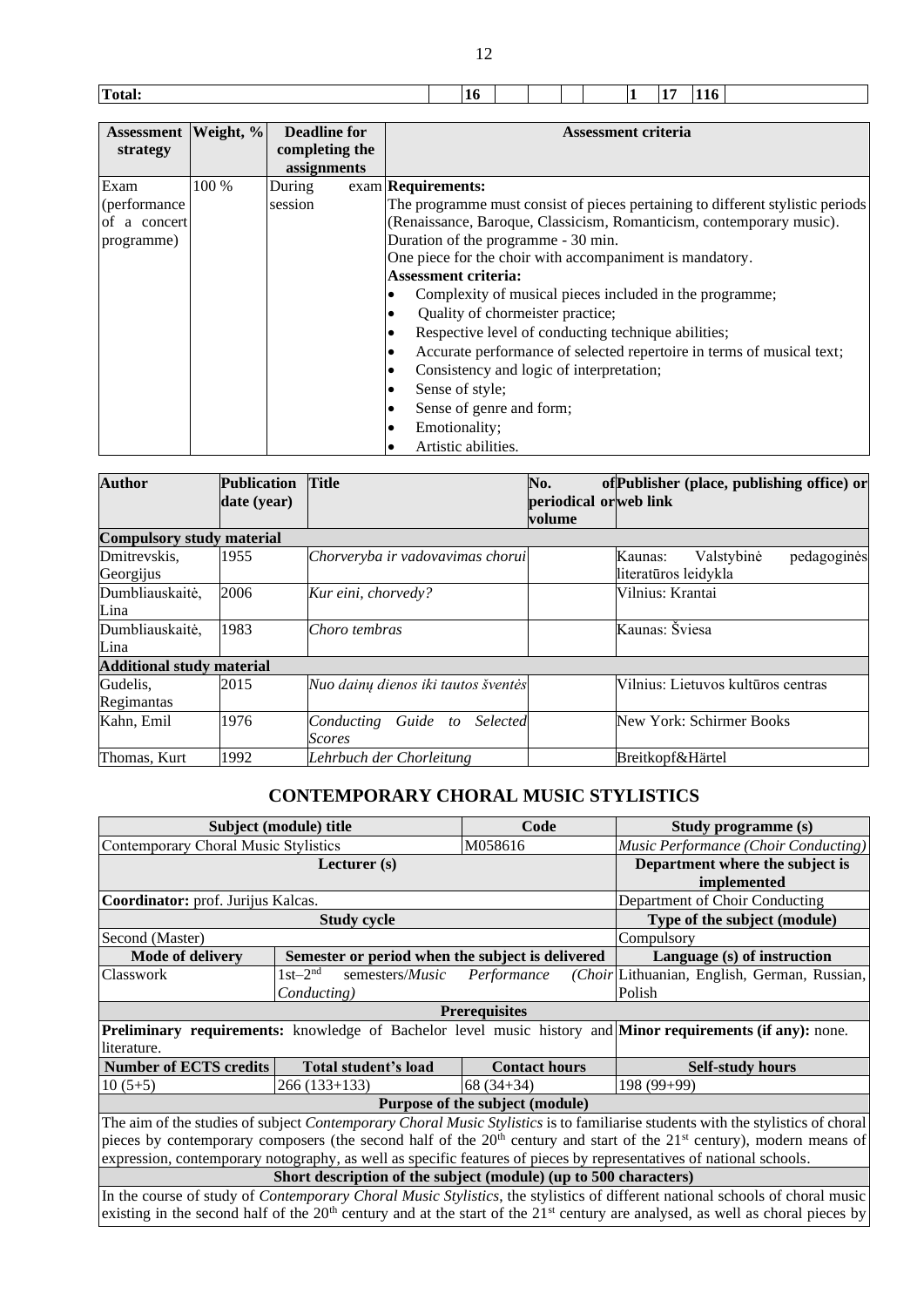contemporary composers, expression means used in them, contemporary notography, and the interaction between the musical and poetic text.

| Programme competences to be |                                                                                                                            |                          |                |  |
|-----------------------------|----------------------------------------------------------------------------------------------------------------------------|--------------------------|----------------|--|
| developed<br>(number<br>of  |                                                                                                                            | <b>Teaching</b>          | and Assessment |  |
| programme's<br>learning     | Learning outcomes of the subject (module)                                                                                  | learning methods         | methods        |  |
|                             |                                                                                                                            |                          |                |  |
| outcomes)                   |                                                                                                                            |                          |                |  |
|                             | Good knowledge of music theory, Students will know the language and Studies of literature Presentation, oral               |                          |                |  |
|                             | history and cultural contexts, their performance practice of contemporary choral and                                       | audio/video survey, test |                |  |
|                             | links with interpretation traditions. music well; they will be able to base sources, analysis of                           |                          |                |  |
| (2.1)                       | compositional and interpretation solutions of a musical text                                                               |                          |                |  |
|                             | analysed pieces on this knowledge and/or art                                                                               |                          |                |  |
|                             | research.                                                                                                                  |                          |                |  |
|                             | Good knowledge of music theory, Students will know the key stylistic properties Studies of literature Presentation, oral   |                          |                |  |
|                             | history and cultural contexts, their and expression means of contemporary choral and                                       | audio/video survey, test |                |  |
|                             | links with interpretation traditions. music, as well as the most prominent national sources, analysis of                   |                          |                |  |
| (2.2)                       | schools, their representatives and pieces for a musical text                                                               |                          |                |  |
|                             | choirs.                                                                                                                    |                          |                |  |
|                             | Ability to analyse and critically Students will be able to analyse and assess Studies of literature Presentation, oral     |                          |                |  |
|                             | assess creative processes and their trends in contemporary choral music critically; and audio/video survey, test           |                          |                |  |
|                             | significance in the context of they will also be able to predict its development sources, analysis of                      |                          |                |  |
| contemporary culture. (4.1) | trends.                                                                                                                    | a musical text           |                |  |
|                             | Ability to work and improve. $(7.1)$ Students will be able to analyse the musical Studies of literature Presentation, oral |                          |                |  |
|                             | score independently by integrating knowledge and audio/video survey                                                        |                          |                |  |
|                             | of music history and theory as well as sources, analysis of                                                                |                          |                |  |
|                             | experience of practical artistic activity.                                                                                 | a musical text           |                |  |

|                                                                                     |                          |                       |                |                                    |                                    |                                                      |                         |                         |                         | Time (hours) of contact and individual work                                   |  |
|-------------------------------------------------------------------------------------|--------------------------|-----------------------|----------------|------------------------------------|------------------------------------|------------------------------------------------------|-------------------------|-------------------------|-------------------------|-------------------------------------------------------------------------------|--|
| <b>Topics</b>                                                                       | Theoretical lectures     | Individual activities | Seminars       | Practical training in small groups | Practical training in large groups | exam/rehearsals/consultations<br>Preparation for the | Exam/course credit test | Total contact work      | Self-study hours        | <b>Assignments</b>                                                            |  |
| 1 <sup>st</sup> semester                                                            |                          |                       |                |                                    |                                    |                                                      |                         |                         |                         |                                                                               |  |
| 1. Stylistic features of choral pieces<br>by Swedish composers.                     |                          |                       | $\mathbf{1}$   |                                    |                                    |                                                      |                         | $\overline{\mathbf{4}}$ | 12                      |                                                                               |  |
| 2. Stylistic features of choral pieces $\frac{1}{3}$<br>by Norwegian composers      |                          |                       | $\mathbf{1}$   |                                    |                                    |                                                      |                         | $\overline{\mathbf{4}}$ | 12                      |                                                                               |  |
| 3. Stylistic features of choral pieces $\left _{3}\right $<br>by Finnish composers  |                          |                       | 1              |                                    |                                    |                                                      |                         | $\overline{\mathbf{4}}$ | 12                      |                                                                               |  |
| 4. Stylistic features of choral pieces $\left _{3}\right $<br>by Estonian composers |                          |                       | $\mathbf{1}$   |                                    |                                    |                                                      |                         | $\overline{\mathbf{4}}$ | 12                      | <b>Studies</b><br>literary<br>of<br>sources,                                  |  |
| 5. Stylistic features of choral pieces<br>by Latvian composers                      | $\overline{3}$           |                       | 1              |                                    |                                    |                                                      |                         | $\overline{\mathbf{4}}$ | 12                      | audio/video<br>recordings,<br>musical<br>text; preparation of a presentation. |  |
| 6. Stylistic features of choral pieces<br>by Russian composers                      | $\overline{\mathcal{E}}$ |                       | 1              |                                    |                                    |                                                      |                         | 4                       | 12                      |                                                                               |  |
| 7. Stylistic features of choral pieces $\frac{1}{3}$<br>by Polish composers         |                          |                       | $\mathbf{1}$   |                                    |                                    |                                                      |                         | $\overline{\mathbf{4}}$ | 12                      |                                                                               |  |
| 8. Stylistic features of choral pieces<br>by Hungarian composers                    | $\overline{3}$           |                       | $\mathbf{1}$   |                                    |                                    |                                                      |                         | $\overline{\mathbf{4}}$ | 12                      |                                                                               |  |
| 9. Exam.                                                                            |                          |                       |                |                                    |                                    |                                                      | $\overline{c}$          | $\overline{2}$          | $\overline{\mathbf{3}}$ | Preparation for the exam                                                      |  |
| <b>Total:</b>                                                                       | 24                       |                       | 8              |                                    |                                    |                                                      | $\overline{2}$          | $\overline{34}$         | 99                      |                                                                               |  |
| $2nd$ semester                                                                      |                          |                       |                |                                    |                                    |                                                      |                         |                         |                         |                                                                               |  |
| 1. Stylistic features of choral pieces<br>by German composers                       | $\overline{\mathcal{L}}$ |                       | $\overline{2}$ |                                    |                                    |                                                      |                         | 6                       | 16                      |                                                                               |  |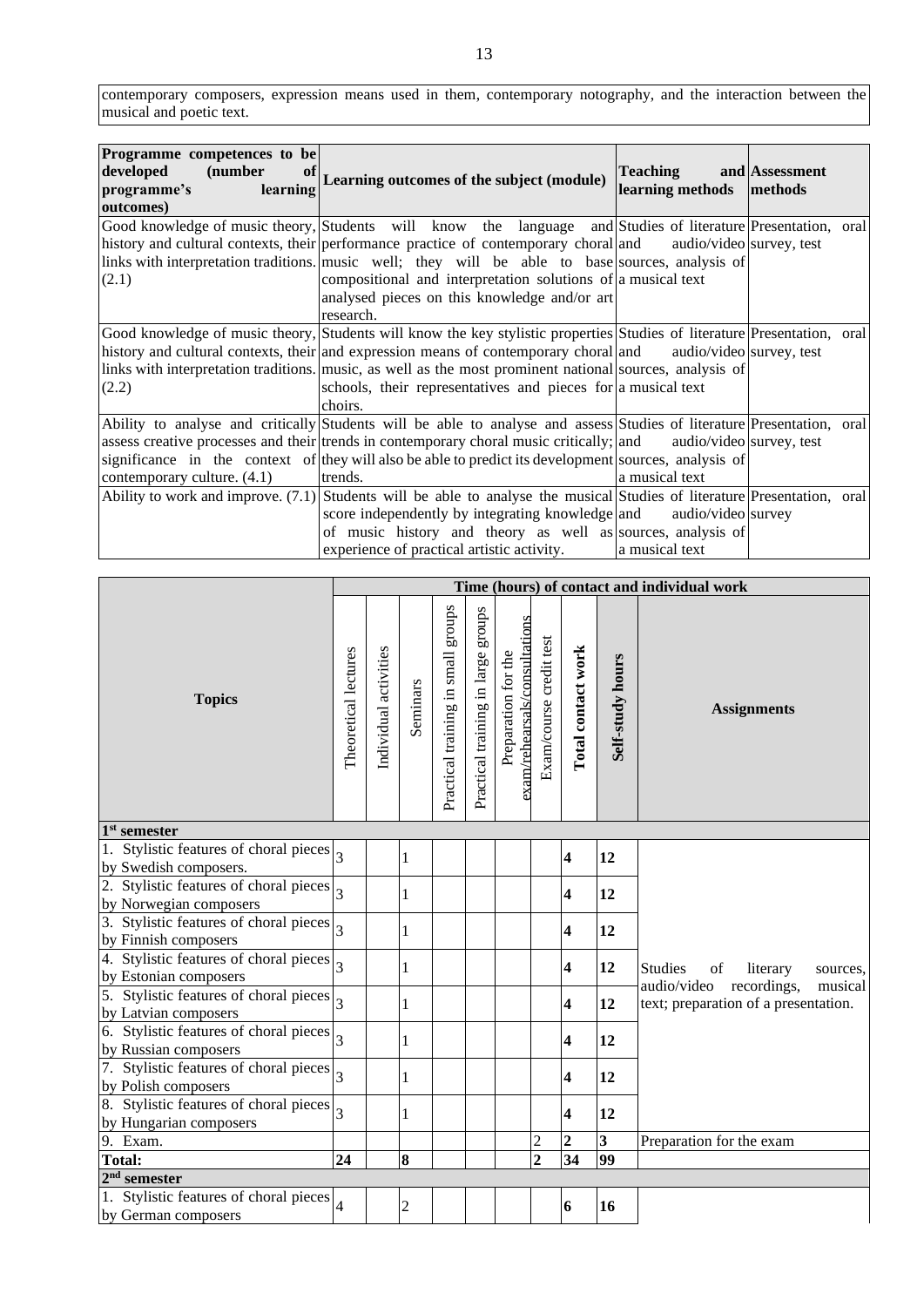| 2. Stylistic features of choral pieces $\vert_A$<br>by Austrian composers |    |   |  | 5  | 16 | Studies of<br>literary<br>sources,<br>audio/video recordings,<br>musical |
|---------------------------------------------------------------------------|----|---|--|----|----|--------------------------------------------------------------------------|
| 3. Stylistic features of choral pieces $\vert_A$<br>by French composers   |    |   |  | 5  | 16 | text; preparation of a presentation.                                     |
| 4. Stylistic features of choral pieces $\vert_A$<br>by English composers  |    |   |  | 10 | 16 |                                                                          |
| 5. Stylistic features of choral pieces $\vert_A$<br>by American composers |    |   |  | 5  | 16 |                                                                          |
| 6. Stylistic features of choral pieces<br>by Danish composers             |    |   |  | 5  | 16 |                                                                          |
| Exam.                                                                     |    |   |  |    |    | Preparation for the exam                                                 |
| <b>Total:</b>                                                             | 24 | 8 |  | 34 | 99 |                                                                          |

| <b>Assessment strategy</b> | Weight, % | <b>Deadline for</b> | <b>Assessment criteria</b>                                               |
|----------------------------|-----------|---------------------|--------------------------------------------------------------------------|
|                            |           | completing the      |                                                                          |
|                            |           | assignments         |                                                                          |
| Presentation (oral)        | 30 %      | During              | the Presentation in the seminar (oral):                                  |
|                            |           | semester            | Accuracy and exhaustiveness of information provided;                     |
|                            |           |                     | Consistency and logic of the information being presented;                |
|                            |           |                     | Substantiation of analysis and conclusions, reliability and              |
|                            |           |                     | scope of sources;                                                        |
|                            |           |                     | Language fluency.                                                        |
| Exam:                      | 70 %      | During              | exam <b>Presentation</b> (oral):                                         |
| Presentation (oral)        |           | session             | Accuracy and exhaustiveness of information provided;                     |
| Musical test (in writing)  |           |                     | Consistency and logic of the information being presented;                |
|                            |           |                     | Substantiation of analysis and conclusions, reliability and              |
|                            |           |                     | scope of sources;                                                        |
|                            |           |                     | Language fluency                                                         |
|                            |           |                     |                                                                          |
|                            |           |                     | <b>Musical test (in writing):</b> precise naming of the composer, title, |
|                            |           |                     | part of opus of the musical piece being played.                          |

| Author                           | <b>Publication</b> | <b>Title</b>                        | No. of     | Publisher (place, publishing office) or |  |  |
|----------------------------------|--------------------|-------------------------------------|------------|-----------------------------------------|--|--|
|                                  | date (year)        |                                     | periodical | web link                                |  |  |
|                                  |                    |                                     | or volume  |                                         |  |  |
| <b>Required study material</b>   |                    |                                     |            |                                         |  |  |
| Auner, Joseph                    | 2013               | Music in the Twentieth and Twenty   |            | New York-London: W. W. Norton and       |  |  |
|                                  |                    | – First Centuries, Western Music in |            | company                                 |  |  |
|                                  |                    | Context                             |            |                                         |  |  |
| <b>Additional study material</b> |                    |                                     |            |                                         |  |  |
|                                  | 2001               | The New Groove Dictionary of        |            | Macmillan Publishers                    |  |  |
|                                  |                    | music and musicians                 |            |                                         |  |  |
| Pooler, Frank                    | 1973               | New choral notation                 |            | <b>Walton Music Corporation</b>         |  |  |
| Батюк, Инна                      | 1999               | Современная хоровая музыка          |            | Московская<br>государственная           |  |  |
|                                  |                    |                                     |            | консерватория им. П. И. Чайковского     |  |  |
| Шнеерсон,                        | 1977               | Портреты<br>американских            |            | Музыка                                  |  |  |
| Григорий                         |                    | композиторов                        |            |                                         |  |  |

### <span id="page-14-1"></span><span id="page-14-0"></span>**HISTORY AND THEORY OF MUSIC INTERPRETATION POLITICS OF CULTURE AND DEVELOPMENT OF PROFESSIONAL ARTS**

The study subject description is currently being updated or translated. For the previous version of the description, please contact the Study Programmes Office by e-mail [viktorija.papieve@lmta.lt](mailto:viktorija.papieve@lmta.lt)

### **BASICS OF RESEARCH PAPER**

<span id="page-14-2"></span>

| Subject (module) title   | Code    | <b>Study programme (s)</b>            |
|--------------------------|---------|---------------------------------------|
| Basics of Research Paper | M062915 | <i>Music Performance, Composition</i> |
| Lecturer (s)             |         | Department where the subject is       |
|                          |         | <i>implemented</i>                    |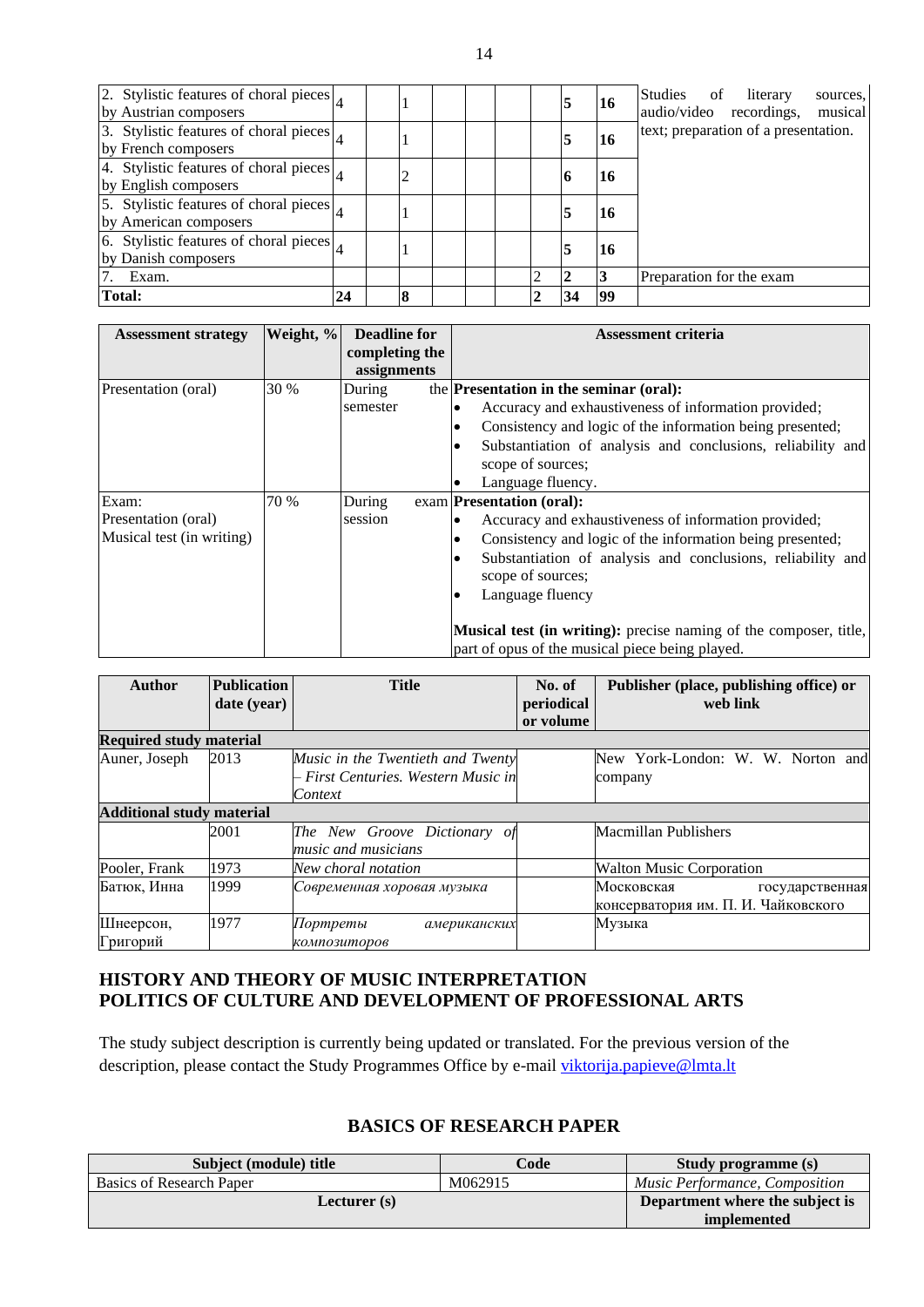|                                                                                                                                                                                                                                                           | Coordinator: lect. dr. E. Jezerskytė |                                                                         |                      |                                                    |                                   |  |  |  |  |  |  |
|-----------------------------------------------------------------------------------------------------------------------------------------------------------------------------------------------------------------------------------------------------------|--------------------------------------|-------------------------------------------------------------------------|----------------------|----------------------------------------------------|-----------------------------------|--|--|--|--|--|--|
| <b>Study cycle</b>                                                                                                                                                                                                                                        | Type of the course unit (module)     |                                                                         |                      |                                                    |                                   |  |  |  |  |  |  |
| Second (Master)                                                                                                                                                                                                                                           |                                      |                                                                         |                      |                                                    |                                   |  |  |  |  |  |  |
| Mode of delivery                                                                                                                                                                                                                                          | Language (s) of instruction          |                                                                         |                      |                                                    |                                   |  |  |  |  |  |  |
| Classwork                                                                                                                                                                                                                                                 |                                      | 2 <sup>nd</sup> semester/Music Performance, Composition                 |                      | Lithuanian                                         |                                   |  |  |  |  |  |  |
| <b>Prerequisites</b>                                                                                                                                                                                                                                      |                                      |                                                                         |                      |                                                    |                                   |  |  |  |  |  |  |
| <b>Preliminary requirements:</b>                                                                                                                                                                                                                          |                                      |                                                                         |                      |                                                    | Minor requirements (if any): None |  |  |  |  |  |  |
| Bachelor's degree.                                                                                                                                                                                                                                        |                                      |                                                                         |                      |                                                    |                                   |  |  |  |  |  |  |
| <b>Number of ECTS credits</b>                                                                                                                                                                                                                             |                                      | Total student's load                                                    | <b>Contact hours</b> |                                                    | <b>Self-study hours</b>           |  |  |  |  |  |  |
| 5                                                                                                                                                                                                                                                         | 133                                  | 32                                                                      |                      | 101                                                |                                   |  |  |  |  |  |  |
|                                                                                                                                                                                                                                                           |                                      | Purpose of the subject (module)                                         |                      |                                                    |                                   |  |  |  |  |  |  |
| The purpose of the subject Basics of Research Paper is to introduce students to the main theoretical approaches to research                                                                                                                               |                                      |                                                                         |                      |                                                    |                                   |  |  |  |  |  |  |
| activity, as well as principles and forms of research, to develop their practical skills of research activity and their skills of                                                                                                                         |                                      |                                                                         |                      |                                                    |                                   |  |  |  |  |  |  |
| critical thinking, to help students shape their personal attitude, to develop the ability to assess a certain phenomenon<br>analytically, express their thoughts, substantiate in an argument-based manner and to defend their statements, and to be able |                                      |                                                                         |                      |                                                    |                                   |  |  |  |  |  |  |
| to independently find and select the necessary information.                                                                                                                                                                                               |                                      |                                                                         |                      |                                                    |                                   |  |  |  |  |  |  |
|                                                                                                                                                                                                                                                           |                                      | Short description of the subject (module) (up to 500 characters)        |                      |                                                    |                                   |  |  |  |  |  |  |
| Basics of Research Paper is an applied discipline of art studies, which reflects the objective of scientific perception that is                                                                                                                           |                                      |                                                                         |                      |                                                    |                                   |  |  |  |  |  |  |
| typical of the second cycle university studies. During the lectures the main theoretical approaches to research activity are                                                                                                                              |                                      |                                                                         |                      |                                                    |                                   |  |  |  |  |  |  |
| outlined, students are introduced to the principles and forms of research, they develop practical skills of research activity,                                                                                                                            |                                      |                                                                         |                      |                                                    |                                   |  |  |  |  |  |  |
| they also develop skills to think critically, to shape their personal attitude, to assess analytically, to express their thoughts,                                                                                                                        |                                      |                                                                         |                      |                                                    |                                   |  |  |  |  |  |  |
| to substantiate in an argument-based manner and to defend their statements. Students are taught to refer to the knowledge                                                                                                                                 |                                      |                                                                         |                      |                                                    |                                   |  |  |  |  |  |  |
| accumulated during the studies and experience of practical artistic activity and to generalise them, to be able to independently                                                                                                                          |                                      |                                                                         |                      |                                                    |                                   |  |  |  |  |  |  |
| find and select the necessary information.                                                                                                                                                                                                                |                                      |                                                                         |                      |                                                    |                                   |  |  |  |  |  |  |
|                                                                                                                                                                                                                                                           |                                      |                                                                         |                      |                                                    |                                   |  |  |  |  |  |  |
|                                                                                                                                                                                                                                                           |                                      |                                                                         |                      | Programme competences to be<br><b>Teaching and</b> |                                   |  |  |  |  |  |  |
|                                                                                                                                                                                                                                                           |                                      | Learning outcomes of the course<br>developed (number of programme's     |                      |                                                    |                                   |  |  |  |  |  |  |
| learning outcomes)                                                                                                                                                                                                                                        |                                      |                                                                         |                      | learning                                           | <b>Assessment</b>                 |  |  |  |  |  |  |
|                                                                                                                                                                                                                                                           |                                      | unit (module)                                                           |                      | methods                                            | methods                           |  |  |  |  |  |  |
| Music Performance: Ability to analyse and                                                                                                                                                                                                                 |                                      | will<br>Students                                                        | demonstrate critical | <b>Seminars</b>                                    | Exam                              |  |  |  |  |  |  |
| critically assess creative processes and                                                                                                                                                                                                                  |                                      | thinking and verbal abilities when                                      |                      |                                                    |                                   |  |  |  |  |  |  |
| their significance in the context of                                                                                                                                                                                                                      |                                      | introducing art research.                                               |                      |                                                    |                                   |  |  |  |  |  |  |
| contemporary culture. (4.2)                                                                                                                                                                                                                               |                                      |                                                                         |                      |                                                    |                                   |  |  |  |  |  |  |
| Composition: Ability to think critically and                                                                                                                                                                                                              |                                      |                                                                         |                      |                                                    |                                   |  |  |  |  |  |  |
| self-critically. (2.1)                                                                                                                                                                                                                                    |                                      |                                                                         |                      |                                                    |                                   |  |  |  |  |  |  |
| Music Performance: Ability to conduct                                                                                                                                                                                                                     |                                      | Students will have a good knowledge                                     |                      | Lectures,                                          | Paper<br>work,                    |  |  |  |  |  |  |
| independent scientific research and present                                                                                                                                                                                                               |                                      | of specific features of the history and                                 |                      | seminars                                           | exam                              |  |  |  |  |  |  |
| it. $(8.1)$                                                                                                                                                                                                                                               |                                      | theory of art, and key methods of                                       |                      |                                                    |                                   |  |  |  |  |  |  |
| Composition: Ability to integrate into                                                                                                                                                                                                                    |                                      | research; they will be able to refer to the                             |                      |                                                    |                                   |  |  |  |  |  |  |
| different musical, social and cultural<br>contexts. $(8.1)$                                                                                                                                                                                               |                                      | knowledge accumulated during the<br>studies and experience of practical |                      |                                                    |                                   |  |  |  |  |  |  |
|                                                                                                                                                                                                                                                           |                                      | artistic activity and to generalise them.                               |                      |                                                    |                                   |  |  |  |  |  |  |
| Knowledge<br>Performance:<br>Music                                                                                                                                                                                                                        | of                                   | Students will demonstrate basic skills                                  |                      | Lectures,                                          | Paper<br>work,                    |  |  |  |  |  |  |
| professional field and perception of one's                                                                                                                                                                                                                |                                      | of practical research activity, will know                               |                      | seminars                                           | exam                              |  |  |  |  |  |  |
| own profession. (6.1)                                                                                                                                                                                                                                     |                                      | how to analyse art phenomena, to make                                   |                      |                                                    |                                   |  |  |  |  |  |  |
| Composition: Knowledge of different                                                                                                                                                                                                                       |                                      | theoretical statements and critical                                     |                      |                                                    |                                   |  |  |  |  |  |  |
| musical contexts. (7.1)                                                                                                                                                                                                                                   |                                      | assessments in an argument-based                                        |                      |                                                    |                                   |  |  |  |  |  |  |

|                                  |                                        |                          |          |                                                |                                          |                                                                 |                               |                          |                          |                       | Time (hours) and assignments of contact and self-study hours |
|----------------------------------|----------------------------------------|--------------------------|----------|------------------------------------------------|------------------------------------------|-----------------------------------------------------------------|-------------------------------|--------------------------|--------------------------|-----------------------|--------------------------------------------------------------|
| <b>Topics</b>                    | sdnong<br>large<br>- 드<br>ectures<br>━ | activities<br>Individual | Seminars | groups<br>small<br>.크<br>training<br>Practical | stonds<br>in large<br>Practical training | /consultations<br>the<br>for<br>Preparation<br>exam/rehearsals. | test<br>credit<br>Exam/course | work<br>contact<br>Total | hours<br>study.<br>Self- | training<br>Practical | <b>Assignments</b>                                           |
| 1. Introduction. Concept of art. |                                        |                          |          |                                                |                                          |                                                                 |                               | 1                        | $\mathbf{2}$             |                       |                                                              |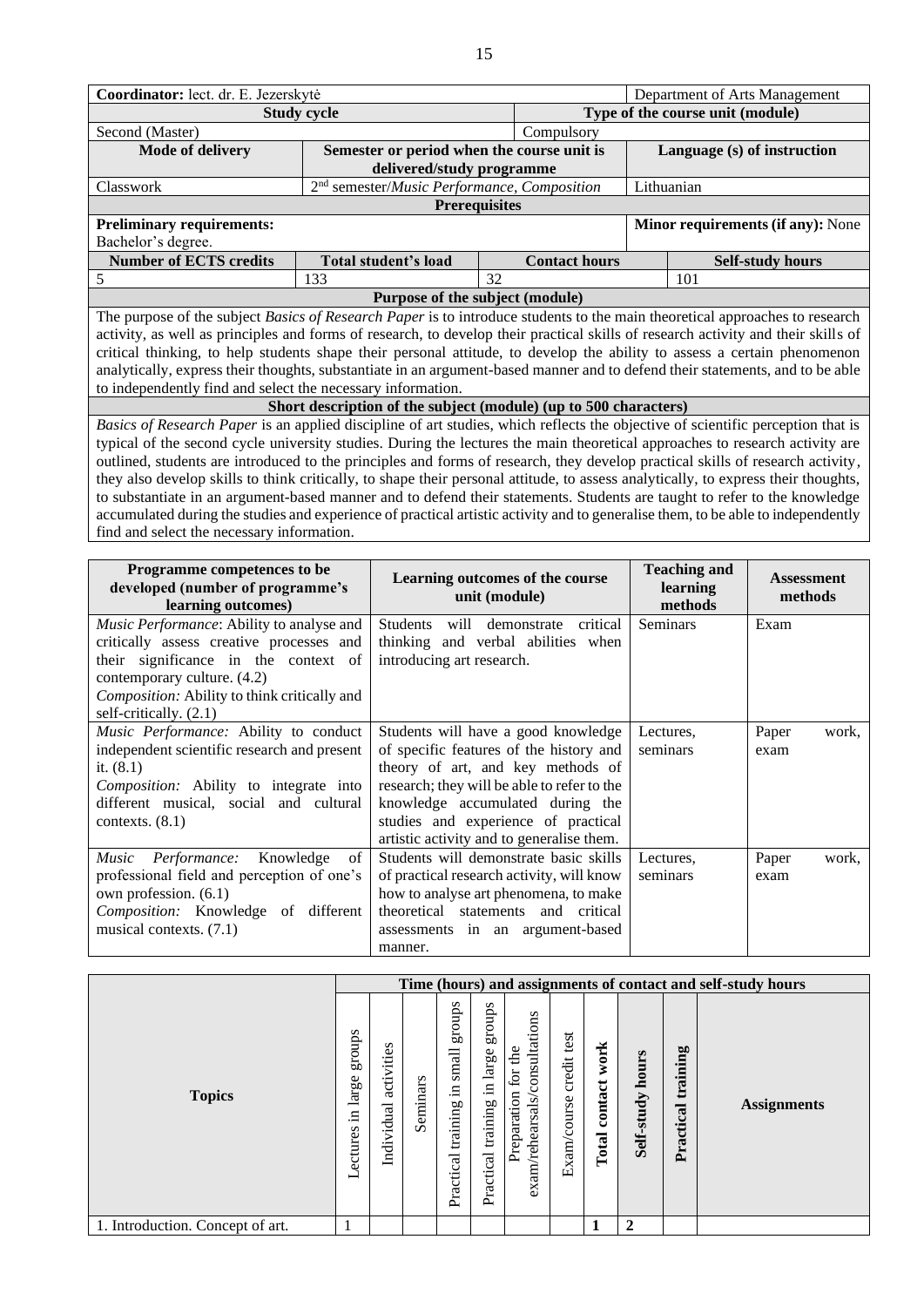| 2. Stages and procedures of research.    | 2              |          |    |          |              |                             | $\mathbf{2}$   | 4   |          | Analysis of literature and<br>scientific publications |
|------------------------------------------|----------------|----------|----|----------|--------------|-----------------------------|----------------|-----|----------|-------------------------------------------------------|
| 3. Subject, goals and objectives of      | 2              |          |    |          |              |                             | $\mathbf{2}$   | 6   |          |                                                       |
| research.                                |                |          |    |          |              |                             |                |     |          |                                                       |
| 4. Sources and literature of research.   |                |          |    |          |              |                             | 1              | 6   |          |                                                       |
| 5. Methods and methodology of            | 2              |          |    |          |              |                             | $\mathbf{2}$   | 6   |          |                                                       |
| research.                                |                |          |    |          |              |                             |                |     |          |                                                       |
| 6. Art as subject of research (specific  | 2              |          |    |          |              |                             | $\mathbf{2}$   | 6   |          | Analysis of literature and                            |
| features of history and theory of art).  |                |          |    |          |              |                             |                |     |          | scientific publications,                              |
| 7. Subject of research and its           | 2              |          |    |          |              |                             | $\mathbf{2}$   | 6   |          | written tasks                                         |
| attributes (macro-system approach).      |                |          |    |          |              |                             |                |     |          |                                                       |
| 8. Subject of research and its           | 2              |          |    |          |              |                             | $\overline{2}$ | 6   |          |                                                       |
| attributes (micro-system approach).      |                |          |    |          |              |                             |                |     |          |                                                       |
| 9. Art objects (author $-$ performer $-$ | $\overline{2}$ |          |    |          |              |                             | $\overline{2}$ | 6   |          |                                                       |
| listener).                               |                |          |    |          |              |                             |                |     |          |                                                       |
| 10. Preparation for research paper.      |                |          | 14 |          |              |                             | 14             | 53  |          | Paper work                                            |
| 11. Exam                                 |                |          |    |          |              | $\mathcal{D}_{\mathcal{A}}$ | $\mathbf{2}$   |     |          |                                                       |
| <b>Total</b>                             | 16             | $\bf{0}$ | 14 | $\bf{0}$ | $\mathbf{0}$ | $\mathbf{2}$                | 32             | 101 | $\bf{0}$ |                                                       |

| <b>Assessment</b><br>strategy | Weight,<br>$\frac{6}{9}$ | Deadline for<br>completing the<br>assignments |      | <b>Assessment criteria</b>                                              |
|-------------------------------|--------------------------|-----------------------------------------------|------|-------------------------------------------------------------------------|
| Paper work 1                  | 20 %                     | In March                                      |      | Developing research subject, goal and objectives and their consistency. |
| Paper work 2                  | <b>30 %</b>              | In May                                        |      | Appropriateness of the chosen research methodology and arguments to     |
| Exam (paper work              | 50 %                     | During                                        | exam | ground it.                                                              |
| 3)                            |                          | session                                       |      | Appropriateness of the choice of sources and literature for research.   |
|                               |                          |                                               |      | Compliance with formal requirements for a paper work.                   |
|                               |                          |                                               |      | Oral presentation of paper work.                                        |

| <b>Author</b>                                 | <b>Publication</b><br>date (year) | <b>Title</b>                                             | No. of<br>periodical<br>or volume | <b>Publisher (place, publishing)</b><br>office)<br>or web link   |
|-----------------------------------------------|-----------------------------------|----------------------------------------------------------|-----------------------------------|------------------------------------------------------------------|
| <b>Required study material</b>                |                                   |                                                          |                                   |                                                                  |
| Bitinas, B.; Rupšienė, L.;<br>Žydžiūnaitė, V. | 2008                              | Kokybinių<br>tyrimu<br>metodologija                      |                                   | Klaipėda                                                         |
| Kardelis, K.                                  | 2002                              | Mokslinių<br>tyrimu<br>metodologija ir metodai           |                                   | K:JUDEX                                                          |
| Rieneker,<br>$L$ .;<br>Jorgensen, P. S.       | 2003                              | Kaip rašyti mokslinį darbą                               |                                   | Vilnius: Aidai                                                   |
| Rupšienė, L                                   | 2007                              | Kokybinio tyrimo duomenų<br>rinkimo metodologija         |                                   | Klaipėda :<br>Klaipėdos<br>universiteto leidykla                 |
| Tidikis, R.                                   | 2003                              | Socialiniy<br>tyrimų<br>metodologija                     |                                   | teisės<br>Vilnius:<br>Lietuvos<br>universite to leidybos centras |
| Žydžiūnaitė, V.                               | 2006                              | Taikomųjų<br>tyrimu<br>metodologijos<br>charakteristikos |                                   | Vilnius:<br>Pedagoginės<br>profesinės raidos centras             |

### **FINAL RESEARCH PAPER**

<span id="page-16-0"></span>

| Subject (module) title                                                      |                                                                                   | Code    | Study programme (s)              |
|-----------------------------------------------------------------------------|-----------------------------------------------------------------------------------|---------|----------------------------------|
| <b>Final Research Paper</b>                                                 |                                                                                   | M086515 | Music Performance, Composition   |
|                                                                             | Lecturer $(s)$                                                                    |         | Department where the subject is  |
|                                                                             |                                                                                   |         | implemented                      |
| Coordinator: assoc. prof. dr. Laima Budzinauskienė, assoc. prof. dr. Judita |                                                                                   |         | Department of Music History      |
| Žukienė                                                                     |                                                                                   |         |                                  |
|                                                                             | <b>Study cycle</b>                                                                |         | Type of the course unit (module) |
| Second (Master)                                                             |                                                                                   |         | Compulsory                       |
| <b>Mode of delivery</b>                                                     | Semester or period when the course unit is                                        |         | Language (s) of instruction      |
|                                                                             | delivered/study programme                                                         |         |                                  |
| Classwork                                                                   | semester, 4 <sup>th</sup> semester/ <i>Music Performance</i> ,<br>3 <sup>rd</sup> |         | Lithuanian                       |
|                                                                             | Composition                                                                       |         |                                  |
|                                                                             | <b>Prerequisites</b>                                                              |         |                                  |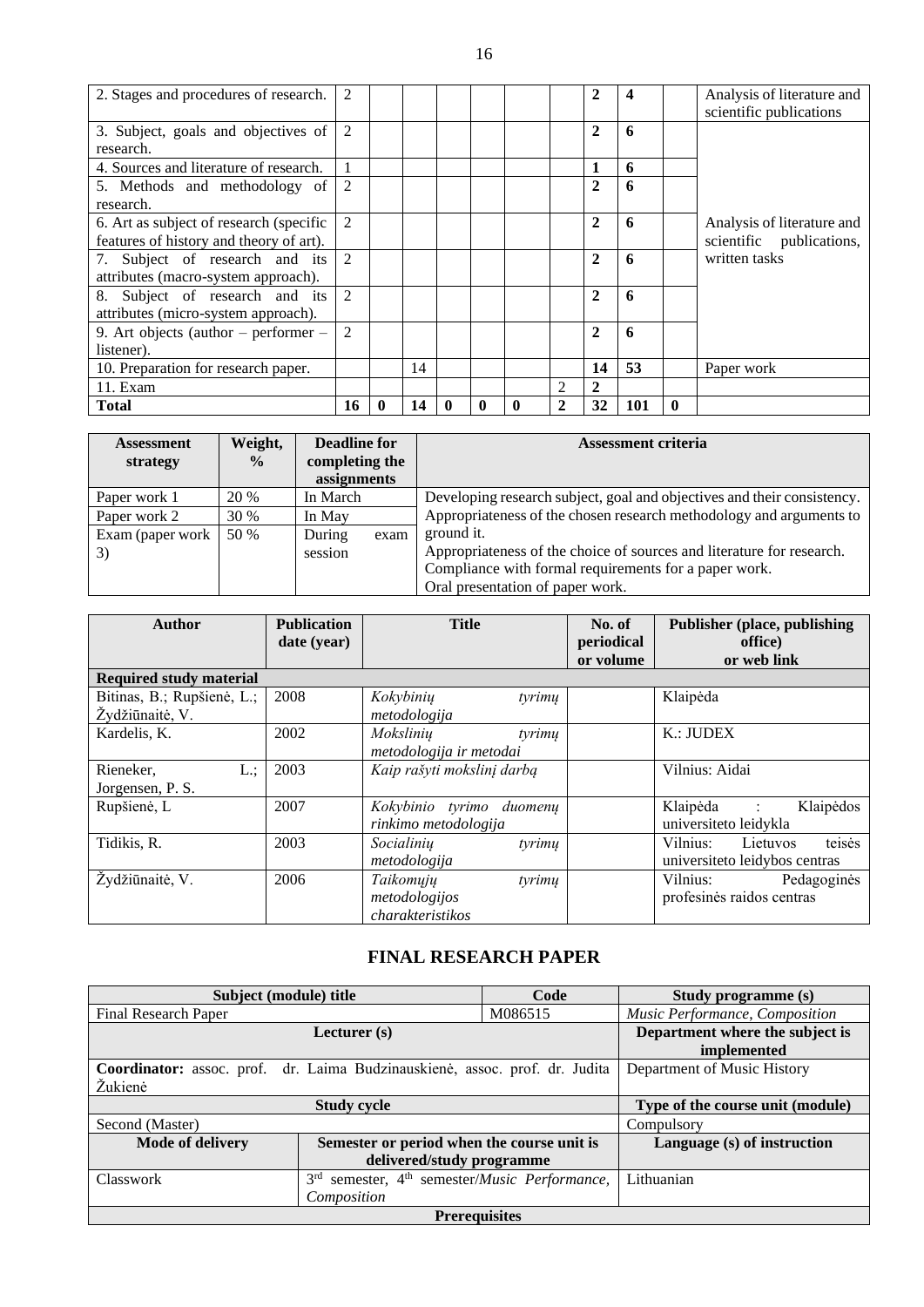| <b>Preliminary requirements:</b> competences acquired during the studies of Bachelor                                           | Minor requirements (if any):                                     |                         |                                                                                                                                      |  |  |  |  |  |
|--------------------------------------------------------------------------------------------------------------------------------|------------------------------------------------------------------|-------------------------|--------------------------------------------------------------------------------------------------------------------------------------|--|--|--|--|--|
| of Arts, basics of research.                                                                                                   | None                                                             |                         |                                                                                                                                      |  |  |  |  |  |
| <b>Number of ECTS credits</b>                                                                                                  | Total student's load                                             | <b>Self-study hours</b> |                                                                                                                                      |  |  |  |  |  |
| $10(5+5)$                                                                                                                      | $266(133+133)$                                                   | $34(17+17)$             | $232(116+116)$                                                                                                                       |  |  |  |  |  |
|                                                                                                                                | Purpose of the subject (module)                                  |                         |                                                                                                                                      |  |  |  |  |  |
|                                                                                                                                |                                                                  |                         | The purpose of the subject is to develop students' scientific analytical competence, their ability of critical thinking, and to      |  |  |  |  |  |
| provide skills for independent research and summarisation and dissemination of its results.                                    |                                                                  |                         |                                                                                                                                      |  |  |  |  |  |
|                                                                                                                                | Short description of the subject (module) (up to 500 characters) |                         |                                                                                                                                      |  |  |  |  |  |
|                                                                                                                                |                                                                  |                         | Final Research Paper is a subject of Master studies, the aim of which is to develop students' competences of scientific              |  |  |  |  |  |
|                                                                                                                                |                                                                  |                         | research work. The subject reflects the aspiration for scientific cognition necessary for the second cycle of university studies.    |  |  |  |  |  |
|                                                                                                                                |                                                                  |                         | A Master's research paper is prepared on a topic directly related to the final art project of the Master's studies. Practical skills |  |  |  |  |  |
|                                                                                                                                |                                                                  |                         | of research activity are developed, as well as the ability to think critically, evaluate analytically, substantiate and defend       |  |  |  |  |  |
| one's statements, and express thoughts fluently. Students are taught to use the knowledge and experience of practical artistic |                                                                  |                         |                                                                                                                                      |  |  |  |  |  |
|                                                                                                                                |                                                                  |                         | activity accumulated during their studies, and to be able to independently collect information, analyse it, systematise and          |  |  |  |  |  |
| summarise it.                                                                                                                  |                                                                  |                         |                                                                                                                                      |  |  |  |  |  |

| Programme competences to be<br>developed (number of programme's<br>learning outcomes)                                                                                                                                                                                                                                                                                  | Learning outcomes of the course unit<br>(module)                                                                                                                                                                                                               | <b>Teaching and</b><br>learning<br>methods                                                           | <b>Assessment</b><br>methods      |
|------------------------------------------------------------------------------------------------------------------------------------------------------------------------------------------------------------------------------------------------------------------------------------------------------------------------------------------------------------------------|----------------------------------------------------------------------------------------------------------------------------------------------------------------------------------------------------------------------------------------------------------------|------------------------------------------------------------------------------------------------------|-----------------------------------|
| Music Performance: Knowledge of<br>professional field and perception of<br>one's own profession. (6.1)<br>Composition: Ability to think critically<br>and self-critically. (2.1)                                                                                                                                                                                       | During the presentation and the defence<br>of the final research paper (art research)<br>students<br>demonstrate<br>will<br>good<br>understanding of the profession of a<br>musician and critical thinking.                                                    | Individual<br>activities,<br>discussions                                                             | Course<br>credit<br>test, defence |
| Music Performance: Interpersonal and<br>communication skills, leadership. (5.1)<br>Composition: Ability to think critically<br>and self-critically. (2.1)                                                                                                                                                                                                              | Students will demonstrate good verbal<br>abilities and skills of constructive,<br>argument-based<br>and<br>professional<br>interaction during the presentation and<br>defence of the art research.                                                             | Individual<br>activities,<br>discussions                                                             | Course<br>credit<br>test, defence |
| Music Performance: Good knowledge of<br>music theory, history and cultural<br>contexts, their links with interpretation<br>traditions. $(2.1)$<br>Composition: Knowledge of different<br>musical contexts. (7.1)                                                                                                                                                       | Students will be able to substantiate art<br>research being conducted with practical<br>professional and theoretical knowledge<br>of art.                                                                                                                      | Individual<br>activities,<br>analysis<br>of<br>literature<br>and<br>audio/video<br>sources.          | Course<br>credit<br>test, defence |
| Music Performance: Ability to work and<br>to improve independently. $(7.1)$<br>Composition: Ability to work and to<br>improve independently. (1.1)                                                                                                                                                                                                                     | Students will be able to carry out<br>research individually and in an organised<br>way on a topic related to final art project,<br>and describe it.                                                                                                            | Individual<br>activities,<br>research<br>activities                                                  | Course<br>credit<br>test, defence |
| Music Performance: Ability to conduct<br>independent scientific research. (8.1)<br>Composition:<br>Ability<br>$\mathop{\mathrm{to}}$<br>conduct<br>independent scientific research. (5.1)                                                                                                                                                                              | Students will be able to outline research<br>goals and objectives related to the topic<br>of the final art project, ground the choice<br>of<br>methods<br>and<br>sources,<br>make<br>conclusions, and write a paper of no less<br>than 40 thousand characters. | Individual<br>activities,<br>analysis<br>of<br>audio/video<br>sources and data                       | Course<br>credit<br>test, defence |
| Music Performance: Ability to conduct<br>independent scientific research. (8.1)<br>Ability<br>Composition:<br>to<br>conduct<br>independent scientific research. (5.1)                                                                                                                                                                                                  | Students will be able to summarise art<br>research and the results obtained,<br>formulate conclusions, and provide<br>evaluations of art phenomena, taking<br>into account the wider cultural context.                                                         | Individual<br>activities,<br>research<br>activities,<br>analysis<br>of<br>research<br>findings       | Course<br>credit<br>test, defence |
| Music Performance: Ability to analyse<br>and to critically assess art processes and<br>their implications in the context of<br>contemporary culture, and to influence<br>the evolution of culture by being active<br>in professional art activity. (4.1; 4.2)<br>Composition: Ability to integrate into<br>different musical, social and cultural<br>contexts. $(8.1)$ | Students will be able to analyse the<br>cultural context and its developments,<br>enabling the evaluation of artistic<br>phenomena.                                                                                                                            | Individual<br>activities,<br>of<br>analysis<br>audio/video<br>sources<br>and<br>data,<br>discussions | Course<br>credit<br>test, defence |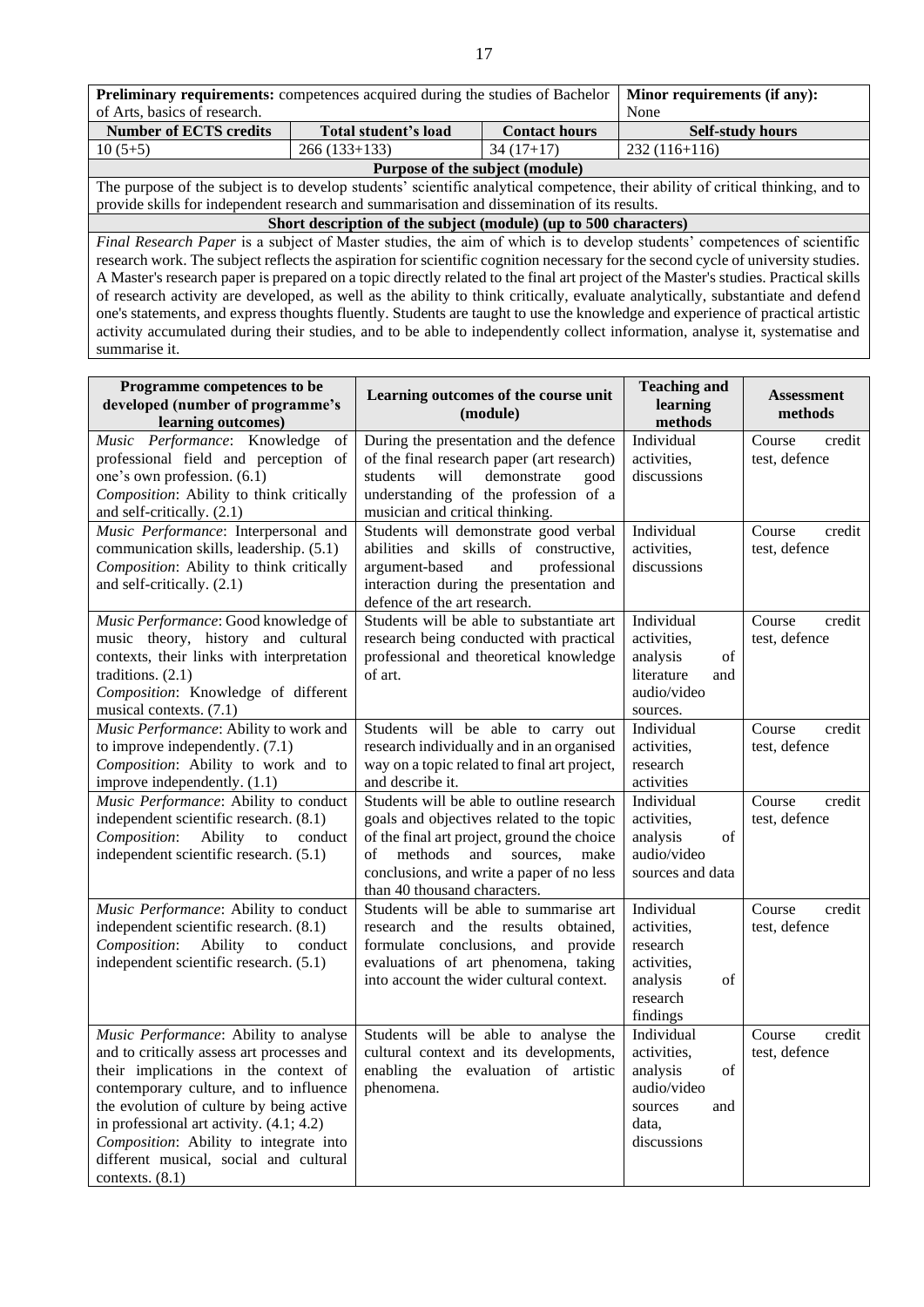|                                           |                          |                       |                  |                                       |                                       |                     |                         |                         |                  | Time (hours) and assignments of contact and self-study hours   |
|-------------------------------------------|--------------------------|-----------------------|------------------|---------------------------------------|---------------------------------------|---------------------|-------------------------|-------------------------|------------------|----------------------------------------------------------------|
| <b>Topics</b>                             | Lectures in large groups | Individual activities | Seminars         | groups<br>Practical training in small | sdnong<br>Practical training in large | Preparation for the | Exam/course credit test | Total contact work      | Self-study hours | <b>Assignments</b>                                             |
| $1st$ semester                            |                          |                       |                  |                                       |                                       |                     |                         |                         |                  |                                                                |
| 1. Formulation of the research topic and  |                          | 3                     |                  |                                       |                                       |                     |                         | 3                       | 12               | Formulation of research topics and                             |
| creation of the research programme.       |                          |                       |                  |                                       |                                       |                     |                         |                         |                  | goals, creation of a plan.                                     |
| 2. Data search and studies of literature. |                          | 6                     |                  |                                       |                                       |                     |                         | 6                       | 54               | Preparation of literature review.                              |
| 3. Data analysis.                         |                          | $\overline{4}$        |                  |                                       |                                       |                     |                         | 4                       | 25               | Performing data analysis.                                      |
| 4. Drafting a text of a research paper.   |                          | 3                     |                  |                                       |                                       |                     |                         | $\overline{\mathbf{3}}$ | 25               | Drafting a text of a research paper<br>(no less than 12 pages) |
| 5. Course credit test                     |                          |                       |                  |                                       |                                       |                     | 1                       | $\mathbf{1}$            |                  |                                                                |
| <b>Total</b>                              | $\bf{0}$                 | 16                    | $\boldsymbol{0}$ | 0                                     | $\mathbf{0}$                          | $\mathbf{0}$        | $\mathbf{1}$            | 17                      | 116              |                                                                |
| $2nd$ semester                            |                          |                       |                  |                                       |                                       |                     |                         |                         |                  |                                                                |
| 1. Analysis of research paper data.       |                          | $\overline{4}$        |                  |                                       |                                       |                     |                         | 4                       | 30               | Performing data analysis                                       |
| Systemising, generalising<br>2.<br>and    |                          | $\overline{4}$        |                  |                                       |                                       |                     |                         | $\overline{\mathbf{4}}$ | 30               | Systemising and evaluating results                             |
| evaluating results of data analysis.      |                          |                       |                  |                                       |                                       |                     |                         |                         |                  |                                                                |
| 3. Drafting a text of a research paper    |                          | 4                     |                  |                                       |                                       |                     |                         | 4                       | 36               | Drafting a text of a research paper                            |
|                                           |                          |                       |                  |                                       |                                       |                     |                         |                         |                  | (no less than 32 pages)                                        |
| 4. Developing conclusions.                |                          | $\overline{c}$        |                  |                                       |                                       |                     |                         | $\overline{2}$          | 10               | Developing conclusions                                         |
| 5. Finalising the paper and preparing     |                          | $\overline{2}$        |                  |                                       |                                       |                     |                         | $\overline{2}$          | 10               | Finalizing the paper, submitting it                            |
| for defence.                              |                          |                       |                  |                                       |                                       |                     |                         |                         |                  | for assessment, preparing for the                              |
|                                           |                          |                       |                  |                                       |                                       |                     |                         |                         |                  | presentation of research findings                              |
| 6. Defence.                               |                          |                       |                  |                                       |                                       |                     | 1                       | $\mathbf{1}$            |                  |                                                                |
| <b>Total</b>                              | 0                        | 16                    | $\bf{0}$         | 0                                     | $\bf{0}$                              | $\bf{0}$            | $\mathbf{1}$            | 17                      | 116              |                                                                |

| <b>Assessment strategy</b>             | Weight<br>$, \%$ | <b>Deadline for</b><br>completing the | <b>Assessment criteria</b>                      |
|----------------------------------------|------------------|---------------------------------------|-------------------------------------------------|
|                                        |                  | assignments                           |                                                 |
| $1st$ semester                         |                  |                                       |                                                 |
| Intermediate assessment (choosing the  | 30 %             | The end of first month                | Accuracy, relevance, links with art project.    |
| topic)                                 |                  |                                       |                                                 |
| Course credit test:                    | 30 %             | During exam session                   | Relevance,<br>appropriateness,                  |
| 1. Literature review.                  |                  |                                       | comprehensiveness.                              |
| 2. Drafting a text of a research paper | 40 %             | During exam session                   | Accuracy, relevance, originality, fluency of    |
| (no less than 15,000 characters)       |                  |                                       | professional language.                          |
| $2nd$ semester                         |                  |                                       |                                                 |
| Defence:                               | 50 %             | During exam session                   | Accuracy, relevance, originality, high level of |
| 1. Presentation of data, analysis,     |                  | of the graduates                      | competence.                                     |
| summary of the findings, conclusions   |                  |                                       |                                                 |
| 2. Drafting a text of a research paper | 20 %             |                                       | Correctness of language, compliance of the      |
| (no less than 40,000 characters)       |                  |                                       | paper with the requirements                     |
| 3. Presentation and defence of a final | 30 %             |                                       | Quality of the presentation, accuracy<br>and    |
| research paper                         |                  |                                       | comprehensiveness of answers<br>the<br>to       |
|                                        |                  |                                       | questions, clear expression of thoughts.        |

| <b>Author</b>                    | <b>Publication</b><br>date (year) | <b>Title</b>           | No. of<br>periodical or<br>volume | Publisher (place,<br>publishing office)<br>or web link |
|----------------------------------|-----------------------------------|------------------------|-----------------------------------|--------------------------------------------------------|
| <b>Required study material</b>   |                                   |                        |                                   |                                                        |
| Gerulis, S.; Melnikas,           | 2004                              | Magistro mokslo darbas |                                   | Vilnius: LMTA                                          |
| L.                               |                                   |                        |                                   |                                                        |
| <b>Additional study material</b> |                                   |                        |                                   |                                                        |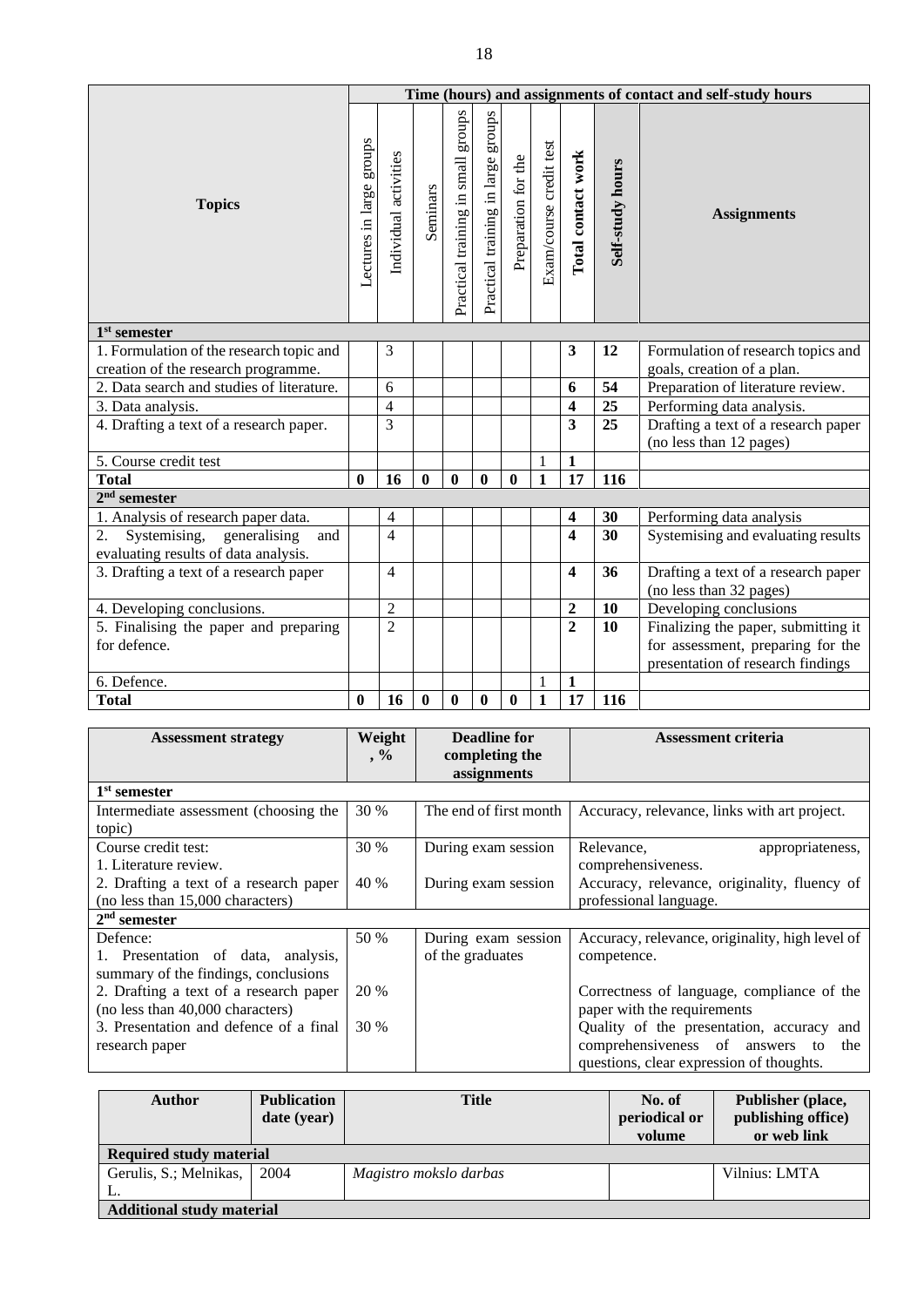| Kardelis, K.                 |    | 2002 | Moksliniu<br>metodologija<br>tvrimu<br>ir<br>metodai | Kaunas: JUDEX  |
|------------------------------|----|------|------------------------------------------------------|----------------|
| Rieneker,<br>Jorgensen, P.S. | ⊷∟ | 2003 | Kaip rašyti mokslini darba                           | Vilnius: Aidai |

## **MASTER'S ART PROJECT (CHOIR CONDUCTING)**

<span id="page-19-0"></span>

|                                                                                                                            | Subject (module) title                                                                                                               | Code                 | Study programme (s)          |                         |        |  |
|----------------------------------------------------------------------------------------------------------------------------|--------------------------------------------------------------------------------------------------------------------------------------|----------------------|------------------------------|-------------------------|--------|--|
| Master's Art Project (Choir Conducting)                                                                                    |                                                                                                                                      | M149916              | Music Performance            |                         | (Choir |  |
|                                                                                                                            |                                                                                                                                      |                      | Conducting)                  |                         |        |  |
|                                                                                                                            | Lecturer (s)                                                                                                                         |                      | Department where the         |                         |        |  |
|                                                                                                                            |                                                                                                                                      |                      | subject is implemented       |                         |        |  |
| Coordinator: assoc. prof. Gintautas Venislovas.<br>Department                                                              |                                                                                                                                      |                      |                              | of                      | Choir  |  |
|                                                                                                                            | Other (s): prof. Povilas Gylys, prof. Vytautas Miškinis, prof. Jurijus Kalcas, prof. Dainius Conducting                              |                      |                              |                         |        |  |
|                                                                                                                            | Puišys, prof. Viktoras Masevičius, prof. Česlovas Radžiūnas, prof. Tadas Šumskas, assoc.                                             |                      |                              |                         |        |  |
| prof. Kastytis Barisas.                                                                                                    |                                                                                                                                      |                      |                              |                         |        |  |
|                                                                                                                            | <b>Study cycle</b>                                                                                                                   |                      | Type of the subject (module) |                         |        |  |
| Second (Master)                                                                                                            |                                                                                                                                      |                      | Compulsory                   |                         |        |  |
| Mode of delivery                                                                                                           | Semester or period when the subject is delivered                                                                                     |                      | Language (s) of instruction  |                         |        |  |
| Classwork                                                                                                                  | 4 <sup>th</sup> semester/ <i>Music Performance</i> (Choir Conducting)                                                                |                      | Lithuanian, English, German, |                         |        |  |
|                                                                                                                            |                                                                                                                                      |                      | Russian                      |                         |        |  |
|                                                                                                                            | <b>Prerequisites</b>                                                                                                                 |                      |                              |                         |        |  |
| Preliminary requirements: all the requirements of the 1st-3rd semester programme of the Minor requirements (if any):       |                                                                                                                                      |                      |                              |                         |        |  |
| Master of Music Performance studies fulfilled.                                                                             |                                                                                                                                      |                      | none.                        |                         |        |  |
| <b>Number of ECTS credits</b>                                                                                              | Total student's load                                                                                                                 | <b>Contact hours</b> |                              | <b>Self-study hours</b> |        |  |
| 20                                                                                                                         | 535                                                                                                                                  | 51                   | 484                          |                         |        |  |
|                                                                                                                            | Purpose of the subject (module)                                                                                                      |                      |                              |                         |        |  |
|                                                                                                                            | The purpose of the preparation and defence of the <i>Master's Art Project</i> (performance of a prepared artistic programme) is      |                      |                              |                         |        |  |
|                                                                                                                            | to reveal the artistic and performance-related abilities acquired in Master's studies, conforming to the requirements of the         |                      |                              |                         |        |  |
| Master's degree to be awarded.                                                                                             |                                                                                                                                      |                      |                              |                         |        |  |
|                                                                                                                            | Short description of the subject (module) (up to 500 characters)                                                                     |                      |                              |                         |        |  |
|                                                                                                                            | The Master's Art Project refers to the development, preparation and performance of the final musical programme that                  |                      |                              |                         |        |  |
|                                                                                                                            | demonstrate artistic and creative abilities acquired in Master's studies. During the course of individual activities and practical   |                      |                              |                         |        |  |
|                                                                                                                            | training, the artistic idea and material are selected for the final art project, project preparation stages are planned, the plan of |                      |                              |                         |        |  |
| rehearsals is drawn up, and the schedule of concerts is prepared under the teacher's supervision. The specific features of |                                                                                                                                      |                      |                              |                         |        |  |

interpretation of selected musical pieces is discussed; students learn how to perform said pieces properly in terms of style, genre, form, interpretation and performance technique. In parallel to the *Master's Art Project*, the *Final Research Paper* is prepared and defended, in which art research related to the topics of the *Master's Art Project* is presented.

| <b>Programme competences</b><br>to be developed (number<br>of programme's learning<br>outcomes) | Learning outcomes of the subject (module)                                                                                                                                                                                                                                                                                                                                                                                                                                                                                   | <b>Teaching and learning</b><br>methods | <b>Assessment</b><br>methods        |  |
|-------------------------------------------------------------------------------------------------|-----------------------------------------------------------------------------------------------------------------------------------------------------------------------------------------------------------------------------------------------------------------------------------------------------------------------------------------------------------------------------------------------------------------------------------------------------------------------------------------------------------------------------|-----------------------------------------|-------------------------------------|--|
| of<br>means<br>specialisation. $(1.1)$                                                          | Ability to inspire and realise Students will prepare and perform the programme Practical<br>original artistic ideas by of the final art project distinguished by original art rehearsals, analysis and a<br>musical concept while at the same time demonstrating the preparation of literature programme<br>expression of the chosen ability to develop and express their artistic ideas, and musical text<br>make an individual interpretation of a musical<br>piece and demonstrate an original viewpoint.                |                                         | training, Performance of<br>musical |  |
| of<br>means<br>specialisation. $(1.2)$                                                          | Ability to inspire and realise While performing the Master's art project, Practical training, Performance of<br>original artistic ideas by students will demonstrate the ability to make use rehearsals, analysis and a<br>musical of the possibilities offered by the means of the preparation of literature programme<br>expression of the chosen manual technique purposefully for the and musical text<br>achievement of the creative result; they will<br>demonstrate a developed ability of musical<br>communication. |                                         | musical                             |  |
| interpretation<br>(2.1)                                                                         | Good knowledge of music While performing the Master's art project, Practical training, Performance of<br>theory, history and cultural students will demonstrate a unique style of rehearsals, analysis and a<br>contexts, their links with interpretation based on their knowledge of preparation of literature programme<br>traditions. musical language, historical development and and musical text<br>performance practice specific to the repertoire of                                                                |                                         | musical                             |  |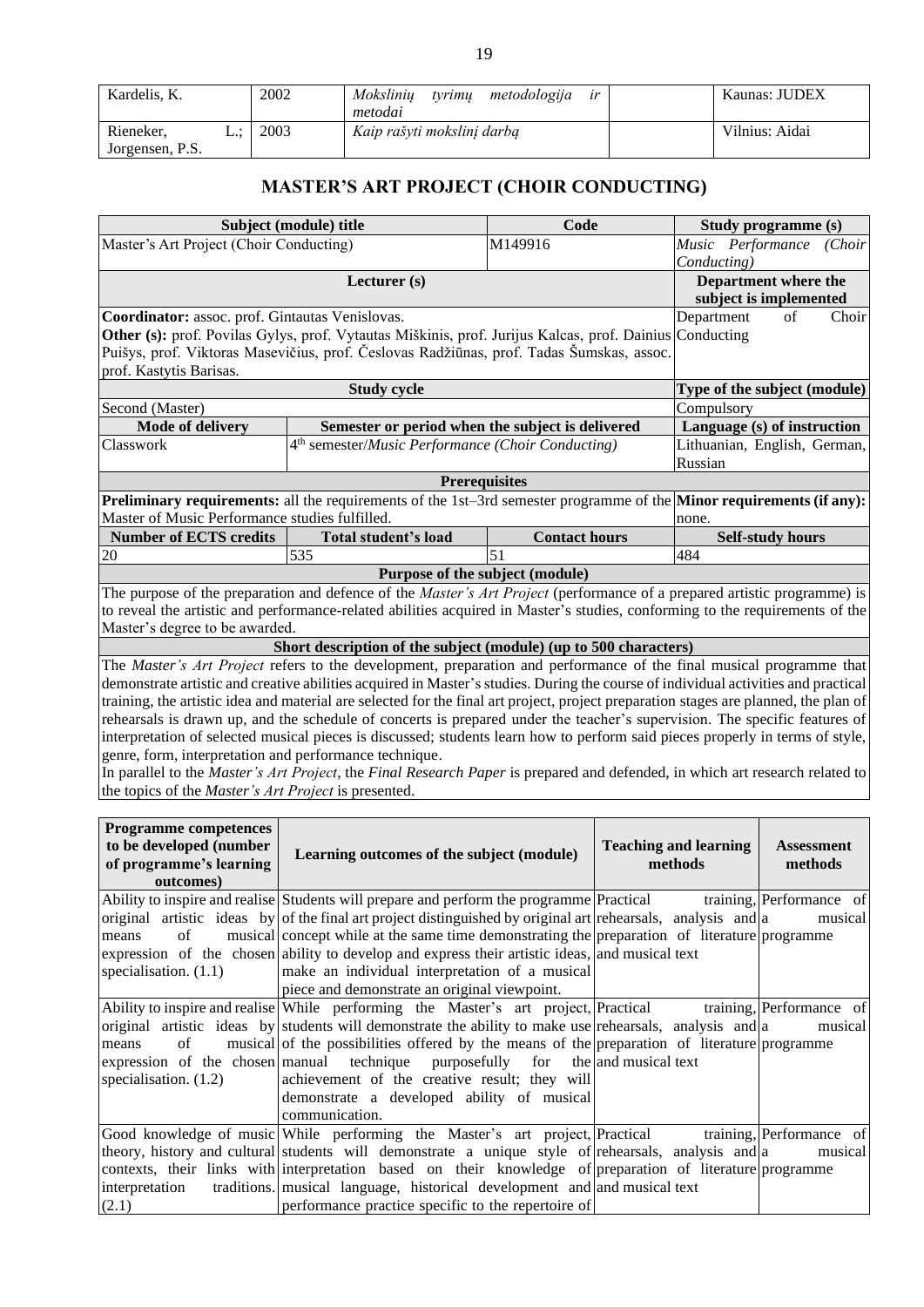|                                           | the selected specialisation (individual periods,<br>styles, genres, etc.).                                |                      |                          |
|-------------------------------------------|-----------------------------------------------------------------------------------------------------------|----------------------|--------------------------|
|                                           | Good knowledge of music By understanding the links between interpretation Practical                       |                      | training, Performance of |
|                                           | theory, history and cultural traditions, international performance standards rehearsals, preparation of a |                      | musical                  |
|                                           | contexts, their links with and different contexts of artistic and cultural a musical text                 |                      |                          |
| interpretation                            | traditions. activity in the selected specialisation, students will                                        |                      | programme                |
|                                           |                                                                                                           |                      |                          |
| (2.2)                                     | be able to prepare and perform a conceptually                                                             |                      |                          |
|                                           | integral musical programme intended for a                                                                 |                      |                          |
|                                           | particular cultural and/or social context.                                                                |                      |                          |
|                                           | Ability to broaden creative Students will have built up a representative Practical                        |                      | training, Performance of |
| experience                                | through concert<br>repertoire<br>compliant<br>with                                                        | the rehearsals       | musical<br>a             |
| of<br>initiation                          | and requirements of the Master's degree and selected                                                      |                      | programme                |
|                                           | engagement in independent specialisation; they will demonstrate the acquired                              |                      |                          |
| artistic activity. (3.1)                  | concert experience when performing the final                                                              |                      |                          |
|                                           | Master's art project.                                                                                     |                      |                          |
|                                           | Ability to broaden creative Students will demonstrate abilities to develop Practical                      |                      | training, Performance of |
| experience                                | through artistic activity by preparing and performing the rehearsals                                      |                      | musical<br>a             |
| initiation<br>of                          | and final Master's art programme in the form of a                                                         |                      | programme                |
| engagement in independent public concert. |                                                                                                           |                      |                          |
| artistic activity. (3.2)                  |                                                                                                           |                      |                          |
| Ability to                                | analyse and By means of developed intellect and erudition, Analysis and preparation Performance of        |                      |                          |
|                                           | critically assess creative students will be able to analyse and assess the of literature and musical a    |                      | musical                  |
| processes<br>and                          | their results of the creative process critically in different lext,                                       |                      | discussions, programme,  |
|                                           | significance in the context stages of preparation of the final art project; they rehearsals               |                      | interview                |
|                                           | of contemporary culture. will be able to adapt these skills for estimating                                |                      |                          |
| (4.1)                                     | potential trends in cultural processes and                                                                |                      |                          |
|                                           | possibilities to influence them with their artistic                                                       |                      |                          |
|                                           | ideas.                                                                                                    |                      |                          |
|                                           | Ability to analyse and Students will have a developed musical Practical                                   |                      | training, Performance of |
|                                           | critically assess creative communication ability; they will be able to react rehearsals, analysis and a   |                      | musical                  |
| processes<br>and                          | their and change the processes of musical creation and preparation of a musical programme                 |                      |                          |
|                                           | significance in the context performance fast, depending on the situation in all lext                      |                      |                          |
|                                           | of contemporary culture. stages of preparation of the final art project and its                           |                      |                          |
| (4.2)                                     | presentation.                                                                                             |                      |                          |
|                                           | and Students will have gained experience of Analysis of literature and Interview                          |                      |                          |
| Inter-personal<br>communication           | skills, constructive and well-founded businesslike audio                                                  | recordings,          |                          |
|                                           |                                                                                                           |                      |                          |
| leadership. $(5.1)$                       | communication; they will be able to cooperate discussions, rehearsals                                     |                      |                          |
|                                           | constructively in the creative process of the                                                             |                      |                          |
|                                           | preparation of final art project.                                                                         |                      |                          |
| Systemic and                              | analytical Students will prepare and perform the final art Analysis of literature and Performance of      |                      |                          |
| thinking. $(6.1)$                         | project by basing the artistic idea and its solution audio                                                | recordings, a        | musical                  |
|                                           | on theoretical sources and practical experience.                                                          | discussions,         | practical programme      |
|                                           |                                                                                                           | training, rehearsals |                          |
| work<br>Ability<br>to                     | and While preparing the programme of the final art Analysis of literature, Performance of                 |                      |                          |
| improve. $(7.1)$                          | project, students will be able to learn audio recordings                                                  | and a                | musical                  |
|                                           | independently, integrate knowledge and complete musical text, practical programme                         |                      |                          |
|                                           | artistic tasks in an organised manner.                                                                    | training, rehearsals |                          |

|                                         |                             |                          |          |                                                |                                                       |                                                                                                  |                         |                          |                     | Time (hours) of contact and individual work |
|-----------------------------------------|-----------------------------|--------------------------|----------|------------------------------------------------|-------------------------------------------------------|--------------------------------------------------------------------------------------------------|-------------------------|--------------------------|---------------------|---------------------------------------------|
| <b>Topics</b>                           | s<br>lecture<br>Theoretical | activities<br>Individual | Seminars | groups<br>small<br>크.<br>training<br>Practical | s<br>sdno<br>large<br>$\Xi.$<br>training<br>Practical | consultations<br>$\mathbf{d}$<br>for<br>$\overline{\mathrm{m}}$<br>exam/rehearsals/<br>Preparati | Exam/course credit test | work<br>contact<br>Total | hours<br>Self-study | <b>Assignments</b>                          |
| of<br>1.<br>the<br>Development          |                             | 3                        |          |                                                |                                                       |                                                                                                  |                         | 3                        | <b>20</b>           | <b>Studies</b><br>of<br>musical<br>text.    |
| programme for the final art project and |                             |                          |          |                                                |                                                       |                                                                                                  |                         |                          |                     | audio and video recordings;                 |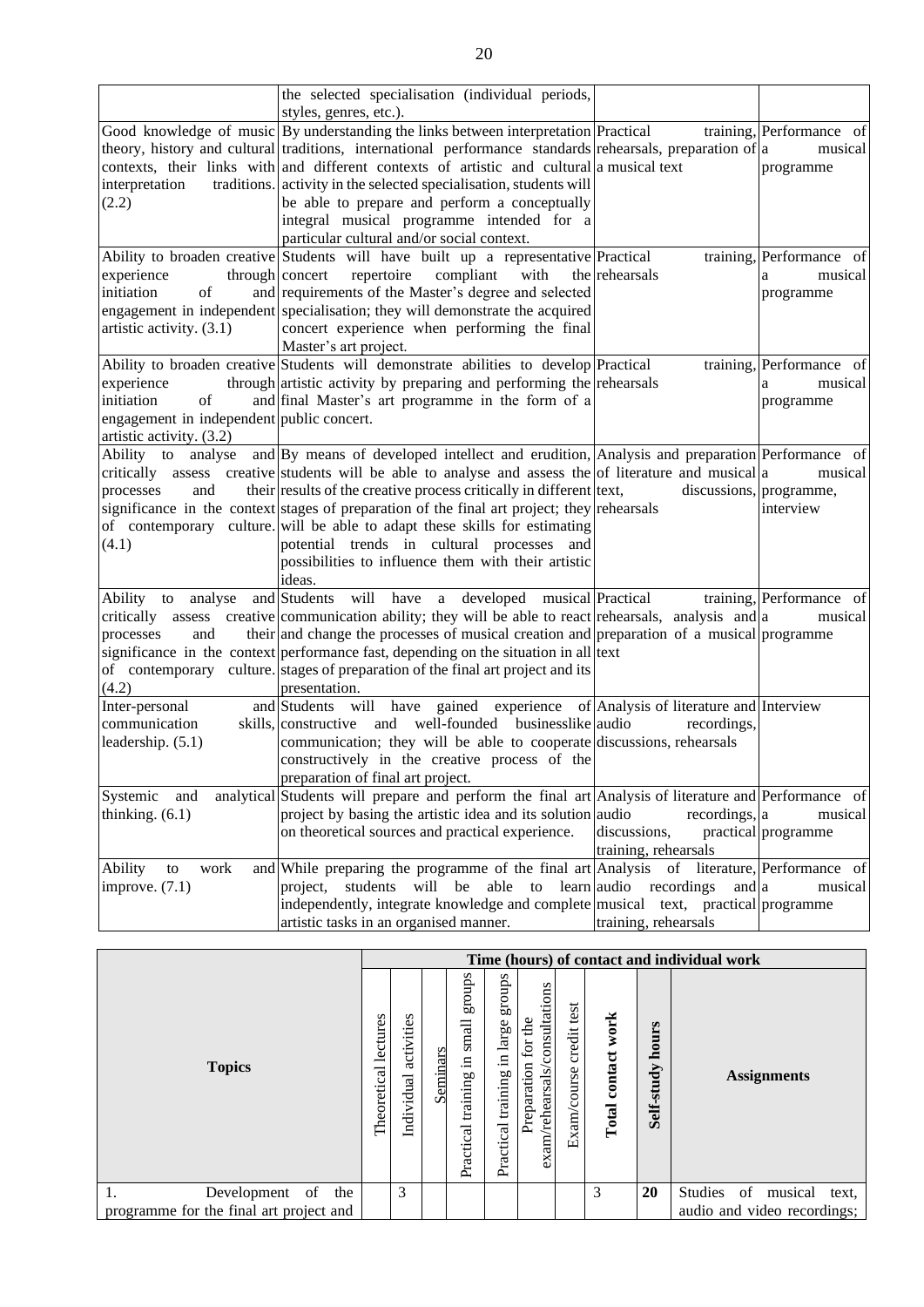| the plan of its preparation and<br>rehearsals.<br>Requirements for the programme: a<br>concert programme consisting of 4 to 5<br>pieces of different periods and styles for<br>the choir (a capella and with<br>accompaniment); programme duration -<br>from 25 to 30 min.; a piece by a<br>Lithuanian composer has to be included<br>in the programme. |    |                |    |  |   |                             |         | development of the work<br>plan.                                                                                    |
|---------------------------------------------------------------------------------------------------------------------------------------------------------------------------------------------------------------------------------------------------------------------------------------------------------------------------------------------------------|----|----------------|----|--|---|-----------------------------|---------|---------------------------------------------------------------------------------------------------------------------|
| 2. Analysis and solutions of the artistic<br>idea of the final art project and its<br>implementation.                                                                                                                                                                                                                                                   |    | $\mathfrak{D}$ |    |  |   | $\mathcal{D}_{\mathcal{L}}$ | 20      | Studies of musical text,<br>audio and video recordings;<br>practical training.                                      |
| 3. Analysis of musical score<br>and<br>solution of individual artistic<br>and<br>technical problems.                                                                                                                                                                                                                                                    | 24 |                |    |  |   | 24                          | 32<br>6 | Studies of musical text,<br>audio and video sources;<br>analysis of scores of musical                               |
| 4. Preparation of the Master's art<br>programme with the choir.                                                                                                                                                                                                                                                                                         |    |                | 16 |  |   | 16                          | 11<br>8 | pieces and choir voices;<br>preparation of a musical text<br>(playing of the score and<br>singing in choir voices). |
| 5. Intermediate course credit exam<br>(public hearing).                                                                                                                                                                                                                                                                                                 |    |                |    |  | 1 | $\overline{1}$              |         |                                                                                                                     |
| 6. Defence of the Master's art project<br>(public performance of the concert<br>programme).                                                                                                                                                                                                                                                             |    |                |    |  | 2 | $\overline{2}$              |         |                                                                                                                     |
| <b>Total:</b>                                                                                                                                                                                                                                                                                                                                           | 32 |                | 16 |  | 3 | 51                          | 484     |                                                                                                                     |

| <b>Assessment</b><br>strategy                                                                   | Weight, %             | <b>Deadline for</b><br>completing the        | <b>Assessment criteria</b>                                                                                                                                                                                                                                                                                                                                                                                                                                                                                                                                                                                                                                                                                                                                                                                                                                                                                                                                                                                                                                                                                                                                                                                                                                |  |  |
|-------------------------------------------------------------------------------------------------|-----------------------|----------------------------------------------|-----------------------------------------------------------------------------------------------------------------------------------------------------------------------------------------------------------------------------------------------------------------------------------------------------------------------------------------------------------------------------------------------------------------------------------------------------------------------------------------------------------------------------------------------------------------------------------------------------------------------------------------------------------------------------------------------------------------------------------------------------------------------------------------------------------------------------------------------------------------------------------------------------------------------------------------------------------------------------------------------------------------------------------------------------------------------------------------------------------------------------------------------------------------------------------------------------------------------------------------------------------|--|--|
|                                                                                                 |                       | assignments                                  |                                                                                                                                                                                                                                                                                                                                                                                                                                                                                                                                                                                                                                                                                                                                                                                                                                                                                                                                                                                                                                                                                                                                                                                                                                                           |  |  |
| Intermediate<br>assessment<br>(public hearing<br>and test)                                      | Course<br>credit test | By the start of<br>the final exam<br>session | 1. Performance of a musical programme. Requirements for the<br>programme: conducting a large-scale piece with grand piano<br>accompaniment (choral score and accompaniment performed by the<br>accompanist/accompanists).<br>Originality, maturity and artistry of the programme concept;<br>Accurate performance of the musical text of the score;<br>$\bullet$<br>Manual technique;<br>$\bullet$<br>Effectiveness of chormeister practice;<br>$\bullet$<br>Efficiency of chormeister practice;<br>$\bullet$<br>Logic and substantiation of interpretation (demonstrated by<br>$\bullet$<br>performing the programme and presented orally);<br>Sense of genre and form;<br>$\bullet$<br>Artistry and convincingness, quality of musical expression.<br>2. Test. Requirements:<br>Playing of choral scores of exam pieces on the grand piano<br>by heart;<br>Playing of a piece with accompaniment from notes;<br>Singing of the selected piece in a cappella voices by heart;<br>Conversation on the topics of the course credit test/exam.<br>Assessment criteria:<br>Level of knowledge and skills;<br>$\bullet$<br>Substantiation of the analysis of the score and interpretation;<br>$\bullet$<br>Fluent expression of thoughts orally.<br>$\bullet$ |  |  |
| Defence<br>(performance of<br>the<br>musical<br>programme<br>of<br>the Master's art<br>project) | 100 %                 | In May                                       | Requirements for the programme of the Master's Art Project:<br>Concert programme of 4 to 5 musical pieces for the choir of<br>different periods and styles (a capella<br>and with<br>accompaniment);<br>Programme duration - from 25 to 30 min.;<br>$\bullet$<br>A piece by a Lithuanian composer must be included in the<br>programme.<br>Assessment criteria:<br>Originality, maturity and artistry of the programme concept;<br>Accurate performance of the musical text of the score;                                                                                                                                                                                                                                                                                                                                                                                                                                                                                                                                                                                                                                                                                                                                                                 |  |  |